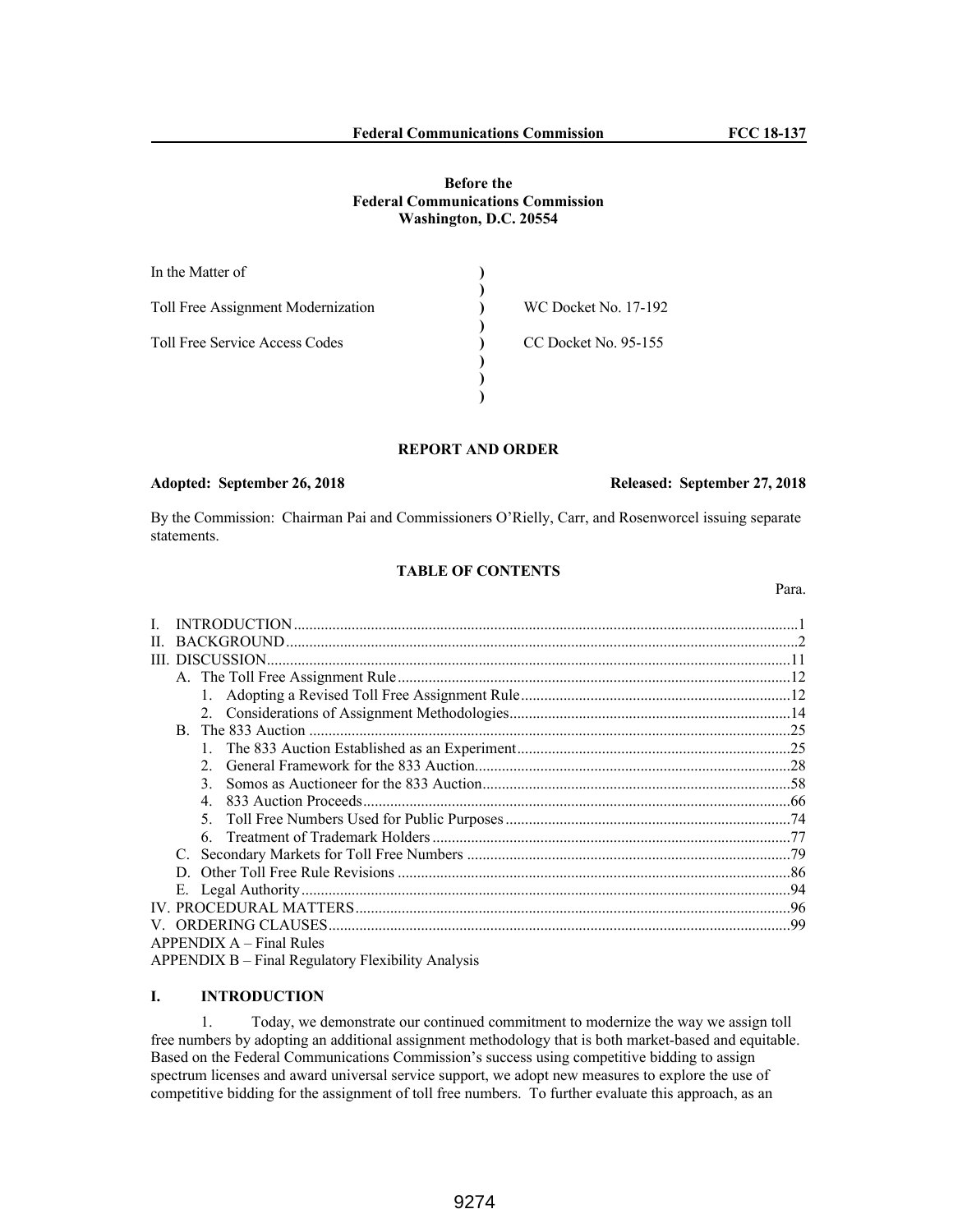experiment we establish the framework in this Report and Order for an auction of the rights to use certain numbers in the recently-opened 833 toll free code. After the release of this Report and Order, we will initiate the pre-auction phase of this proceeding to seek input on the procedures for the auction. This experiment will help us determine how best to use competitive bidding to most effectively assign toll free numbers, as well as provide experience in applying auction procedures to the toll-free numbering assignment process.

## **II. BACKGROUND**

2. Toll free calling and texting remains an important part of our communications system. Even as websites and smartphone apps have provided new avenues for public engagement, businesses, government entities, and non-profit organizations alike continue to make use of toll free services to keep an open line to the public, and enterprising subscribers put toll free numbers to use in creative new ways.<sup>1</sup> Toll free services rely on toll free numbers—a limited resource the Commission is charged by statute with making available "on an equitable basis."<sup>2</sup>

3. Toll free calling began in 1967, with the introduction of the 800 toll free code.<sup>3</sup> Thirty years later, when the Commission opened the second toll free code—888—it addressed an age-old question for the first time in the context of toll free numbers: How can limited resources be most fairly and efficiently allocated when some of those resources are more desirable than others?<sup>4</sup> Whether they were desirable because they were easy to remember, because they could spell a name or common word, or because a subscriber had built up good will in that number in the 800 code, some 888 numbers were likely to be highly desirable while others might draw no interest at all.

4. Congress has given the Commission only one guideline regarding the allocation of tollfree numbers: Do so "on an equitable basis."<sup>5</sup> Interpreting this guideline after opening the 888 code, the Commission understood "equitable" to include two prongs: "orderly and efficient" and "fair."<sup>6</sup> After considering multiple methodologies to assign toll free numbers, the Commission settled on a first-come, first-served approach.<sup>7</sup> Inspired by its low cost and simplicity, the Commission found such an approach to be "orderly and efficient"; it also concluded that it was "fair" because it did not discriminate on its face against any potential subscribers.<sup>8</sup>

5. Among the alternate methodologies the Commission considered when it opened the 888 code was competitive bidding. The Commission observed the fairness of this approach, stating that it "would offer all participants an equal opportunity to obtain a particular . . . number"; it also described

 $547$  U.S.C. § 251(e)(1).

<sup>6</sup> *1998 Toll Free Order*, 13 FCC Rcd at 9065, para. 12.

7 *Id.* at 9068-69,paras. 22-25. The Commission also offered a limited right of first refusal to subscribers of 800 numbers that expressed an interest in subscribing to that number in the 888 code. *Id.* at 9071-72, paras. 29-30.

<sup>1</sup> *See e.g.*, Somos Comments at 1-2.

 $247$  U.S.C. § 251(e)(1).

<sup>&</sup>lt;sup>3</sup> The 800 code was established by AT&T, and the Commission's role in the toll free service market increased over the following 30 years. *See Toll Free Service Access Codes*, Notice of Proposed Rulemaking, 10 FCC Rcd 13692, 13693-95, paras. 3-10 (1995). In 1997, faced with the possibility of exhaust of the 800 code, the Commission concluded that the Communications Act of 1934, as amended, "require[s] the Commission to ensure the efficient, fair, and orderly allocation of toll free numbers." *Toll Free Service Access Codes*, Report and Order and Further Notice of Proposed Rulemaking, 12 FCC Rcd 11162, 11176, para. 18 (1997).

<sup>4</sup> *Toll Free Service Access Codes*, Fourth Report and Order and Memorandum Opinion and Order, 13 FCC Rcd 9058 (1998) (*1998 Toll Free Order*).

<sup>8</sup> *1998 Toll Free Order*, 13 FCC Rcd at 9068-69, paras. 24-25.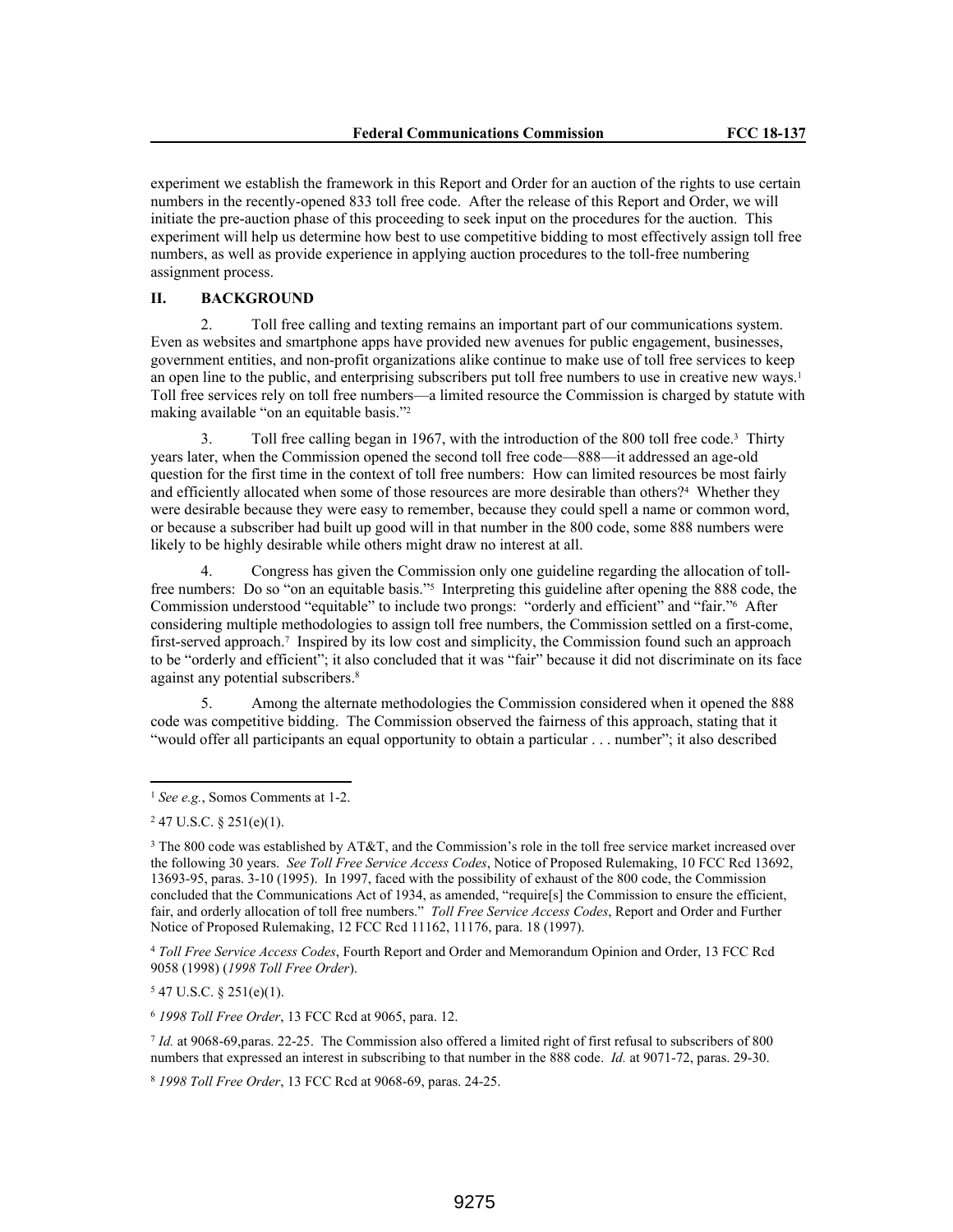auctions as "generally efficient."<sup>9</sup> Although the Commission had conducted spectrum auctions prior to the 888 code opening, the Commission concluded that an auction of toll free numbers presented "practical difficulties"—not only could it cost more than a first-come, first-served approach, but it could also require oversight to ensure that bidders met requirements and followed auction procedures.<sup>10</sup>

6. When the Commission decided how to assign certain 888 toll free numbers, the Commission's auctions program was still in its relatively early stages.11 In the 20 years since that decision, the Commission has conducted over 70 spectrum auctions, including those for commercial wireless licenses and broadcast construction permits, using various auction formats.<sup>12</sup> More recently, the Commission has begun using auctions as a mechanism for distributing universal service high-cost support.<sup>13</sup>

7. During this same period, the first-come, first-served approach to toll free number assignment—which was used with some modification for the 877, 866, 855, and 844 code openings14 has been subject to scrutiny by the Wireline Competition Bureau (Bureau) for falling short of expectations in several ways.15 For example, first-come, first-served assignment has rewarded actors that have invested in systems to increase the chances that their choices are received first in the Service Management System Database (the Toll Free Database);<sup>16</sup> and, by assigning numbers at no cost, it has allowed accumulation of numbers without ensuring those numbers are being put to their most efficient  $use<sup>17</sup>$ 

8. *833 Code Opening*. In April 2017, the Bureau authorized Somos, Inc. (Somos), the Toll Free Numbering Administrator, to open the 833 toll free code.<sup>18</sup> To facilitate the exploration of alternative assignment methodologies, the Bureau took steps in the pre-code opening process to identify numbers that could be part of an experiment regarding the use of an alternative assignment process, such as an auction.<sup>19</sup> Specifically, the Bureau authorized Responsible Organizations (RespOrgs)<sup>20</sup> to identify up to 2,000 desired numbers in the 833 code and submit a request for those numbers to Somos.<sup>21</sup> The Bureau directed Somos to review these requests, identify numbers subject to multiple requests,<sup>22</sup> and

<sup>12</sup> *See*, *e*.*g*., *Incentive Auction Closing and Channel Reassignment Public Notice: The Broadcast Television Incentive Auction Closes; Reverse Auction and Forward Auction Results Announced; Final Television Band Channel Assignments Announced; Post-Auction Deadlines Announced*, AU Docket Nos. 14-252 et al., Public Notice, 32 FCC Rcd 2786 (IA MB WTB 2017).

<sup>13</sup> *See Mobility Fund Phase I Auction Closes; Winning Bidders Announced for Auction 901*, Public Notice, 27 FCC Rcd 12031 (WTB 2012); *Tribal Mobility Fund Phase I Auction Closes; Winning Bidders Announced for Auction 902*, Public Notice, 29 FCC Rcd 1974 (WTB 2014); *Connect America Fund Phase II Auction Scheduled for July 24, 2018; Notice and Filing Requirements and Other Procedures for Auction 903*, Public Notice, 33 FCC Rcd 1428 (2018).

<sup>14</sup> *See* Fed. Commc'ns Comm'n, Wireline Competition Bureau, Indus. Analysis & Tech. Div., *Numbering Utilization in the United States* at 11 (Aug. 2007), https://apps.fcc.gov/edocs\_public/attachmatch/DOC-275830A1.pdf (explaining that, "[i]n March 1996, calling code 888 was placed into service. The third toll free calling code (877) went into effect April 4, 1998, and the fourth toll free calling code (866) went into effect July 29, 2000"); *see also generally Toll Free Service Access Codes*, CC Docket No. 95-155, Order, 25 FCC Rcd 13687 (WCB 2010) (*855 Code Opening Order*); *Toll Free Service Access Codes*, CC Docket No. 95-155, Order, 28 FCC Rcd 16139, (WCB 2013) (*844 Code Opening Order*).

<sup>9</sup> *Id.* at 9066, para. 16.

<sup>10</sup> *Id*.

<sup>&</sup>lt;sup>11</sup> The Commission's first spectrum auction was held in July 1994. The Notice of Proposed Rulemaking for the 888 toll free code was adopted in October 1995, *Toll Free Service Access Codes*, CC Docket No. 95-155, Notice of Proposed Rulemaking, 10 FCC Rcd 13692 (1995), and the *1998 Toll Free Order* was adopted in March 1998. *1998 Toll Free Order*, 13 FCC Rcd 9058.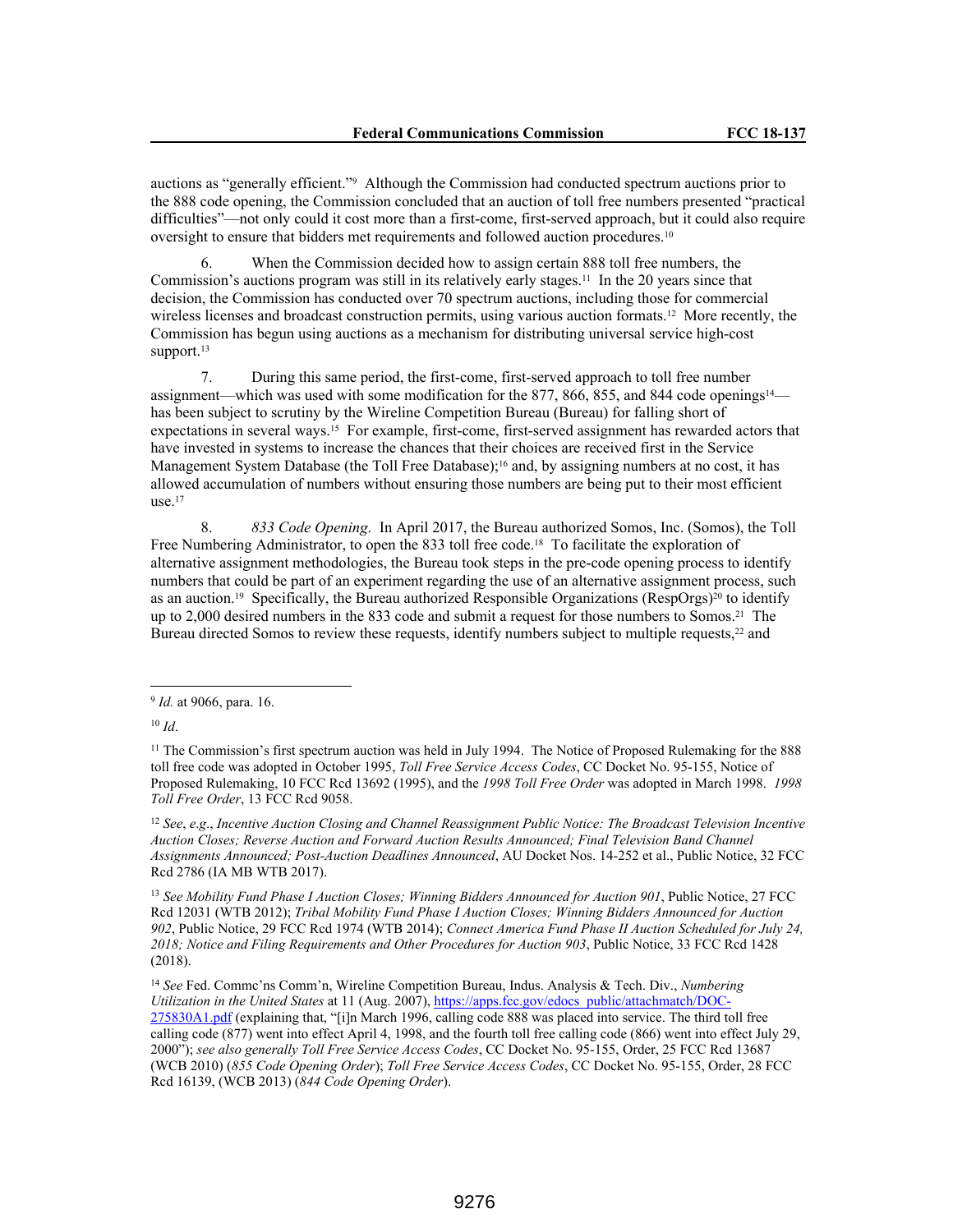place these "mutually exclusive" numbers in unavailable status<sup>23</sup> pending the outcome of this proceeding.<sup>24</sup>

9. Nearly 150 RespOrgs participated in the 833 pre-code opening process, requesting over 72,000 numbers.25 Somos identified over 17,000 mutually exclusive numbers—including "'repeaters' (833-333-3333, 833-888-8888, 833-800-0000, etc.) and numbers that spell memorable words or phrases (833-DENTIST, 833-DOCTORS, 833-FLOWERS . . . etc.)"26—and placed those numbers in unavailable status.27 Ten or more RespOrgs requested over 1,800 mutually exclusive numbers, and 65 or more RespOrgs requested the ten most popular numbers.<sup>28</sup>

10. *Notice of Proposed Rulemaking*. In September 2017, the Commission released the *Toll Free Assignment NPRM*, which proposed and sought comment on steps to better promote the equitable and efficient assignment and use of toll free numbers.29 Specifically, the Commission proposed expanding the existing toll free number assignment rule to include assignment by auction or other equitable assignment methodologies, and assigning the over 17,000 mutually exclusive numbers in the 833 toll free code through competitive bidding.<sup>30</sup> The Commission also sought comment on eliminating the brokering, warehousing, and hoarding prohibitions;<sup>31</sup> setting aside numbers for use for public interest purposes;32 options to address abuse of toll free numbers;33 and changes to overall toll free numbering administration.34 The Commission received comments from various stakeholders including RespOrgs,<sup>35</sup> service providers,<sup>36</sup> and companies that have built their businesses around toll free calling.<sup>37</sup>

## **III. DISCUSSION**

11. Given the passage of time since adopting the first-come, first-served methodology, and experience gained in opening five toll free codes, we modify our toll free number assignment rule to give the Commission flexibility to implement alternative approaches to assigning numbers.<sup>38</sup> As an

<sup>17</sup> *Cf. 855 Code Opening Order*, 25 FCC Rcd at 13687, para. 3 ("The Commission's rules strictly prohibit warehousing of toll free numbers . . . Nevertheless, we are concerned that certain [entities] may still engage in this practice. [A] daily allocation scheme is necessary to help prevent this activity and ensure a fair allocation of 855 numbers."); Petition for Waiver of Somos, Inc., WC Docket No. 95-155, at 3 (filed Mar. 21, 2016), https://ecfsapi.fcc.gov/file/60001544143.pdf (noting that in a limited release of 800 toll free numbers disconnected and returned to the spare pool, "two entities dominated the release, obtaining more than 70% of all available 800 numbers."). The Bureau addressed this latter issue, and the issue of some registrants having enhanced connectivity to the toll free database, by limiting registrants to 100 numbers per day for a month after the opening of the last two codes, 844 and 855. *See 844 Code Opening Order*, 28 FCC Rcd at 16140-41, para. 3, 16142, paras. 6-7; *855 Code Opening Order*, 25 FCC Rcd at 13688-90, paras. 3-6; *see also 800 Number Release Order*, 31 FCC Rcd at 6828-30, paras. 2-6 (adopting same process for release of 800 numbers disconnected and returned to the spare pool).

<sup>18</sup> *Toll Free Service Access Codes*, CC Docket No. 95-155, Order, 32 FCC Rcd 3153 (WCB 2017) (*833 Code Opening Order*).

<sup>(</sup>Continued from previous page)

<sup>15</sup> *See Toll Free Service Access Codes*, CC Docket No. 95-155, Order, 31 FCC Rcd 6828, 6828-30, paras. 2-6 (WCB 2016) (*800 Number Release Order*); *844 Code Opening Order* 28 FCC Rcd at16140-42, paras. 3, 6-7; *855 Code Opening Order*, 25 FCC Rcd at 13688-90, paras. 3-6.

<sup>16</sup> *See 844 Code Opening Order*, 28 FCC Rcd at 16140-41 para. 3 (expressing concern that registrants "with enhanced connectivity to the [toll free] database would be able to quickly reserve sought-after . . . numbers"); *855 Code Opening Order*, 25 FCC Rcd at 13687, para. 3 (identifying same problem)); *800 Number Release Order*, 31 FCC Rcd at 6829-30, paras. 3-6 (identifying same problem). The Toll Free Database is the "database system for toll free numbers," in which entities reserve numbers and "enter and amend the data about toll free numbers within their control." 47 CFR § 52.101(d).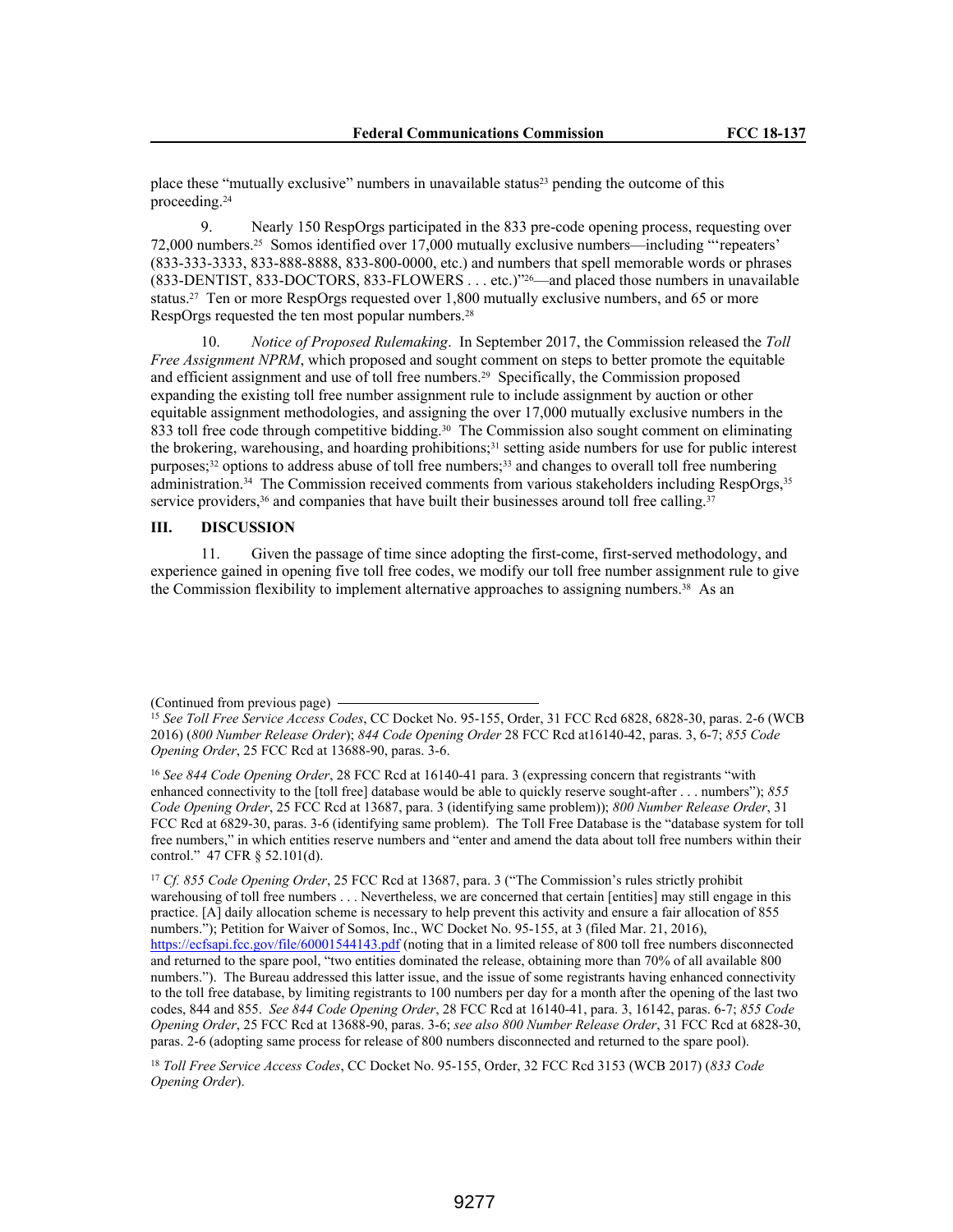experiment in using such an alternative approach, we establish an auction to assign the over 17,000 identified mutually exclusive numbers in the 833 code (the 833 Auction). We also designate Somos as the auctioneer. While this Report and Order provides Somos with the general framework for the 833 Auction, we also provide for a pre-auction process to establish detailed auction procedures after additional notice and comment, as is typical in all Commission auctions. We require Somos to implement the established procedures to conduct the auction and, after the bidding has ended, to provide the Commission with all data and information gained from the auction. Moreover, consistent with our goal of assigning numbers via a market mechanism, we create an exception to our brokering, warehousing, and hoarding prohibitions for numbers acquired through competitive bidding.

## **B. The Toll Free Assignment Rule**

### **1. Adopting a Revised Toll Free Assignment Rule**

12. We adopt the toll free assignment revision of section 52.111 of our rules that the Commission proposed in the *Toll Free Assignment NPRM*. <sup>39</sup> Our revised rule allows the Commission to direct the assignment of toll free telephone numbers to RespOrgs and subscribers on an equitable basis by competitive bidding, on a first-come, first-served basis, by using an alternative assignment methodology, or by a combination of these approaches. We find that our experience assigning toll free numbers since the original rule's adoption 20 years ago—in which time certain entities have undertaken efforts to increase their chances that desirable numbers are assigned to them through the first-come, first-served system—supports the revised rule's flexible approach to number assignment and is supported by the record.<sup>40</sup>

13. With our revised rule, we increase our options to assign toll free numbers in a way that accounts for valuable social use. The revised rule provides us greater flexibility to explore alternative assignment mechanisms in addition to the current first-come, first-served methodology. By revising our rule to permit—but not obligate—the Commission to assign toll free numbers by auction, we add a

(Continued from previous page) <sup>19</sup> *833 Code Opening Order*, 32 FCC Rcd at 3155, para. 7.

<sup>20</sup> A Responsible Organization, or "RespOrg," is an "entity chosen by a toll free subscriber to manage and administer the appropriate records in the toll free Service Management System for the toll free subscriber." 47 CFR § 52.101(b).

<sup>21</sup> *833 Code Opening Order*, 32 FCC Rcd at 3154-55, para. 6.

<sup>22</sup> *Id.* at 3155, para. 6.

<sup>23</sup> Unavailable status means "[t]he toll free number is not available for assignment due to an unusual condition."  $47$ CFR § 52.103(a)(8).

<sup>24</sup> *833 Code Opening Order*, 32 FCC Rcd at 3155, para. 6. Numbers that were not requested by multiple RespOrgs were made available on a first-come, first-served basis. *Id.*

<sup>25</sup> Letter from Joel Bernstein, Vice President, Regulatory and Public Policy, Somos, Inc., to Marlene H. Dortch, Secretary, FCC, CC Docket No. 95-155, at 1 (filed Aug. 31, 2017) (Somos Aug. 31, 2017 *Ex Parte* Letter).

<sup>26</sup> Letter from Joel Bernstein, Vice President, Regulatory and Public Policy, Somos, Inc., to Marlene H. Dortch, Secretary, FCC, CC Docket No. 95-155, at 1 (filed Sept. 5, 2017).

<sup>27</sup> *See* Somos, Inc., Report of the Toll Free Neutral Administrator (TFNA) to the North American Numbering Council at 6 (2017), http://www.nanc-chair.org/docs/mtg\_docs/Jun17\_TFNA\_Report.pdf.

<sup>28</sup> Somos Aug. 31, 2017 *Ex Parte* Letter at 1.

<sup>29</sup> *Toll Free Assignment Modernization*, WC Docket 17-192, CC Docket No. 95-155, Notice of Proposed Rulemaking, 32 FCC Rcd 7885 (2017) (*Toll Free Assignment NPRM*).

<sup>30</sup> *Id.* at 7888, 7890, paras. 5, 12. The Commission also proposed and sought comment on various specific auction rules and mechanisms. *Id.* at 7890-93, paras. 12-23.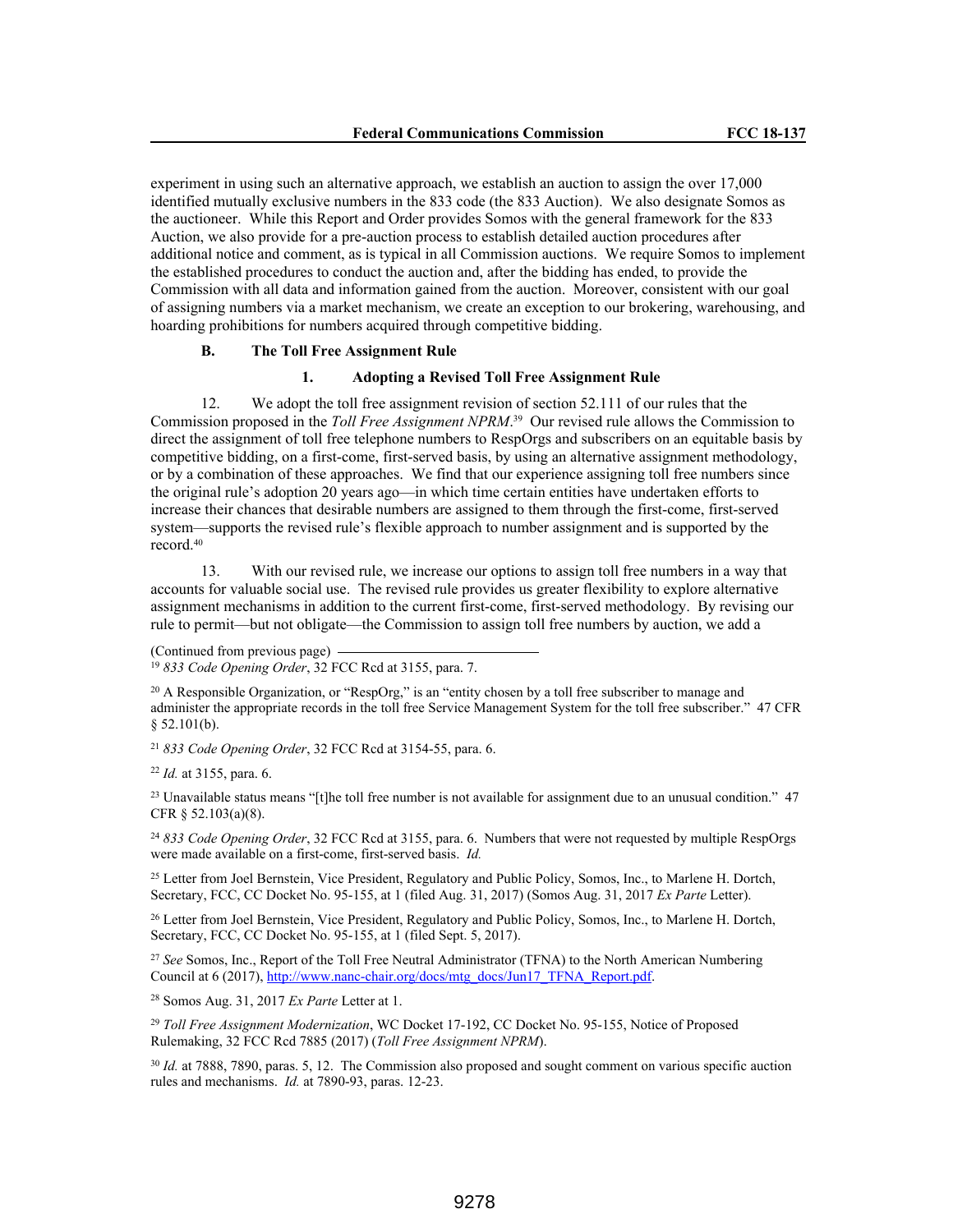valuable tool to our tool chest while maintaining the flexibility to craft assignment mechanisms suited to the nature of different inventories of numbers.<sup>41</sup> One commenter argues that, in so doing we are "upending" the toll free market to address demand for a "statistically insignificant" amount of toll free numbers.<sup>42</sup> But the demand for those specific numbers is not insignificant and, in fact, demonstrates the need to reconcile the demand with the assignment mechanism. Our rule does not mandate the use of a new assignment mechanism, instead allowing for targeted modifications to the assignment process going forward as circumstances require.

# **2. Considerations of Assignment Methodologies**

14. We find that revising our rules to allow alternative means of toll free number assignment is consistent with our statutory obligation to distribute numbers on an equitable basis. Section  $251(e)(1)$ of the Communications Act of 1934, as amended (the Act), directs the Commission to make numbers available on an equitable basis.<sup>43</sup> We find that the revised rule adopted today facilitates assignment of numbers equitably, per the standards of our precedent. The flexibility of our rule, including the option to use competitive bidding to assign toll free numbers, increases the likelihood that, as limited resources, toll free numbers will be assigned to parties that value the numbers most.

15. In considering whether number distribution means are equitable under section  $251(e)(1)$ , we consider the principles of order, efficiency, and fairness.44 In so doing, the Commission has allowed exceptions to the assignment of numbers by the first-come, first-served approach, with the intent to serve the broader public interest of *equitably* distributing the finite resource of toll free numbers.<sup>45</sup> When it established the first-come, first-served assignment method in the *1998 Toll Free Order*, <sup>46</sup> the Commission opined that pursuant to section  $251(e)(1)$ , the Commission must apply a two-part test to determine if any given assignment methods were "1) orderly and efficient, and 2) fair."<sup>47</sup> When it first applied this test over twenty years ago, based on certain limitations and unknown factors with respect to number auctions,<sup>48</sup> the Commission found that "the use of a first-come, first-served assignment method is a more equitable method of allocating these numbers."<sup>49</sup> With the benefit of some twenty years' of additional

<sup>32</sup> *Toll Free Assignment NPRM*, 32 FCC Rcd at 7897-98, para. 39.

<sup>33</sup> *Id.* at 7898, para. 40.

<sup>34</sup> *Id.* at 7898-7899, paras. 41-43.

<sup>35</sup> *See, e.g.*, Coalition of Canadian RespOrgs Comments; TollFreeNumbers.Com Comments.

<sup>36</sup> *See, e.g.*, CenturyLink Comments; Verizon Comments.

<sup>37</sup> *See, e.g.*, 1-800-CONTACTS Comments; 1-800-FLOWERS Comments; RingBoost.com Comments.

<sup>38</sup> *See* FCC, Wireline Competition Bureau, Indus. Analysis & Tech. Div., Numbering Utilization in the United States at 11 (2013), https://docs.fcc.gov/public/attachments/DOC-319997A1.pdf (explaining that, "[i]n March 1996, calling code 888 was placed into service. The third toll free calling code (877) went into effect April 4, 1998, and the fourth toll free calling code (866) went into effect July 29, 2000"); *see also 844 Code Opening Order*, 28 FCC Rcd at 16139, para. 1; *855 Code Opening Order*, 25 FCC Rcd at 13687, para 1.

<sup>39</sup> See Toll Free Assignment NPRM, 32 FCC Rcd at 7896, para. 35. We adopt the proposed rule revision with two minor changes. First, we make our rule consistent with the rules governing spectrum and universal service support competitive bidding, by using the phrase "competitive bidding" rather than "auction." *See, e.g.*, 47 CFR §§ 1.2102, 54.315(a). Second, we improve the clarity of our rule by removing proposed language providing that the Commission will assign numbers through an assignment methodology "as circumstances require." We further make administrative revisions to our toll free rules, consistent with the recommendations of the North American Numbering Council (NANC) Toll Free Assignment Modernization Working Group Report. *See* Letter from Travis (continued….)

<sup>(</sup>Continued from previous page)

<sup>&</sup>lt;sup>31</sup> *Id.* at 7895-97, paras. 30-33, 36-37. Brokering, under our rules, is the selling of numbers by a subscriber for a fee, 47 CFR § 52.107(a), (a)(2); hoarding is the acquisition of more numbers by a subscriber than it intends to use, 47 CFR § 52.107(a); and warehousing is the reservation of numbers by a RespOrg without an actual subscriber for whom the numbers are being reserved, 47 CFR § 52.105.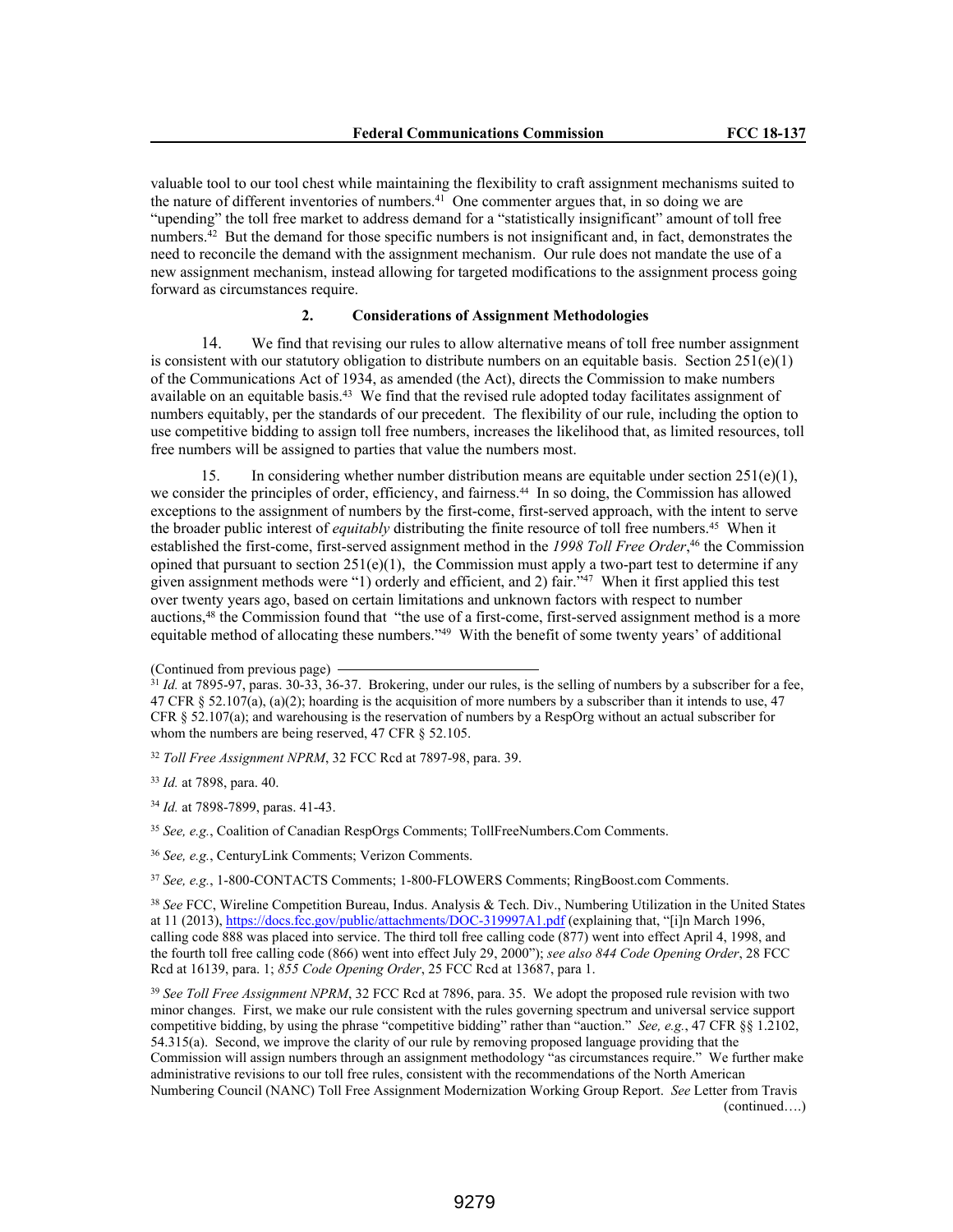experience in toll free number allocation, in addition to extensive use of the auction mechanism in various contexts, we now reassess this conclusion.

16. *Section 251(e)(1) Test for Assigning Toll Free Numbers.* We reapply the 251(e)(1) twopart test and conclude that the use of competitive bidding, like the other assignment methodologies in revised rule section 52.111, will result in an orderly, efficient, and fair assignment of toll free resources. The Commission has explained that an *orderly* toll free number assignment mechanism "will simplify the administrative requirements necessary to assign toll free numbers and avoid the need to resolve competing claims among subscribers to particular numbers."<sup>50</sup> Additionally, an *efficient* toll free number assignment mechanism will minimize exhaust of the toll free numbering resource.<sup>51</sup>

17. After reevaluating the criteria in the *1998 Toll Free Order*, <sup>52</sup> we conclude that assigning toll free numbers through the use of competitive bidding is orderly; any entity interested in a toll free number can, through an auction, express the value it places on a particular number, in a clear, transparent, and relatively simple manner. Moreover, assigning a number to the entity that places the highest bid is easy to understand and avoids the need to resolve competing claims among potential subscribers to particular numbers. Further, the first-come, first-served approach has not always resulted in an orderly and efficient distribution of highly-valued—i.e., mutually exclusive—numbers. Since the Commission's adoption of this approach in the *1998 Toll Free Order*, the Bureau has intervened to withhold or ration highly desired numbers in subsequent code openings due to concerns with the first-come, first-served assignment process. The Bureau, expressing concern that RespOrgs were inefficiently warehousing numbers, implemented conservation plans for four out of the seven presently available toll free number codes.<sup>53</sup>

<sup>40</sup> *See, e.g.*, ATFP Comments at 4; Power Auctions at 2; Verizon Comments at 2, 5; *cf.* CSF Corp. Comments at 3-4.

<sup>41</sup> *See e.g.*, Comet Media Comments at 1 (understand need for auction for certain high value toll free numbers); CSF Corp. Comments at 4 (in favor of alternative methodology for code release for the numbers in high demand); Network Telephone Services, Inc. Comments at 1 (auction is not necessary for typical toll free number which usually only one party seeks); Verizon Comments at 2 (ensure auction only for numbers for which there is a genuine competitive demand by actual customers).

<sup>42</sup> *See* CSF Corp. Comments at 2 (observing that the 17,000 mutually exclusive numbers in the 833 code represent just 0.2% of all numbers in the code).

<sup>43</sup> 47 U.S.C. § 251(e)(1) ("The Commission …shall make such numbers available on an equitable basis.").

<sup>44</sup> *See generally 1998 Toll Free Order*, 13 FCC Rcd 9058.

<sup>(</sup>Continued from previous page)

Kavulla, Chairman, North American Numbering Council, to Kris Monteith, Chief, Wireline Competition Bureau, FCC, WC 17-912, CC Docket 95-155, Attach. NANC TFAM Working Group, Recommended Rule and Policy Changes: Toll free Number Assignment Modernization, Report to the FCC of the NANC Toll Free Assignment Modernization (TFAM) Working Group (filed Aug. 27, 2018),

https://ecfsapi.fcc.gov/file/10827446011359/Jun18\_NANC\_TFAM\_Report\_Final.pdf (NANC Report); *see infra* Section III.D.

<sup>45</sup> For example, the Wireline Competition Bureau allowed a right of first refusal in 1997 for 800 number subscribers seeking corresponding 888 code numbers. *1998 Toll Free Order*, 13 FCC Rcd at 9065 para. 13. The Bureau has also rationed the release of disconnected 800 code numbers, and the release of 844 and 855 numbers upon opening (continued….)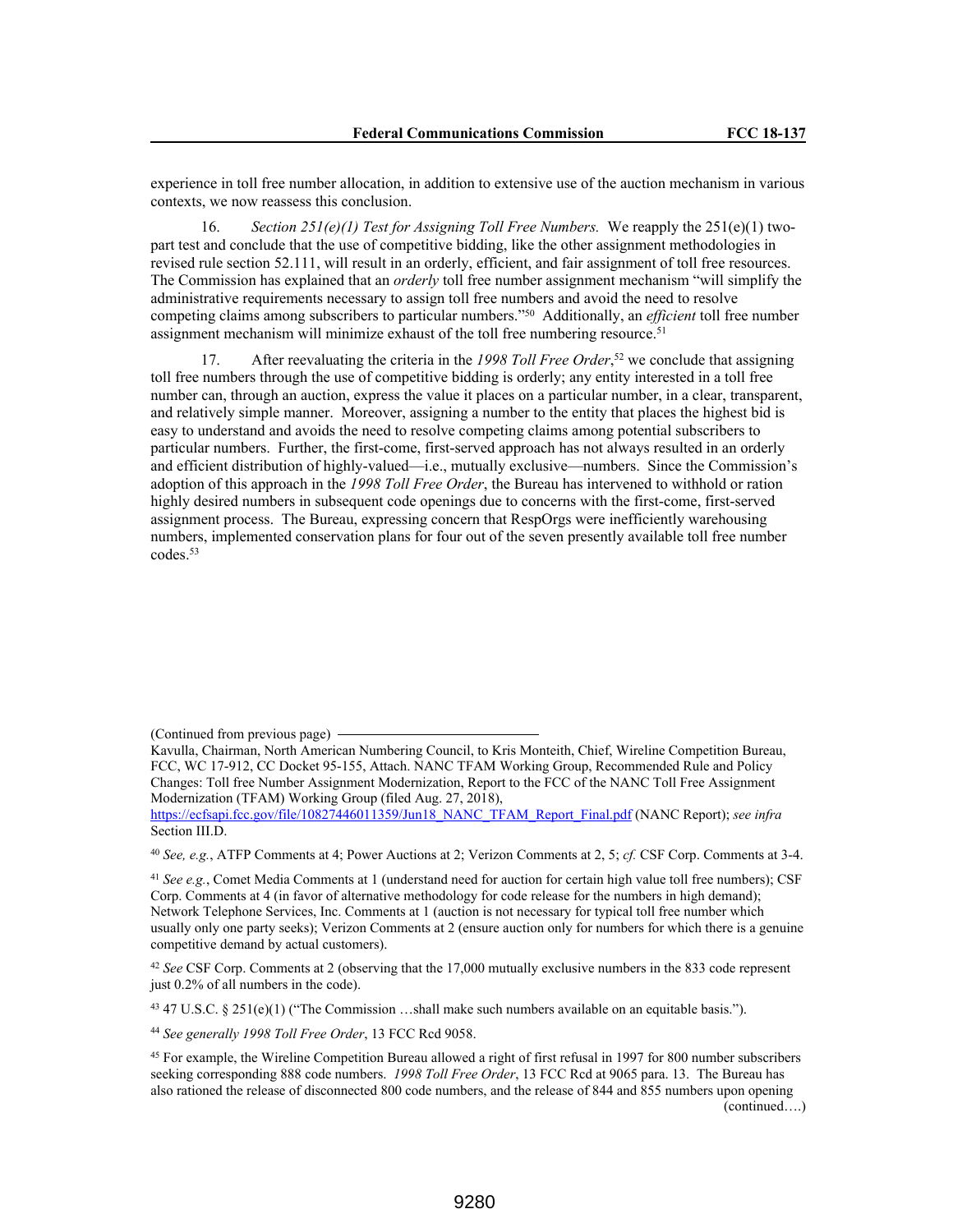18. Given the Commission's considerable experience with auctions since 1998 and the ability of an entity to bid the value it places on a particular number in a clear, transparent, and relatively simple manner, we believe any administrative costs and "practical difficulties" in holding an auction would be significantly lower than previously believed, making it more likely that the efficiencies of competitive bidding will outweigh such costs. Therefore, we conclude that adding competitive bidding as one possible assignment method meets the first prong of our established test, namely, that an assignment mechanism be orderly and efficient.

19. We also find that the market-based assignment methodologies in revised rule 52.111 are fair, meeting the second part of the section 251(e)(1) test. The Commission has explained that a *fair* toll free number assignment mechanism is one that gives "[a]ll subscribers . . . an equal opportunity to reserve desirable toll free numbers as new codes are opened."<sup>54</sup> Using a competitive bidding process to assign mutually exclusive toll free numbers can provide interested parties with a level playing field, on which everyone has the same ability to express their valuation for specific numbers in a clear, transparent manner, using an equally accessible method. Based on our experience with auctions in other contexts,<sup>55</sup> we find that we are more likely to achieve our stated objective of assigning mutually exclusive toll-free numbers on an equitable basis by allowing all qualified bidders the same opportunity to express their value for a number and assigning the numbers to the party that values it the most, than if we use a method by which a number is assigned to the party that employs the most advanced access system.<sup>56</sup>

20. While in its 1998 application of this test, the Commission stated that auctions "offer all participants an equal opportunity to obtain a particular . . . number,"<sup>57</sup> it also concluded that a first-come, first-served assignment mechanism was also fair and selected that approach due to its then perceived benefits of order and efficiency.<sup>58</sup> We find that the Commission's prior conclusion has not borne out for

(Continued from previous page)

of those codes. *See 800 Number Release Order*, 31 FCC Rcd at 6828-30, paras. 2-6; *844 Code Opening Order*, Order, 28 FCC Rcd at 16140-41, para. 3; *855 Code Opening Order*, 25 FCC Rcd at 13688-90, paras. 3-6. Aside from modifications of first-come, first-served, assignment, the Bureau has also assigned numbers upon request for reasons of national defense and public safety. *See, e.g.*, *Toll Free Service Access Codes*, Order, 32 FCC Rcd 7407, 7407, para. 1 (WCB 2017) (permanent assignment of 800-US-REWARD to U.S. State Department) (*US-Reward Reassignment Order*); *Toll Free Service Access Codes*, Order, 21 FCC Rcd 9925, 9925, para. 1 (WCB 2006) (*800- RED-CROSS Permanent Reassignment Order*) (permanent assignment of 800-RED-CROSS to the American Red Cross).

<sup>46</sup> *See generally 1998 Toll Free Order*, 13 FCC Rcd 9058.

<sup>47</sup> *Id.* at 9065, para. 12.

<sup>48</sup> *See id.* at 9066, para. 16.

<sup>49</sup> *Id.* at 9065, para. 13.

<sup>50</sup> *Id.* at 9065, para. 12.

<sup>51</sup> *Id.*

<sup>52</sup> *See generally id*.

<sup>53</sup> *See Toll Free Service Access Codes*, CC Docket No 95-155, Report and Order, 11 FCC Rcd 2496, 2501, 2504, 2509, paras. 22, 38, 58 (CCB 1996) (*1996 Toll Free Order*); *855 Code Opening Order*, 25 FCC Rcd at 13688-90, (continued….)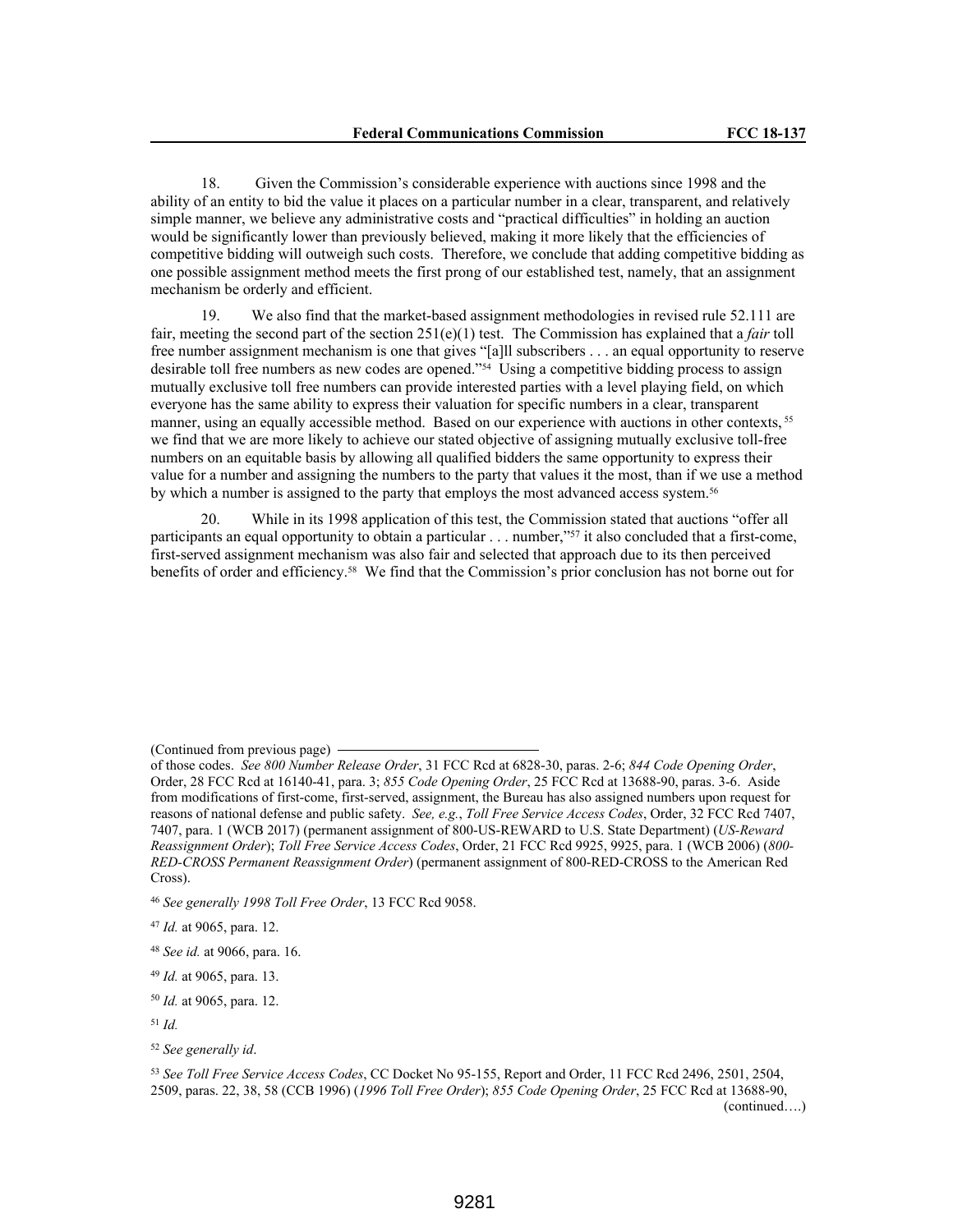highly desired toll free numbers; indeed, the Bureau has intervened in the last four toll free code openings, altering the first-come, first-served methodology *precisely* to ensure fairness in the toll free number assignment methodology.

21. Since the *1998 Toll Free Order* was adopted, the Commission has observed that the underlying numbering access technology has evolved: Certain automated systems now used to access the Toll Free Database have placed smaller RespOrgs at a competitive disadvantage because they do not have the capacity to quickly reserve sought-after vanity numbers.<sup>59</sup> Enhanced connectivity gives larger, more sophisticated entities the incentive to invest in these systems to increase the chances that their number requests are processed. This situation undermines a key rationale for the first-come, first-served approach: that all interested parties have an equal chance of getting a number.<sup>60</sup> And while it advances the separate goal of ensuring a number is quickly allocated to the party that values it most highly—a differential willingness to invest indicates an underlying differential in the value the investing party sees in numbers—it does so only loosely, since there is no direct mechanism that allows potential subscribers to bid in their valuation. In the absence of conservation controls, the Bureau has seen evidence of unfair access following new toll free code openings. For example, following the 877 and 866 code openings, the Commission received reports from RespOrgs suggesting that during database "timeouts," only RespOrgs with more advanced access systems were able to reserve numbers, while RespOrgs not using those advanced systems were "locked out" and unable to reserve their desired numbers.<sup>61</sup> For the 855 and 844 toll free code openings, the Bureau directed the toll free database administrator to limit the quantity of toll free numbers a RespOrg may reserve to 100 per day for the first 30 days—"larger RespOrgs with enhanced connectivity to the [toll free] database" would otherwise be able to more quickly to reserve sought-after numbers than smaller RespOrgs without enhanced connectivity.<sup>62</sup>

22. We reject commenters' arguments that an auction is unfair because it favors parties with

<sup>54</sup> *1998 Toll Free Order*, 13 FCC Rcd at 9069, para. 25.

<sup>55</sup> We expect that the experimental use of an auction for mutually exclusive 833 toll free numbers (as adopted in this item) will yield additional insight into whether auctions are the best methodology for assigning toll free numbers and, if so, how best to use competitive bidding in the future.

<sup>56</sup> *Cf.*, CSF Corp. Comments at 3-4 (arguing that an auction assignment methodology is appropriate "for a small amount of numbers that [a]re in high demand"); Verizon Comments at 2 ("Any auction methodology . . . should ensure that auctions are used only for numbers for which there is a genuine competing demand by actual customers."). Moreover, the current method leads to unnecessary expenditure on equipment to gain a timing advantage, whereas the proceeds from a toll free number auction will go towards the administration of the toll free system.

<sup>57</sup> *See 1998 Toll Free Order*, 13 FCC Rcd at 9066, para. 16.

<sup>58</sup> *Id.* at 9069, para. 25.

<sup>59</sup> *800 Number Release Order*, 31 FCC Rcd at para. 4. *See also 844 Code Opening Order*, 28 FCC Rcd 16139, 16141, para. 3, n. 13 (quoting comments from SMS/800, Inc., which stated that RespOrgs with the financial wherewithal to connect to the toll free database using a technology known as Mechanized Generic Interface (MGI) have an advantage over other RespOrgs).

<sup>60</sup> *See, cf*., ATIS SNAC Comments at 2-3 ("ATIS SNAC is opposed to the use of auctions to allocate toll free numbers given the success of the current allocation methodologies (e.g., limited allocation code openings for 844 (continued….)

<sup>(</sup>Continued from previous page)

paras. 3-6; *844 Code Opening Order*, 28 FCC Rcd at 16140-41, para. 3; *800 Number Release Order*, 31 FCC Rcd at 6830, para. 5; *Toll Free Service Access Codes*, Order, 32 FCC Rcd at 3154-55, para. 5.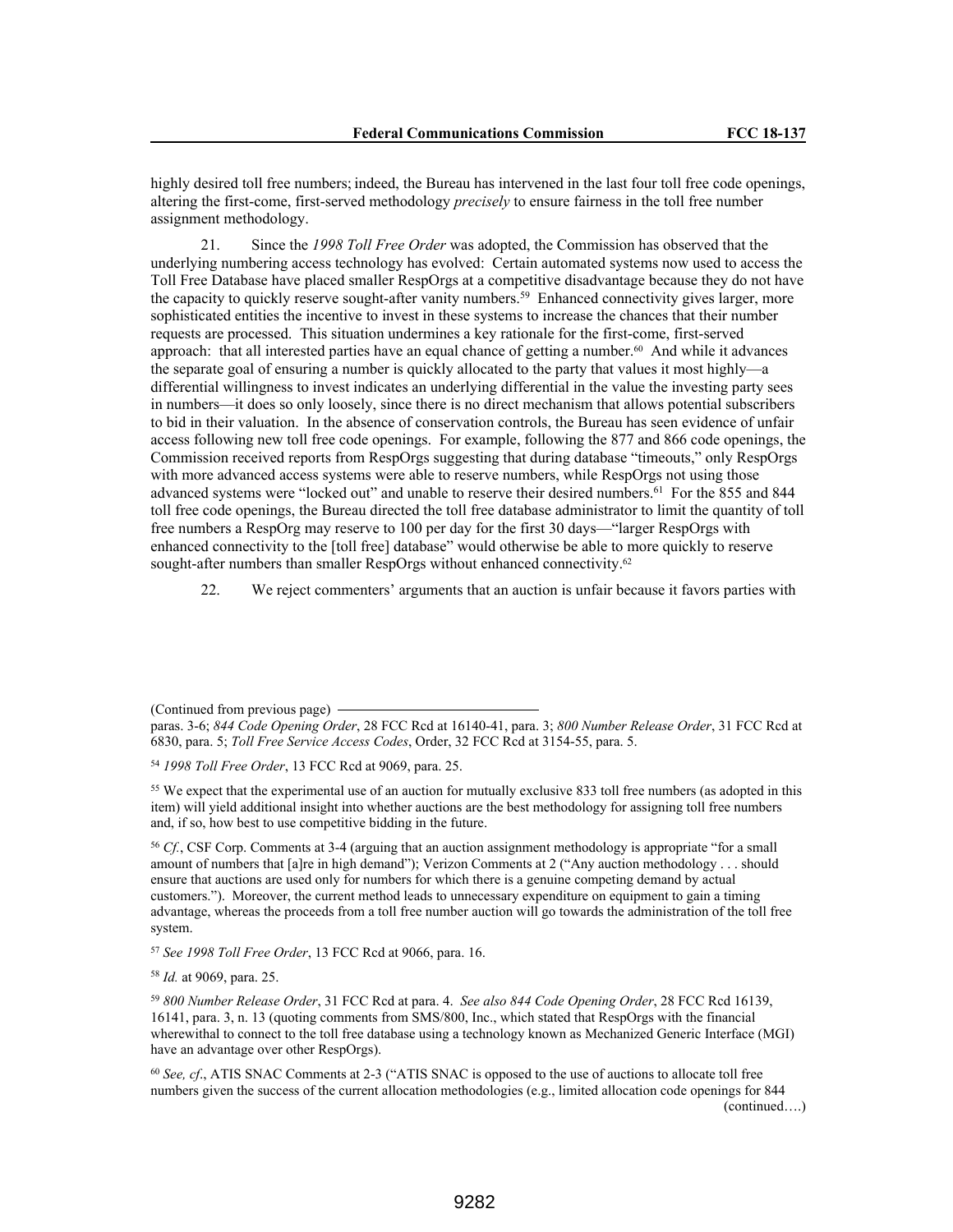deep pockets.<sup>63</sup> An auction allocates the number to the bidder willing to pay the most, but that willingness may derive from expected future revenues from a profitable business case, rather than from the bidders' current finances. Moreover, auctions should reflect the value of the toll free number in the marketplace and a bidder may be able to obtain financing based on anticipated profitability. We anticipate that a first-come, first-served approach will continue to be an appropriate assignment methodology in some circumstances, however. For instance, first-come, first-served assignment may be appropriate for less desirable numbers, or in instances where numbers made available via an auction are not assigned thereby. We expect that our experience with the 833 Auction will provide us with insight we can use when determining the best mechanism for assignment of a given set of numbers.

23. *Effective Assignment of Toll Free Resources*. Our revised assignment rule gives us a new option for the assignment of numbers, without removing currently available options. The Commission has extensive experience in public outreach and education about the auction process, including online tutorials for the auction application and bidding processes.<sup>64</sup> Based on this experience, we disagree with the argument that providing adequate notice to the public about auction procedures will be unreasonably costly.65 Nor do we agree with commenters who argue that preparing for and participating in the auction will be unduly burdensome to participants.<sup>66</sup> We recognize that individual subscribers or RespOrgs acquiring toll free numbers through an auction may incur some costs relating to the participation in the auction that they did not incur through the first-come, first-served process, but we believe those costs are outweighed by the benefits to the toll free system at large when toll free numbers are put to their highestvalued use. Many toll free numbers have a much greater value for certain subscribers.<sup>67</sup> Some 150 RespOrgs participated in the 833 pre-code opening process, requesting over 72,000 numbers.68 This fact undermines the basic rationales on the effectiveness of first-come, first-served for mutually exclusive numbers—that first-come, first-served allocation requires less oversight,<sup>69</sup> and avoids "the need to resolve competing claims among subscribers to assignment of particular numbers."70 On the contrary, the Commission has been compelled to provide increased oversight by intervening multiple times to ensure

<sup>62</sup> *855 Code Opening Order*, 25 FCC Rcd at 13687, para. 1, 13688, para 3; *844 Code Opening Order*, 28 FCC Rcd at 16139, para. 1, 16140-41, para. 3.

<sup>63</sup> *See e.g*., 800 Response Reply at 3-4; ATIS SNAC Comments at 3; ACTIS Comments at 3, CenturyLink Comments at 3; Elizabeth White Comments at 1; *see also* Conduit Consulting Comments at 1; CSF Corp. Comments at 3.

<sup>64</sup> *See, e.g.*, *Auction of Upper Microwave Flexible Use Licenses for Next-Generation Wireless Services, Comment Sought on Competitive Bidding Procedures for Auctions 101 (28 GHz) and 102 (24 GHz)*, AU Docket No. 18-85, Public Notice, FCC 18-43 (2018) (explaining the bidding process in a spectrum auction).

<sup>65</sup> *See* 800 Response Reply at 7.

<sup>66</sup> *See, e.g.*, Conduit Consulting Comment at 1; Verizon Comments at 3.

<sup>(</sup>Continued from previous page)

and 855 and first-come, first-served allocations for all other assignments ) and the significant and unknown impacts that this proposal could have on the toll free industry and on toll free subscribers.").

<sup>61</sup> *See*, *e.g*., Petition of Toll Free Number Coalition Petition for Emergency Relief and Expedited Action, CC Docket No. 95-155, at 9-10 (filed Nov. 9, 2000), https://ecfsapi.fcc.gov/file/6512058797.pdf.

<sup>67</sup> *See supra* para. 9 (indicating that certain 833 numbers are much more highly valued than others); *cf.* Verizon Comments at 1 ("Any auction methodology – including the initial designation of numbers subject to auction in the first place – should ensure that auctions are used only for numbers for which there is a genuine competing demand by actual customers.").

<sup>68</sup> Somos Aug. 31, 2017 *Ex Parte* Letter at 1.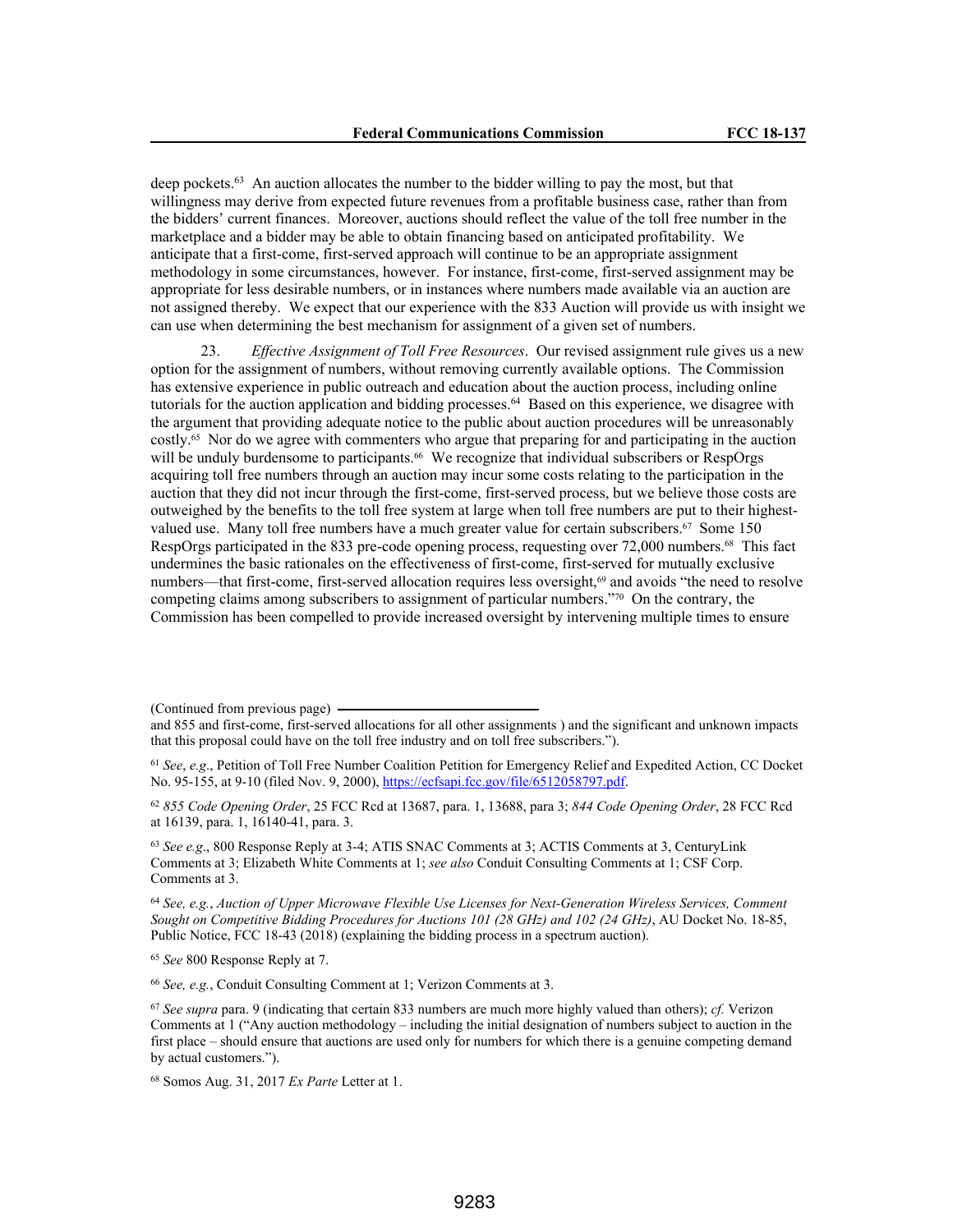new code openings are "orderly and efficient" and "fair,"<sup>71</sup> and adjudicated numbering conflicts in at least two notable cases.72 Our practice of resolving competing claims has previously been resolved inefficiently in favor of the party most privileged with access to the faster reservation system.<sup>73</sup> Instead of the number going to whichever entity happens to be first in the door (thereby preventing others, who may value it more, from getting it), use of competitive bidding will give all entities an equal opportunity to express the value they place on any particular number. By increasing the likelihood that mutually exclusive toll free numbers are assigned to parties that will use the resource in the most productive way, we in turn increase the efficiency and equity of our number assignment process.

24. Revising the Commission's rules to allow us to assign numbers by auction, on a firstcome, first-served basis, an alternative assignment methodology, or by a combination of the forgoing as circumstances require, gives the Commission the flexibility to adapt our assignment procedures to the circumstances and characteristics of the specific toll free numbers to be assigned. In any future toll free code release, the revised rule will not require the Commission to use competitive bidding and, if it decides to use competitive bidding, the Commission will not be confined to a specific auction design, or the designation of a particular auctioneer. Instead, for new toll free code openings, the Commission can determine the best method to proceed for assigning numbers, armed with the data collected in the 833 Auction.

### **B. The 833 Auction**

#### **1. The 833 Auction Established as an Experiment**

25. We establish the 833 Auction as an experiment to analyze the most efficient way to use competitive bidding as a toll free number assignment method. We agree with one commenter who argues that, as a first step, the Commission should assign toll free numbers by auction on a "limited, trial basis," which will allow us to "study the impact of this new allocation method and make any necessary changes to serve the public interest."<sup>74</sup> Thus, we will offer in this auction only the rights to use the 17,000 mutually exclusive numbers in the 833 toll free code that were identified pursuant to the *833 Code Opening Order*. Once the auction is complete, we direct Somos to assign those numbers to winning bidders based on the auction's results. We will continue to assign 833 numbers that are not part of the 833 Auction using our first-come, first-served approach.

(Continued from previous page)

<sup>70</sup> *Id.* at 9068, para. 22.

<sup>71</sup> *See 1996 Toll Free Order*, 11 FCC Rcd at 2501, 2504, 2509, paras. 22, 38, 58; *855 Code Opening Order*, 25 FCC Rcd at 13688-90, paras. 3-6; *844 Code Opening Order*, 28 FCC Rcd at 16140-41, para. 3; *800 Number Release Order*, 31 FCC Rcd at 6830, para. 5; *Toll Free Service Access Codes*, Order, 32 FCC Rcd at 3154-55, para. 5.

<sup>72</sup> *See, e.g.*, *Toll Free Service Access Codes*, Order, 32 FCC Rcd 7407, 7407, para. 1 (WCB 2017) (permanent assignment of 800-US-REWARD to U.S. State Department) (*US-Reward Reassignment Order*); *Toll Free Service Access Codes*, Order, 21 FCC Rcd 9925, 9925, para. 1 (WCB 2006) (*800-RED-CROSS Permanent Reassignment Order*) (permanent assignment of 800-RED-CROSS to the American Red Cross).

<sup>73</sup> *See 844 Code Opening Order*, 28 FCC Rcd 16139, 16141, para. 3, n. 13 (quoting comments from SMS/800, Inc., which stated that RespOrgs with the financial wherewithal to connect to the toll free database using a technology known as Mechanized Generic Interface (MGI) have an advantage over other RespOrgs).

<sup>74</sup> CenturyLink Comments at 1-2, 6-7. By adopting the 833 Auction as an experiment, the actions we take today are also consistent with the recommendation of the Administrative Conference of the United States (ACUS) that agencies adopt pilot programs and learn from regulatory experience. *See* Administrative Conference of the United States, Administrative Conference Recommendation 2017-6, Learning from Regulatory Experience (2017) (ACUS Report).

<sup>69</sup> *Cf*. *1998 Toll Free Order*, 13 FCC Rcd at 9066, para. 16 (stating "lotteries and auctions are more difficult to administer than a first-come, first-served reservation process because they require greater oversight and would likely result in delay in the issuance of numbers").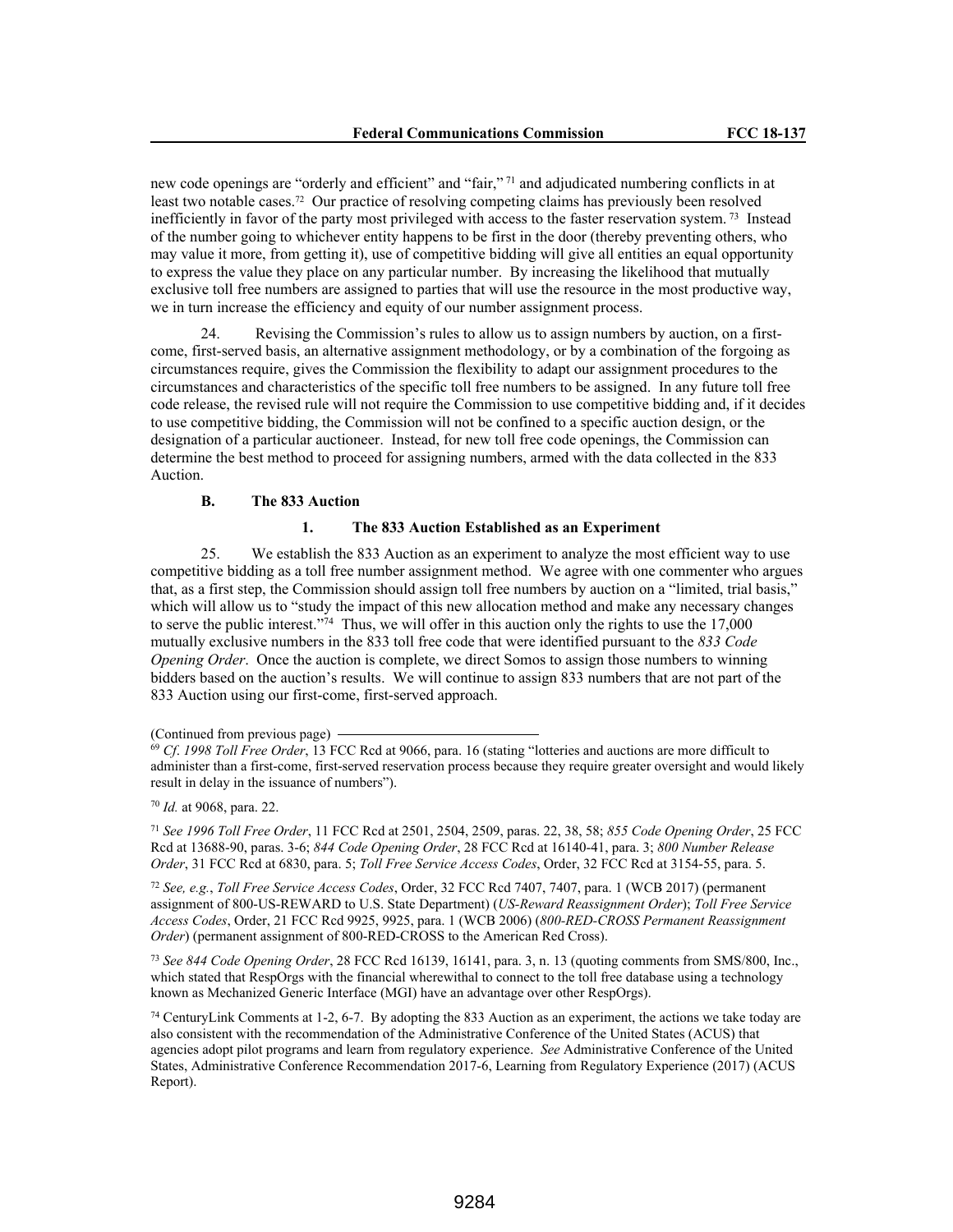26. After completion of the 833 Auction, and subsequent number assignments, the Bureau will issue a report outlining the outcomes of the 833 Auction, lessons learned, and future recommendations for toll free number assignment methodologies.

27. We intend to use this experiment as an opportunity to evaluate the contours of using competitive bidding for toll free assignments and to determine how to best use a market-based assignment to effectively assign toll free numbers. We also underscore the need to reform the current method of assigning highly desired toll free numbers. We envision that the experiment, as designed in this Report and Order and forthcoming Auction Procedures Public Notice, will meet our goals of equitable distribution and be used, as designed, for certain future toll free number assignments or be used for future assignments with refinements.

## **2. General Framework for the 833 Auction**

28. In the *Toll Free Assignment NPRM*, the Commission "invite[d] parties to . . . offer further economic, legal, or logistical insights about . . . auction designs and procedures."75 Given the experimental nature of using competitive bidding as a mechanism for assigning toll free numbers, we outline here a general framework for the 833 Auction and require a pre-auction proceeding in which we will seek public input on the procedures for the auction after the release of this Report and Order.<sup>76</sup>

29. Specifically, we will issue an Auction Comment Public Notice after the release of this Report and Order and will solicit public input on proposed application and bidding procedures, including specific proposals for application requirements and bidding mechanisms, such as bid processing and determining payments. Thereafter, we will release an Auction Procedures Public Notice, and will specify final auction procedures, including dates, deadlines, and other final details of the application and bidding processes. We require the auctioneer to implement the auction pursuant to the procedures specified in the Auction Procedures Public Notice. We conclude that, in addition to the general framework we provide here, the Commission's practice of finalizing auction procedures in the pre-auction process will give interested participants sufficient time and opportunity both to comment on the final procedures and to develop business plans in advance of the auction.

## **a. Auction Design**

30. We adopt the proposal in the *Toll Free Assignment NPRM* to conduct the 833 Auction as a Vickrey single round, sealed-bid auction.<sup>77</sup> In this type of auction, a qualified bidder can submit a sealed-bid for each available toll free number that the bidder wants.<sup>78</sup> The 833 Auction will consist of only a single round of bidding, and the highest bidder for each toll free number will win the rights to that number, but will generally only pay the second highest bid for them.<sup>79</sup>

31. A Vickrey auction can yield an equitable and efficient assignment of mutually exclusive toll free numbers as it incentivizes bidders to bid their true valuation.<sup>80</sup> In particular, the amount paid by

<sup>75</sup> *Toll Free Assignment NPRM*, 32 FCC Rcd at 7892, para. 20.

<sup>76</sup> We expect that our approach to the 833 Auction will be modeled on the rules and procedures governing auctions for wireless spectrum licenses, broadcast permits, and universal service support, where appropriate, given the success and familiar nature of those auctions. *See generally* 47 CFR §§ 1.2101 *et seq.*

<sup>77</sup> *Toll Free Assignment NPRM*, 32 FCC Rcd at 7891, para. 15.

<sup>78</sup> *See generally* R. Preston McAfee & John McMillan, *Auctions and Bidding*, 25 J. Econ. Literature 699, 701-703 (1987), http://vita.mcafee.cc/PDF/JEL.pdf.

 $79$  In the case of tied bids, a winning bidder may end up paying the tied bid amount. For the 833 Auction, we defer to the pre-auction process, the detailed procedures for bid processing and payment determination, including, among other things, how winners and payments will be determined in the case of tied bids and what to do if a toll free number receives only one bid in the single round of bidding.

<sup>80</sup> *Toll Free Assignment NPRM*, 32 FCC Rcd at 7891, para. 16.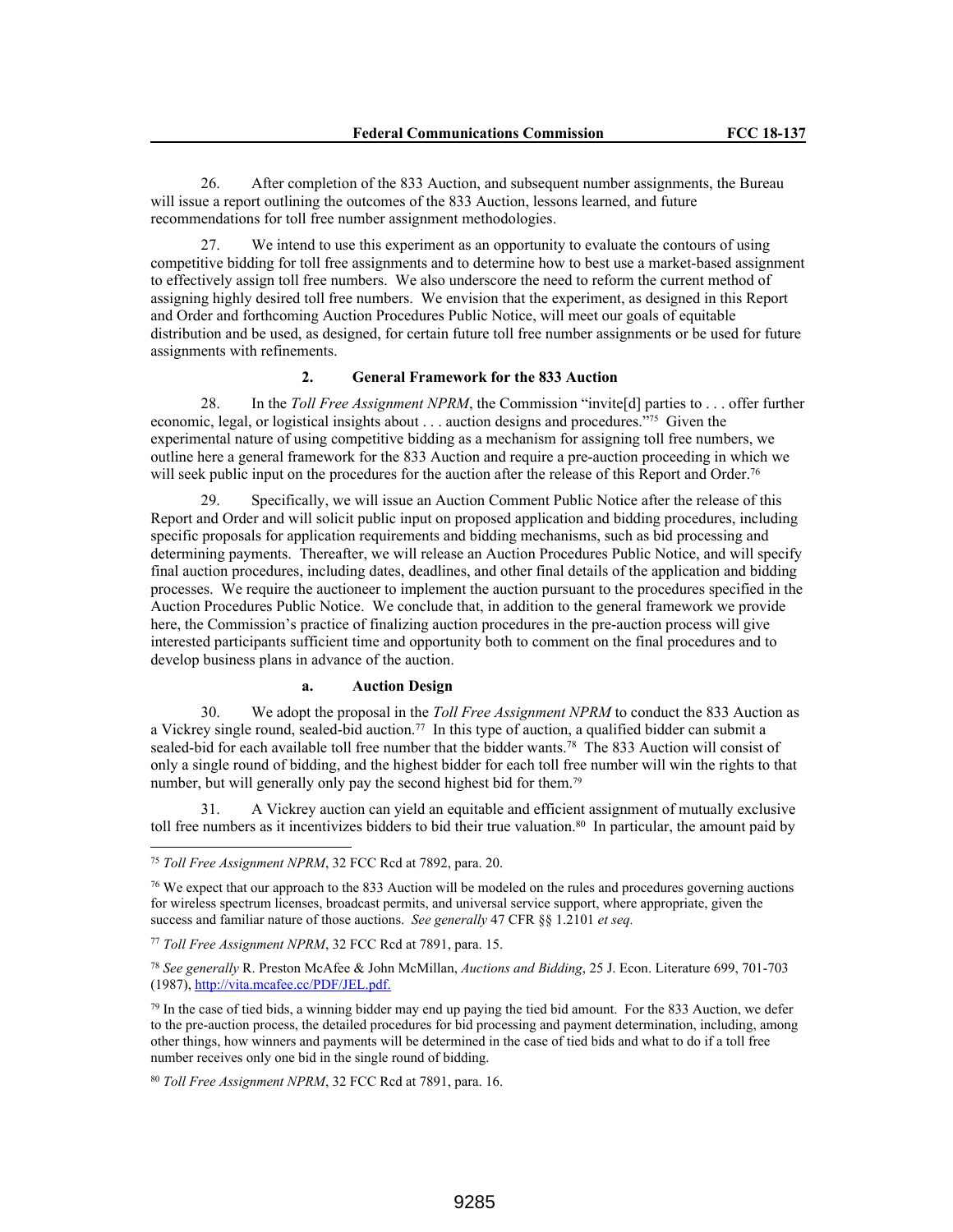the winner (i.e., the bidder with the highest bid) is determined by the second highest bid and does not depend on the exact amount of the winning bidder's own bid. This payment rule results in the winning bidder essentially receiving what it might view as a "surplus," i.e., the difference between its own bid and the second highest bid. A Vickrey auction thus encourages bidders to bid the true maximum they are willing to pay, while at the same time efficiently assigns the numbers to the bidders who have the highest valuations for the numbers.<sup>81</sup>

32. We conclude that the 833 Auction should use a single round rather than multiple rounds to keep the auction process for this experiment as simple and cost-effective as possible. As the Commission observed in the *Toll Free Assignment NPRM*, a single round, sealed-bid auction is relatively easy for both the auctioneer (to implement) and participants (to participate in).<sup>82</sup> In addition, a single round auction will be completed more quickly than a multi-round auction,<sup>83</sup> and comes at a lower cost to the auctioneer and the participants. In fact, we do not believe that auction participants will be required to incur substantial time or expense to prepare for the auction. They have already determined which 833 numbers to reserve, thus spending some time and expense in reaching those determinations; the incremental effort on their part to participate in the auction is unlikely to impose an additional time or cost burden on them. And because of the lower cost of a single round Vickrey auction, we reject commenters' concerns that the costs to implement and run the auction will be excessive.<sup>84</sup>

33. We also reject the notion that a Vickrey single round, sealed-bid auction will result in a scenario where inexperienced bidders will overbid and be unwilling or unable to pay the winning bid.<sup>85</sup> A second-price auction encourages bidders to bid the true maximum that they are willing to pay, knowing they will not actually pay more than needed to outbid the second highest bidder. Also, we note that each bid is a binding commitment, so bidders know in advance that they should only submit bids that they are willing to pay.86 In addition, as discussed further below, entities interested in participating in an auction generally have to submit some form of financial security in order to participate.<sup>87</sup> Further, consistent with the Commission's standard practice, we will ensure that prospective auction participants have an opportunity to become fully informed about the auction through public outreach and education, including online tutorials about the application and bidding processes.

34. *Alternative Auction Methodologies.* Although the Commission sought comment on alternative auction methodologies to consider for assigning the mutually exclusive 833 numbers, we

<sup>83</sup> ATFP Comments at 4; Somos Comments at 5; Verizon Comments at 5.

<sup>84</sup> *See e.g.*, 800 Response Comments at 7 (costs to educate public will be costly); Conduit Consulting Comments at 1 (auction process is costly).

<sup>85</sup> CSF Corp. Comments at 4.

<sup>&</sup>lt;sup>81</sup> *Id.* As a first approximation, it is likely that individual valuations for toll free numbers are not dependent on another's valuation, at least beyond a broker's desire to purchase for resale. *See id.* at 7903-04, Appx. A at paras. 2- 4. Moreover, to the extent that this is not the case, auction theory does not provide unambiguous direction as to optimal auction design. Thus, for our opening experiment in assigning toll free numbers via competitive bidding, we adopt the simple and transparent Vickrey auction.

<sup>82</sup> *Id.* at 7890, para. 13. *See also* ATFP Comments at 4 (arguing that the single round, sealed-bid Vickrey auction is a suitable format, as it requires minimum involvement and can be tabulated by a trusted third party); Verizon Comments at 5 (Vickrey sealed-bid auction—more than an open or multiple round auction—would appear to enable RespOrgs and their customers to obtain numbers expeditiously and predictably).

<sup>86</sup> This is true even in a Vickery auction, where the winning bidder will only pay the second highest bid, because the second highest bid price may be equal to (in case of a tie) or just slightly less than the winning bidder's submitted bid. As Power Auction notes, "[i]t is important for bids to be binding commitments, because the lack of binding commitments could cause the auction process to be manipulated or to unravel." Power Auctions Comments at 7-8.

<sup>87</sup> Power Auctions Comments at 7-8. *See infra* Section III.B.2.d.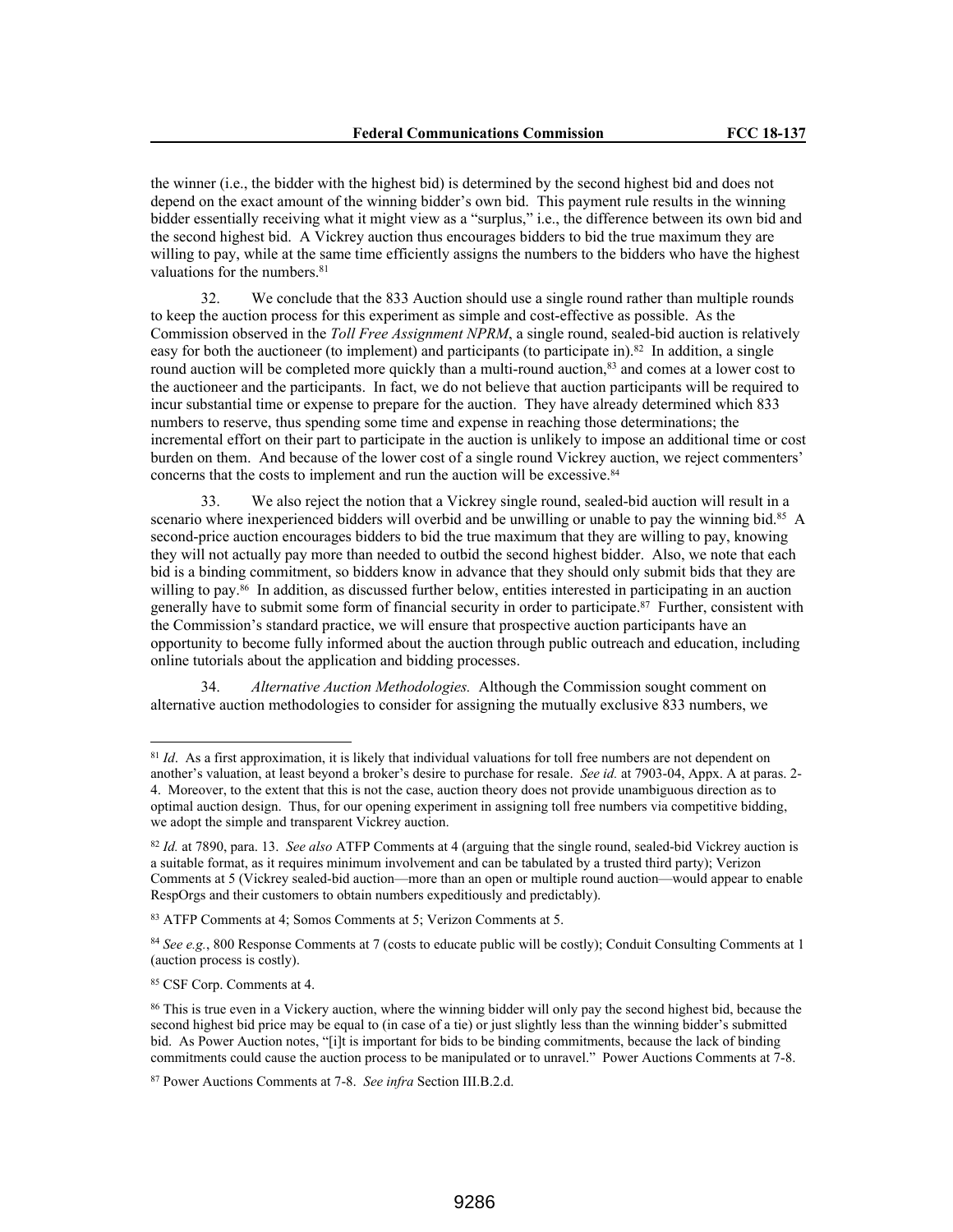decline to employ any such methodologies for the 833 Auction.<sup>88</sup> One commenter suggested that we use what it calls an "open" auction, specifically "a simultaneous ascending clock auction with multiple independent clocks."89 While this type of auction has certain advantages over a single round, sealed-bid, Vickrey auction,<sup>90</sup> we conclude that these advantages do not justify the additional complexity and expense of a multiple round auction at this time. While the Commission uses multiple round auctions and will continue to do so, the 833 Auction will be the Commission's first auction of the rights to use toll free numbers, and our intent for this experiment is to gather data to help inform future toll free assignment decisions while minimizing the complexity and cost to the Commission, auctioneer, and participants during the experiment.<sup>91</sup> We also have limited information on which to base any estimate of the dollar amounts potential subscribers are willing to bid. Also, the relatively modest nature of the items to be auctioned—the rights to use toll free numbers, as opposed to spectrum licenses or Universal Service Fund support—seems at this juncture to warrant a less complex and costly type of auction. Thus, we do not want to create a more complex and costly auction than necessary at this early stage.

35. One commenter argues that a single round, sealed-bid Vickrey auction limits the ability of a bidder to develop a bidding strategy involving substitute numbers vis-à-vis an "open" auction. 92 That commenter does not, however, provide a basis for its position that bidders in the 833 Auction will have a need for such a complex auction, or how such a need outweighs the impact to cost and complexity for this experimental auction. Further, unlike other auctions the Commission has conducted, such as auctions for spectrum and Universal Service Fund support, where some items may be substitutable, this auction allocates items for which managing bids across substitutes is less important. Similarly, there are important complementarities in bids for spectrum and Universal Service Fund support which we have no reason to believe apply to the toll free number market.

36. More specifically, the Commission has historically used multiple round bidding as the primary auction methodology in spectrum auctions.93 When implementing its spectrum auction authority, the Commission found that multiple round auctions provide needed information about the value of substitutable and complementary licenses and allows participants the flexibility to pursue back-up strategies during an auction, allowing the spectrum to go to its highest value use.<sup>94</sup> The Commission recognized, however, that while multiple round auctions are preferable, if the value of the licenses or the number of bidders would be so low that the administrative costs of a multiple round auction may exceed its benefits, other auction methods are available. Our spectrum auctions, generally, involve many entities pursuing complex strategies weighing the cost of various quantities of spectrum within and between markets. Similarly, in competitive bidding for Universal Service Fund support, many participants are

<sup>92</sup> Power Auctions Comment at 3.

<sup>93</sup> *See* Auctions Summary, https://www.fcc.gov/wireless/auctions/auctions-summary (last visited Sept. 21, 2018).

<sup>88</sup> For example, the *Toll Free Assignment NPRM* sought comment on a pay-your-bid auction, whereby the highest bidder wins and pays its bid, and an open auction, such as a simultaneous multi-round auction used by the Commission for our spectrum auctions. *Toll Free Assignment NPRM*, 32 FCC Rcd at 7892, paras. 18-20.

<sup>89</sup> Power Auctions Comments at 2-5.

<sup>90</sup> Power Auctions enumerates several advantages of an "open" auction, including (1) permitting bidders the opportunity of price discovery; (2) permitting bidders more control over the money spent on winning bids; (3) permitting bidders some ability to handle bids for numbers that may be viewed as substitutes; (4) maintaining privacy of auction participants' bids; and (5) potentially resulting in higher auction revenues and more efficient results. Power Auctions Comments at 2-5.

<sup>91</sup> *See*, *e*.*g*., Daniel Lyons Comments, Attach. at 4 ("The single-round auction is much cheaper than a traditional multi-round auction, meaning the administrative costs of the auction are minimal.").

<sup>94</sup> *See Implementation of Section 309(j) of the Communications Act – Competitive Bidding*, Second Report and Order, 9 FCC Rcd 2348, 2366, paras. 106-111 (1994).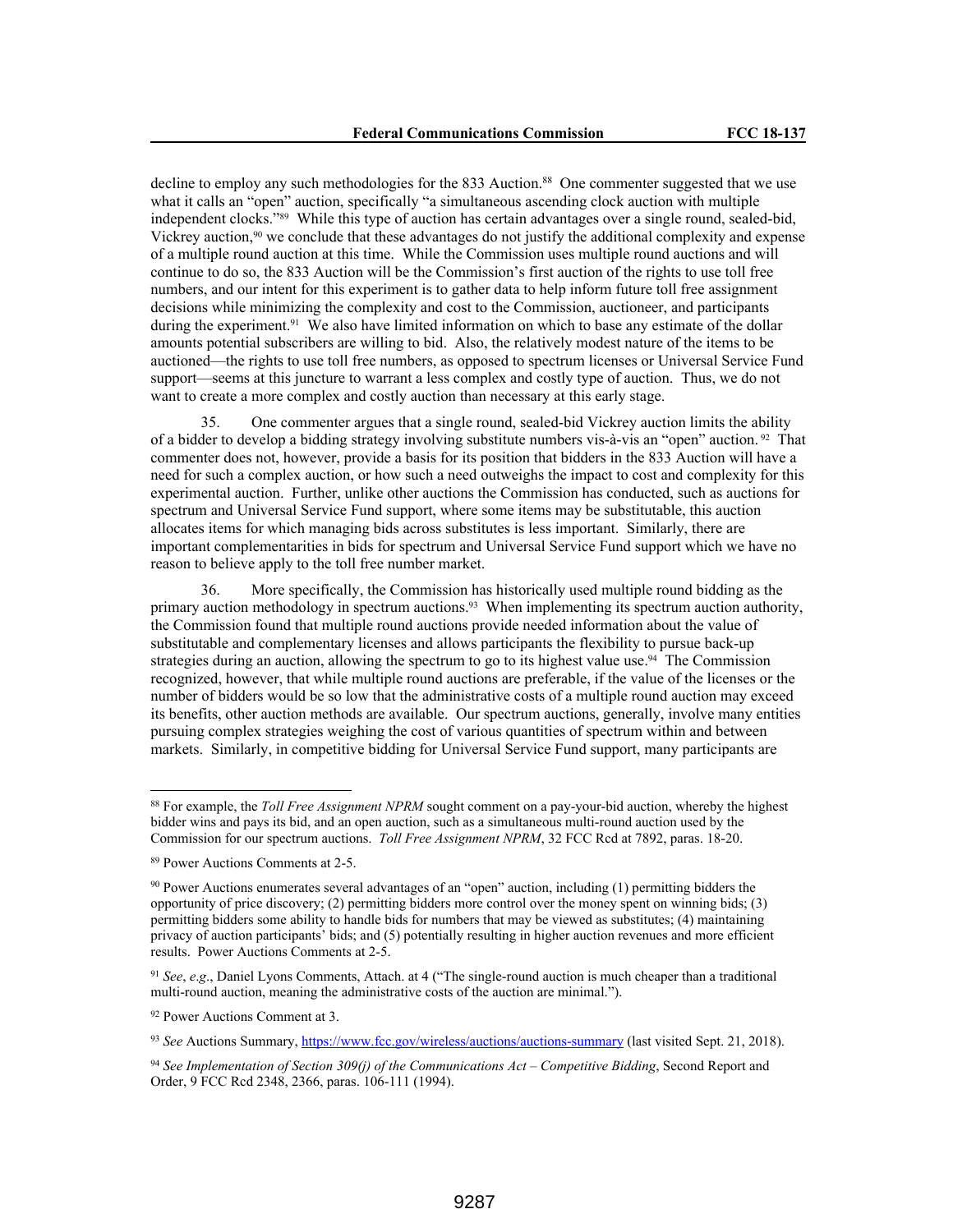contemplating multiple markets that they are willing to serve based on the price of the subsidy.95 In the case of toll free numbers, there is limited information in the record that one number is a substitute for another or on how bidders will view the relative values of the available numbers. The Commission hopes to obtain such information through this auction.

37. In sum, because the Vickrey single round, sealed-bid auction should demand fewer resources from the Commission, the auctioneer, and the auction participants while still yielding an efficient allocation of toll free numbers, we believe it will help achieve our objectives for this experiment.<sup>96</sup> We note, however, that we are not intending to foreclose the use of an "open" auction—or another auction methodology—in any future toll free number auctions.<sup>97</sup> We expect that the Bureau's report will address the success of the Vickrey single round, sealed-bid auction methodology, and compare it to alternative methodologies.

# **b. Auction Eligibility**

38. Deciding which parties can participate in an auction is an integral part of the process. Although we generally require applicants for our auctions to demonstrate certain qualifications consistent with the regulatory objectives of a particular auction, it is also true that the broader the participation, the more likely it is that 833 numbers will be assigned to the highest-valuing bidders. For the 833 Auction, we will allow any party interested in obtaining an 833 number (potential subscriber) to participate directly in the auction or indirectly through a RespOrg. We also will not limit the 833 Auction to only those RespOrgs that participated in the 833 pre-code opening; any RespOrg may participate. We believe allowing all interested parties to participate directly in the auction will provide them with greater flexibility and control to accurately express their level of interest and will allow the Commission to glean as much information from the experiment as possible to better inform future toll free code opening assignments.

39. *833 Auction Not Limited to RespOrgs.* We will permit any potential subscriber to participate directly in the 833 Auction or indirectly through a RespOrg.98 In the *Toll Free Assignment NRPM*, the Commission proposed to permit only RespOrgs to participate in the proposed auction, based on RespOrgs' role as manager and administrator of toll free records in the Toll Free Database.<sup>99</sup> After reviewing the record, we conclude that allowing potential subscribers to directly participate will likely increase the efficiency of the auction while also addressing possible conflicts of interest between RespOrgs and potential subscribers. We agree with 800 Response, who argues that allowing potential subscribers to participate will minimize opportunities for participants to engage in undesirable and/or anticompetitive strategic behavior that could occur if a RespOrg and one or more of its subscribers were

<sup>95</sup> *Connect America Fund et al*., Report and Order and Further Notice of Proposed Rulemaking, 31 FCC Rcd 5949, 5978-79 para. 88 (2016); *Connect America Fund Phase II Auction Scheduled for July 24, 2018; Notice and Filing Requirements and Other Procedures for Auction 903*, Public Notice, 33 FCC Rcd 1428, 1493, para. 199 (2018).

<sup>96</sup> *Id*.

<sup>&</sup>lt;sup>97</sup> To the contrary, we recognize that there are cases where an open auction may perform better than a sealed-bid auction. *See Toll Free Assignment NPRM*, 32 FCC Rcd at 7892, para. 19, Appx. A at para. 4; *see also* Power Auctions Comments at 2-5.

<sup>&</sup>lt;sup>98</sup> A toll free "subscriber," per the rule revision we adopt today, is "The entity that has been assigned a toll free number." *See infra* Appx. A. Because we do not intend to limit auction participation to entities that already have been assigned numbers, we establish that "potential subscribers"—any parties interested in subscribing to a toll free number—may participate in the 833 Auction. As auction participants, these parties will be obligated to comply with the Auctions Procedures Public Notice in this proceeding.

<sup>99</sup> *Toll Free Assignment NPRM*, 32 FCC Rcd at 7892-93, para. 21. The Commission also recognized "the importance of RespOrgs as market makers" and noted that RespOrgs "may have strengths in maximizing the valuation of certain numbers, for example, by piecing together geographic coalitions of subscribers who may be unable to coordinate themselves." *Id*.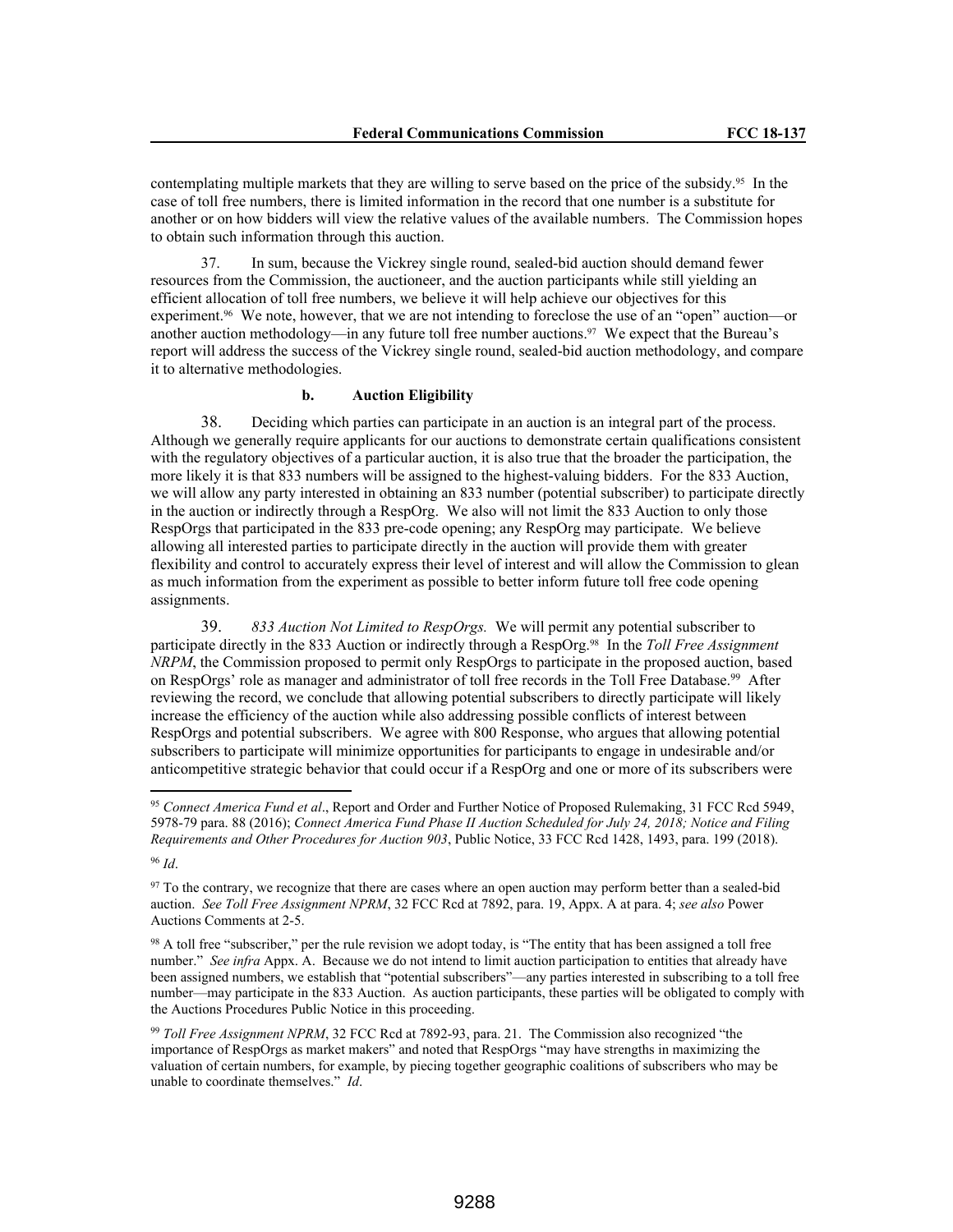interested in the same 833 numbers.100 Therefore, we find it appropriate to allow potential subscribers to act on their own behalf and represent their own interests in the auction.101 We stress that if a potential subscriber directly participates in and is assigned a number via the 833 Auction, it must still work with a RespOrg after the auction to reserve the number in the Toll Free Database in accordance with our rules.<sup>102</sup>

40. We do not go so far as to remove RespOrgs from the process of acquiring toll free numbers in the 833 Auction, as one commenter suggests.<sup>103</sup> Because subscribers are familiar with working with RespOrgs to acquire toll free numbers and may prefer to continue to take advantage of RespOrg expertise here, we conclude that we should allow subscribers the choice of working with a RespOrg in the 833 Auction.

41. Some commenters oppose permitting potential subscribers to participate in the auction. For example, Somos claims that allowing subscribers to participate "would introduce unnecessary and potentially costly administrative problems"104 and Power Auctions advocates allowing only RespOrgs to participate since they can maximize valuations of certain numbers and including subscribers would increase the costs of running the auction.105 On the other hand, one commenter advocates excluding RespOrgs completely, and allowing only end-user customers to participate.106 We recognize the value added by RespOrgs as "market makers,"107 but find that allowing potential subscribers to participate in the auction will likely increase the efficiency of the auction, by increasing competition and reducing the likelihood of tacit collusion and other undesirable strategic behavior that can occur when there are very few auction participants.108 Although we recognize there may be additional cost in auction overhead by allowing more participants, we believe that the benefits to auction efficiency created by expanding the pool of potential participants identified above are worth the minimal expense in determining whether the additional participants are qualified to bid in the auction. And by allowing potential subscribers to bid on their own, we lower administrative costs for participants who choose not to place a bid through a RespOrg.

42. *Maximizing Auction Participation*. We will not otherwise limit the number of participants in the auction, such as by limiting RespOrg eligibility to participate in the 833 Auction only to those RespOrgs that participated in the 833 pre-code opening process. Permitting the maximum

<sup>102</sup> *See* 47 CFR § 52.101.

<sup>103</sup> *See* 800 Response Information Services LLC Reply at 3-4.

<sup>104</sup> Somos Comments at 3.

<sup>106</sup> 800 Response Information Service LLC Reply at 1-4.

<sup>107</sup> As the Commission recognized in the *Toll Free Assignment NPRM*, RespOrgs "may have strengths in maximizing the valuation of certain numbers, for example, by piecing together geographic coalitions of subscribers who may be unable to coordinate themselves." *Toll Free Assignment NPRM*, 32 FCC Rcd at 7892-93, para. 21.

<sup>108</sup> 800 Response Reply at 2-3.

<sup>100</sup> *See* 800 Response Information Services LLC Reply at 3-4. If a RespOrg and one or more of its subscribers do not have an interest in the same 833 numbers, permitting RespOrgs to participate in the auction gives subscribers to option to have their RespOrgs bid on their behalf.

<sup>&</sup>lt;sup>101</sup> Potential subscribers also have the option to become a RespOrg by meeting various requirements for certification. By formally allowing potential subscribers the option to participate directly, non-RespOrg participants will not need to spend resources to become a RespOrg if they are concerned that current RespOrgs would not fully represent their interests.

<sup>105</sup> Power Auctions Comments at 6-7 (arguing that increased participation would result in increased "overhead in reviewing applications to participate in the auction, processing upfront payments, providing login credentials to the auction system, training bidders, collection payments from winning bidders after the auction, etc."). *See also* ATFP Comments at 8 (arguing that only RespOrgs can vet bidders and minimize fraud, and will result in "uniform and efficient" bid collection since RespOrgs will consolidate and submit bids in one file).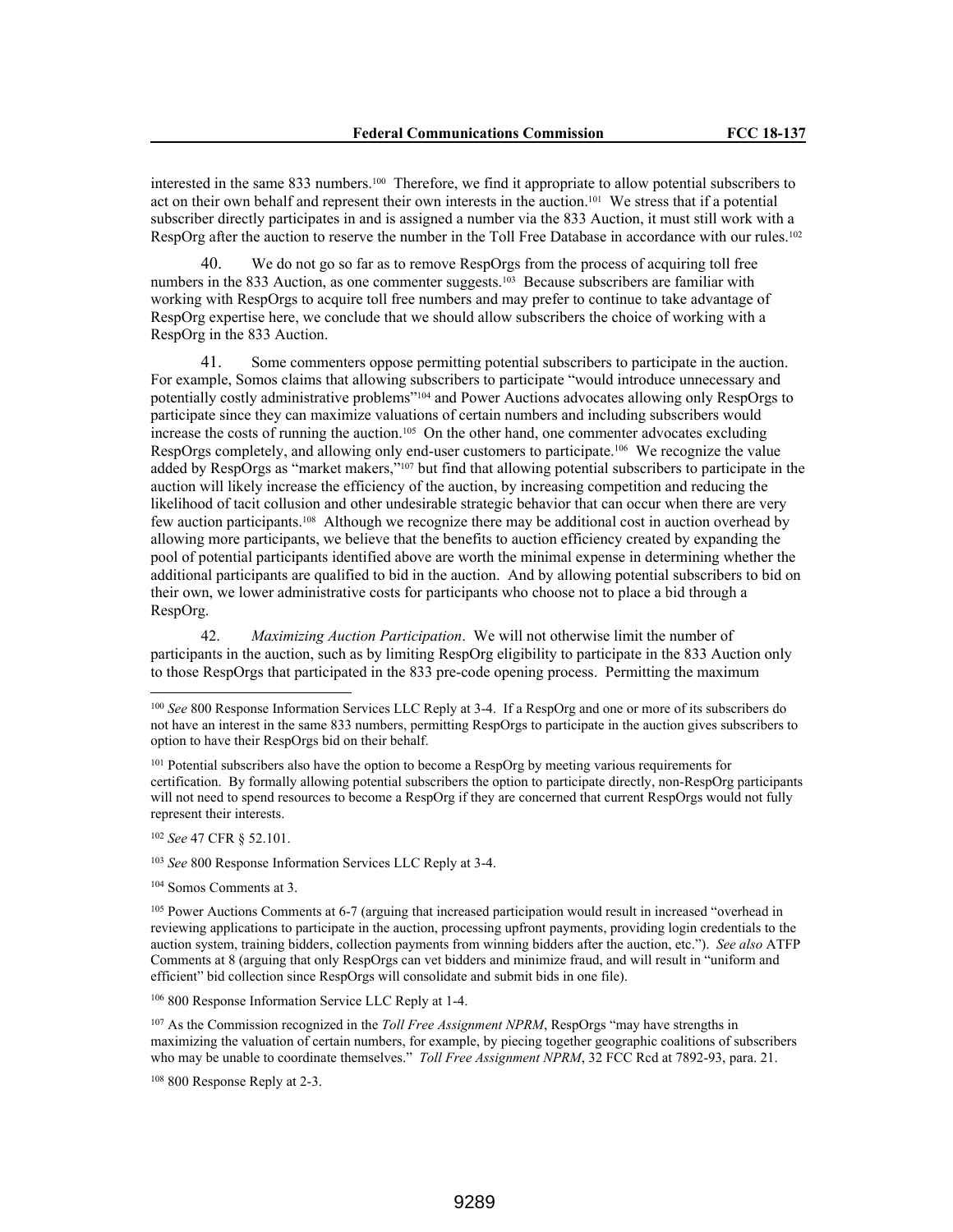number of eligible participants to bid in the 833 Auction ensures a robust auction and results in the bidders with the highest willingness to pay being assigned a number, which is in the public interest. The inclusion of all RespOrgs and potential subscribers in the pool of eligible participants will also provide the Commission with greater information about the value of toll free numbers, increasing the value of the experiment. In furtherance of this goal, the Commission, along with Somos in its role as auctioneer, will undertake outreach efforts to promote maximum participation among RespOrgs and potential subscribers.

#### **c. Application Process**

43. In Commission auctions, interested parties must disclose certain information and make certain certifications in an application or series of applications.109 This information helps promote auction transparency and integrity and assists us in monitoring compliance with our auction rules and procedures, including, for example, the prohibition against certain communications. We find it is necessary to qualify entities to participate in the auction, and therefore require interested entities to submit a short-form application to participate in the auction. The information and certification required in the short-form application, along with an upfront payment, will help determine if an applicant is qualified to bid in the 833 Auction. We will not require applicants to submit a long-form application after the conclusion of this auction, given the lack of need to verify winning bidders' qualifications in this context and to limit the administrative burden on bidders, the auctioneer, and the Commission.

### **(i) Short-Form Application Requirements**

44. We establish here some basic requirements and limitations regarding applications to participate. We expect that each entity interested in bidding in the 833 Auction will be required to disclose certain information and make certain certifications to promote compliance with the framework we outline here and protect auction integrity. These submissions will promote the transparency and efficiency of the auction and reduce the instances of conflicts of interest and the likelihood of undesirable and/or anticompetitive strategic behavior by participants.

45. *A Potential Subscriber May Participate Through Only a Single Auction Applicant and Submit a Single Application*. Potential subscribers can participate in the 833 Auction through only a single auction applicant. In particular, a potential subscriber may not engage multiple applicants to bid for a particular number in which it is interested. This prohibition assures a level playing field for all bidders and prevents distortions in the information on bidder interests, by assuring that each auction participant has at most one bid per number in the single round.

46. We likewise prohibit a single party, or multiple parties with a controlling interest in common, from becoming qualified to bid based on multiple applications.110 We employ this same prohibition in spectrum auctions to ensure that auction participants bid in a straightforward manner.<sup>111</sup> We believe that this type of restriction is warranted in the 833 Auction and will address concerns raised in the record regarding the potential for undesirable strategic bidding behavior, which could harm other bidders.<sup>112</sup>

<sup>&</sup>lt;sup>109</sup> In the Commission auctions, we typically have a two-stage application filing process. In the pre-auction "shortform" application, a potential bidder will need to establish its eligibility to participate, providing, among other things, basic ownership information. After the auction, the Commission conducts a more extensive review of the winning bidders' qualifications to receive support through "long-form" applications.

<sup>110</sup> While we will seek comment and decide how to define parties with common controlling interests in our preauction process, we anticipate utilizing the Commission's definitions adopted for similar purposes in our spectrum auctions. *See*, *e*.*g*., 47 CFR § 1.2105(a)(4)(i).

<sup>111</sup> *Updating Part 1 Competitive Bidding Rules*, FCC 15-80, Report and Order, 30 FCC Rcd 7493, 7579-81, paras. 205-208 (2015).

<sup>112</sup> Verizon Comments at 4.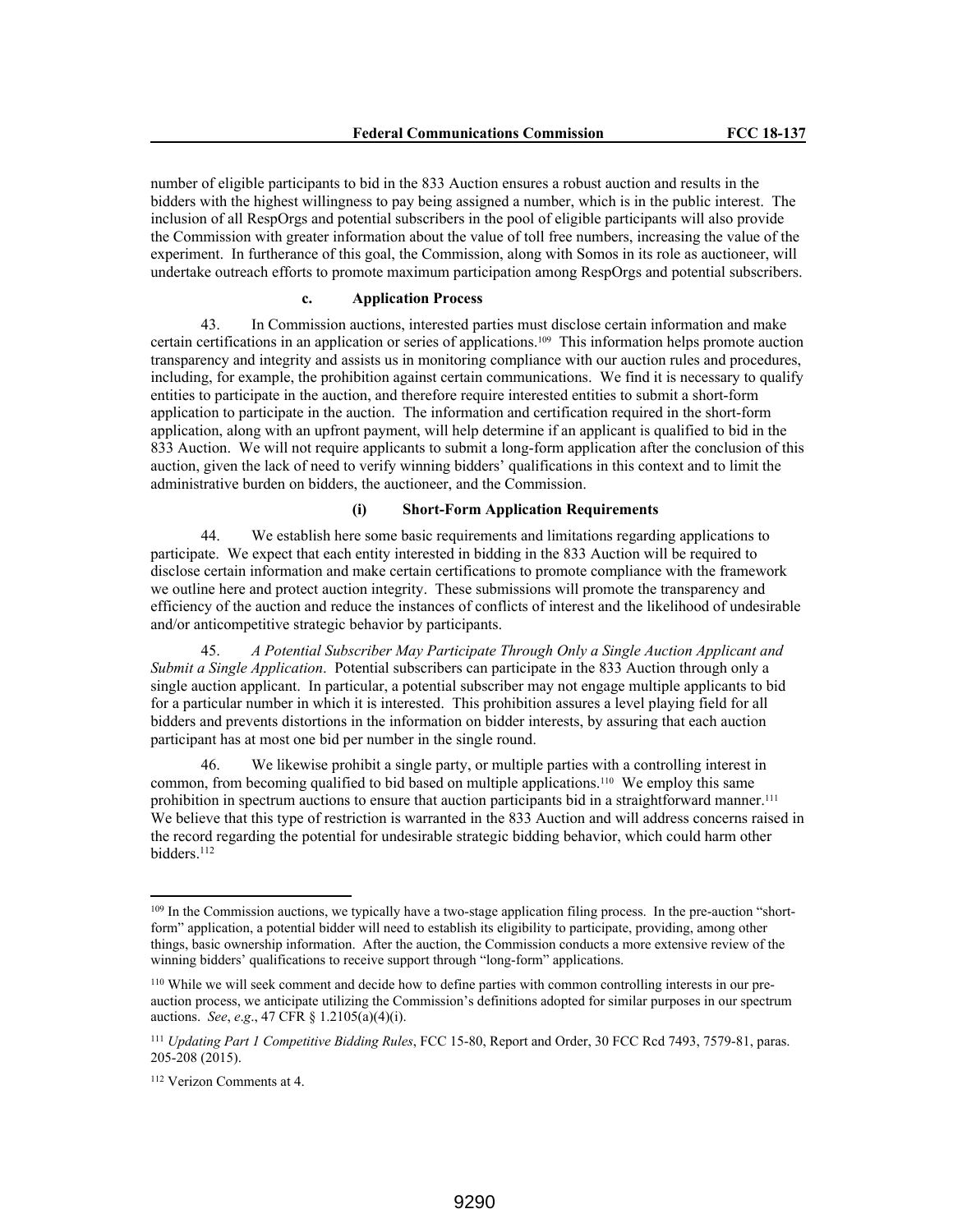47. *A RespOrg Can Apply on Behalf of Only a Single Potential Subscriber (Including Itself) Per Number*. We recognize that allowing RespOrgs to serve as bidders for potential subscribers of toll free numbers may present the opportunity for certain auction participants to have more information about the competition for certain numbers. Such asymmetric information could be used in ways that adversely affect some potential subscribers. To mitigate the potential anticompetitive effects of RespOrgs bidding for potential subscribers, we will limit a RespOrg to representing a single potential subscriber (including itself) for the rights to use a particular number.<sup>113</sup>

48. *Disclosures and Certifications.* To promote transparency as well as compliance with the limitations discussed above, we establish certain general requirements for applicant disclosures and certifications. Specifically, we expect that each auction participant—whether a potential subscriber or a RespOrg serving as a bidding agent—will be required to certify, as applicable, that it is not bidding on behalf of multiple interested parties (including itself) for the same toll free numbers or that it is only bidding through one entity for a given number.114 To enforce this prohibition, we expect that applicants will need to disclose the party on whose behalf it is bidding, for each toll free number that it selects. To enforce the prohibition, and to allow entities to comply with the prohibition on certain communications discussed below, we also expect that any entity wishing to participate in the 833 Auction will have to fully disclose information regarding the real party- or parties-in-interest in the applicant or application and the ownership structure of the applicant, including both direct and indirect ownership interests of 10 percent or more.115 We also will also require applicants to provide additional information and make additional certifications in the application, as may be found in the pre-auction process to be necessary to implement our decisions in this Report and Order. By requiring these certifications and disclosures, we guard against potential conflicts of interest between a RespOrg and its customer subscriber(s), between a RespOrg's customer subscribers, and between RespOrgs with overlapping controlling interests seeking the rights to use the same toll free numbers. Moreover, such actions will help implement our overriding principle that each entity should participate through only one bidder, thus encouraging sincere bidding and enhancing the integrity of the auction.

### **(ii) Procedures for Processing Pre-Auction Applications**

49. For the 833 Auction, we expect that applications to participate in the auction will be processed in a manner similar to applications to participate in spectrum license auctions. Specifically, no application will be accepted if, by the initial deadline, the applicant has failed to make the required certifications, e.g., no additional applications will be accepted after the initial deadline.116 Moreover, applicants will be afforded an opportunity to cure any identified minor defects after an initial review of the application.117 Applications to which major modifications are made after the deadline for submitting applications shall be denied. Major modifications include, but are not limited to, any changes in the

<sup>116</sup> *See* 47 CFR § 1.2105(a), (b)(1). Put differently, no additional applications will be accepted after the deadline.

<sup>113</sup> We note that, under a different auction design (e.g., in a multiple round auction) or with different eligibility requirements, a different limitation may be appropriate to help ensure that RespOrgs fully represent subscriber interests, but, for the 833 Auction, we find this limitation to be appropriate.

<sup>114</sup> A RespOrg can bid on behalf of multiple subscribers, as long the subscribers it represents, as well as itself, are not bidding on the rights to use the same number(s). We will also require the applicants that have overlapping noncontrolling interests to certify, during the application process, that they have established internal control procedures to preclude any person acting on behalf of an applicant from possessing information about the bids or bidding strategies of more than one applicant or communicating such information with respect to either applicant to another person acting on behalf of and possessing such information regarding another applicant. *See Updating Part 1 Competitive Bidding Rules*, 30 FCC Rcd at 7580-81, para. 207.

<sup>115</sup> *See* 47 CFR § 1.2112(a).

<sup>117</sup> *See* 47 CFR § 1.2105(b)(2).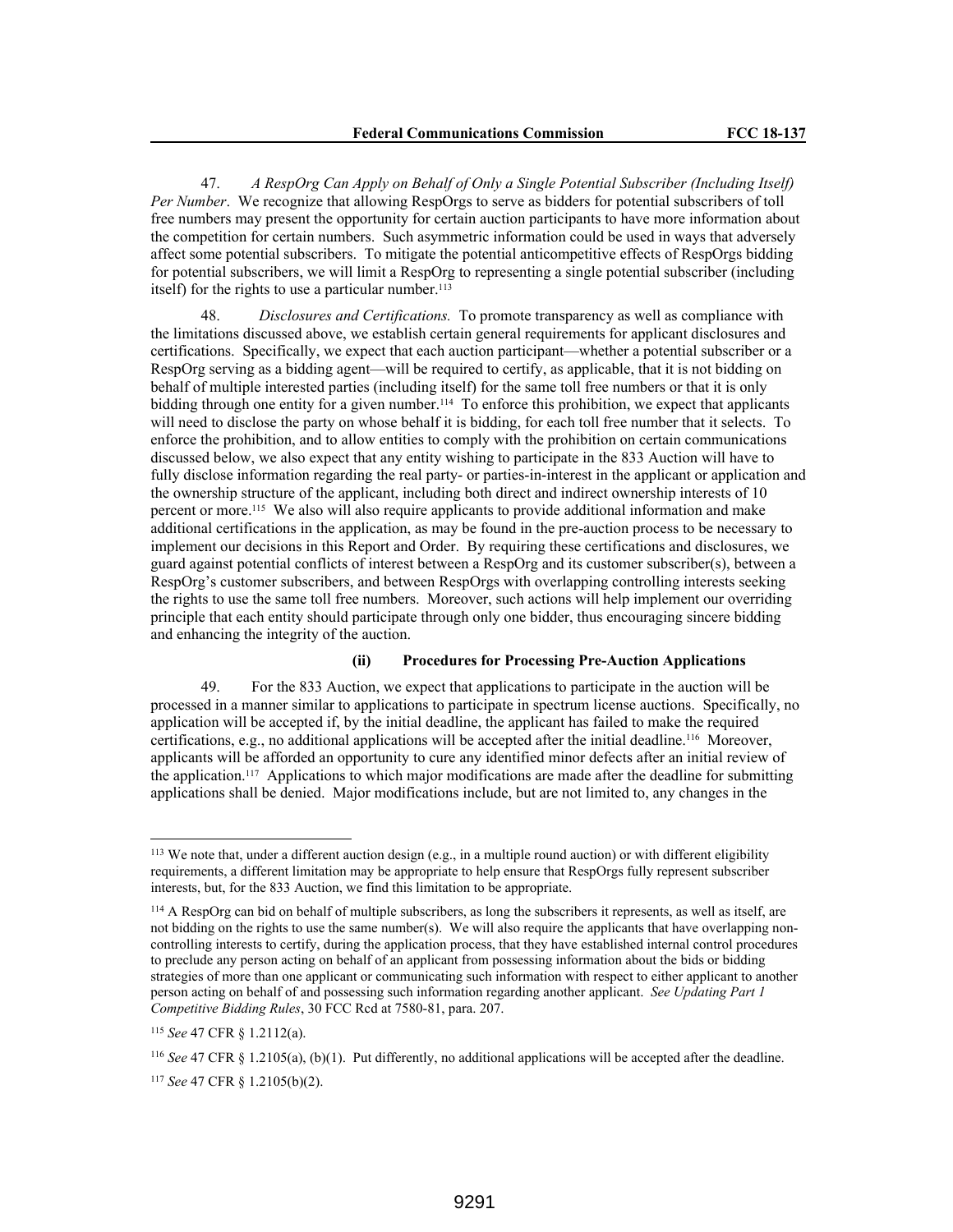ownership of the applicant that constitute an assignment or change of control of the applicant,<sup>118</sup> or the certifications required in the application. If an applicant fails to make necessary corrections before a resubmission deadline, the applicant would be found not qualified to bid.<sup>119</sup>

### **d. Other Competitive Bidding Considerations for the 833 Auction**

50. *Prohibition on Certain Communications*. For spectrum and universal service auctions, the Commission has adopted rules prohibiting an applicant from communicating certain auction-related information to another applicant from the auction application filing deadline until the post-auction deadline for winning bidders to file long-form applications.120 This prohibition on certain communications is intended to reinforce existing antitrust laws, facilitate detection of collusive conduct, and deter anticompetitive behavior.<sup>121</sup> While we believe the 833 Auction should have a similar prohibition on certain communications, we defer until the pre-auction process the details of the prohibition on certain communications, but absent unique factors that may be applicable to the 833 Auction we expect the prohibition to be generally consistent with our rule in spectrum auctions.<sup>122</sup>

51. *Availability of Auction-Related Information During and After the Auction Process.* It is our objective that the 833 Auction be transparent and objective. Consistent with that objective, we conclude that the procedures to be established in the pre-auction process should address what auctionrelated information will be available to bidders and to the public during the auction process, and when any information withheld during the auction will be made publicly available.

52. *Upfront Payments and Default Payments*. Entities that are interested in participating in the 833 Auction will be required to demonstrate an ability to pay for the rights to use the numbers for which they intend to bid by submitting an upfront payment.<sup>123</sup> Moreover, since bids are binding commitments, if a bidder fails to make full payment on its bid, or otherwise defaults, it should be subject to a default payment. We defer to the pre-auction process what the upfront payments and default payments for the 833 Auction should be, but we generally expect the approach to be modeled on those used in the Commission's spectrum auctions.<sup>124</sup>

<sup>124</sup> *See* 47 CFR § 1.2106.

<sup>118</sup> Pro forma transfers and assignments have not generally been considered to be major modifications. *See, e.g.*, *Biennial Regulatory Review – Amendment of Parts 0, 1, 13, 22, 24, 26, 27, 80, 90, 95, 97, and 101 of the Commission's Rules to Facilitate the Development and Use of the Universal Licensing System in the Wireless Telecommunications Services*, Report and Order, WT Docket No. 98-20, 13 FCC Rcd 21027, 21060, para. 72 (1998).

<sup>119</sup> *See* 47 CFR § 1.2105(b)(3).

<sup>120</sup> *See* 47 CFR §§ 1.2105(c), 1.21002(b). In these rules, "applicant" is defined broadly to include "all controlling interest in the entity submitting a short-form application to participate in an auction . . . as well as all holders of partnership and other ownership interests and any stock interest amounting to 10 percent or more of the entity, or outstanding stock, or outstanding voting stock of the entity submitting a short-form application, and all officers and directors of that entity." *Id*. at §§ 1.2105(c)(5)(i), 1.21002(a).

<sup>121</sup> *See Expanding the Economic and Innovation Opportunities of Spectrum through Incentive Auctions*, Report and Order, 29 FCC Rcd 6567, 6736, para. 397 (2014) (citing *Implementation of Section 309(j) of the Communications Act — Competitive Bidding*, 9 FCC Rcd at 2386-88, paras. 221, 225 (1994)).

<sup>122</sup> *See* 47 CFR § 1.2105(c). Regardless of the procedures ultimately decided upon for the 833 Auction, participants will be subject to antitrust laws, which are designed to prevent anticompetitive behavior in the marketplace. *See Amendment of Part 1 of the Commission's Rules – Competitive Bidding Procedures*, Third Further Notice of Proposed Rulemaking, 14 FCC Rcd 21558, 21560-61, para. 4 & n.17 (1999); *Implementation of Section 309(j) of the Communications Act – Competitive Bidding*, Fourth Memorandum Opinion and Order, 9 FCC Rcd 6858, 6869, para. 64 n.134 (1994) ("[A]pplicants will also be subject to existing antitrust laws.").

<sup>123</sup> *See generally* 47 CFR § 1.2106; *see also* Power Auctions Comments at 7-8.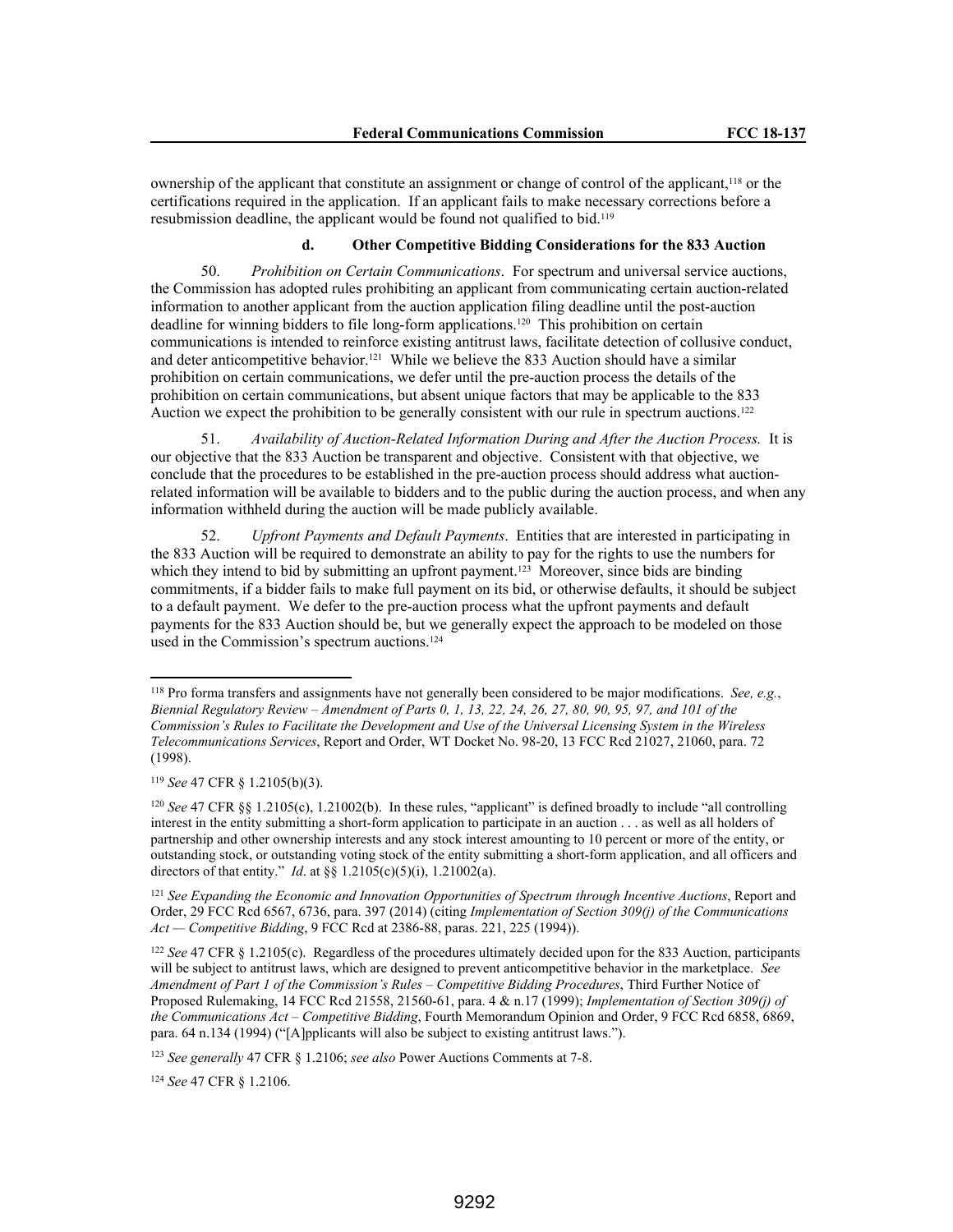53. *Bidding Credits*. We will not adopt bidding credits for the 833 Auction. We recognize that bidding credits can provide economic opportunity for a wide range of participants.125 Given the experimental nature of this auction, however, we conclude bidding credits are not appropriate at this time. No commenters who advocate we incorporate bidding credits in the 833 Auction provide specifics about the size standards or size of the bidding credits that might be employed, and we have no prior basis for determining the appropriate amount of any such bidding credit. We further do not wish to confuse the lessons we take away from this experiment by including bidding credits, which would influence bidder behavior. Instead, we will consider all of the data collected from the 833 Auction to determine if bidding credits should be offered in any possible toll free number auctions in the future.

54. *Reserve Prices*. We also decline to establish reserve prices for the 833 Auction.126 Most commenters oppose establishing reserve prices, arguing that reserves may discourage entities from bidding.127 Our goal for this auction is to gain as much information as possible about the effectiveness of a market-based approach to toll free number assignment, and we are convinced by the record that a reserve price may discourage auction participation and, thereby, decrease the amount of information we gain from the auction.128 And because this is our first time using competitive bidding to assign toll free numbers, we have a limited basis on which to establish a reasonable and efficient reserve price.

55. *Bidding on Multiple Numbers*. Consistent with our proposal in the *Toll Free Assignment NPRM*,<sup>129</sup> we will not limit the overall quantity of toll free numbers the rights to which can be acquired by an auction participant. Establishing such a limit could hamper the efficiency of the auction by constraining bidders who hold the highest valuations. Moreover, we wish to obtain as much information as possible from this experiment and believe any such constraint would limit the information derived from this experiment.

56. Similarly, we find it is unnecessary to permit package bidding (i.e., single bids for the rights to groups of numbers) in the experiment. As the Commission stated in the *Toll Free Assignment NPRM*, <sup>130</sup> though it is likely some bidders will demand the rights to multiple numbers, we do not believe valuation synergies warrant the additional complexity that package bidding brings. We desire to minimize the auctioneer's development costs for the auction interface and to simplify the bidding process for the auction participants.<sup>131</sup> We expect the Bureau's post-auction report to address the auction's effectiveness, and to recommend whether any of the measures we have declined to adopt in the Report and Order—including package bidding—could be useful in deciding on future toll free assignment methods.

57. *Post-Auction Winning Bidder Public Notice*. Once the auction has been completed, we

<sup>127</sup> *See* CSF Corp. Comments at 4; Verizon Comments at 5 (asserting that small business customers in particular may be unwilling or unable to pay a reserve price); 800 Response Information Services LLC Reply, Attach. at 4. *But see* Power Auctions Comments at 5-6 (arguing that reserve prices may be useful since the level of interest in mutually exclusive toll free numbers varies widely among RespOrgs).

<sup>128</sup> *See* CSF Corp. Comments at 4.

<sup>129</sup> *Toll Free Assignment NPRM*, 32 FCC Rcd at 7893, para. 23.

<sup>130</sup> *Id.* at 7890-91, para. 14.

<sup>125</sup> *See* ACTIS Comments at 3-5 (urging the Commission to adopt bidding credits so that smaller RespOrgs in the Caribbean region can compete better in any toll free number auction); CenturyLink Comments at 4 (arguing that Commission should consider bidding credits to avoid disadvantaging smaller participants); 800 Response Information Services LLC Reply at 5-6.

<sup>126</sup> *See Toll Free Assignment NPRM*, 32 FCC Rcd at 7891-92, para. 17. By "reserve price," we refer to a minimum amount that must be reached in order for a number to be assigned after the auction closes.

<sup>&</sup>lt;sup>131</sup> See ATFP Comments at 7 (arguing that package bidding would disadvantage small businesses interested in only one number).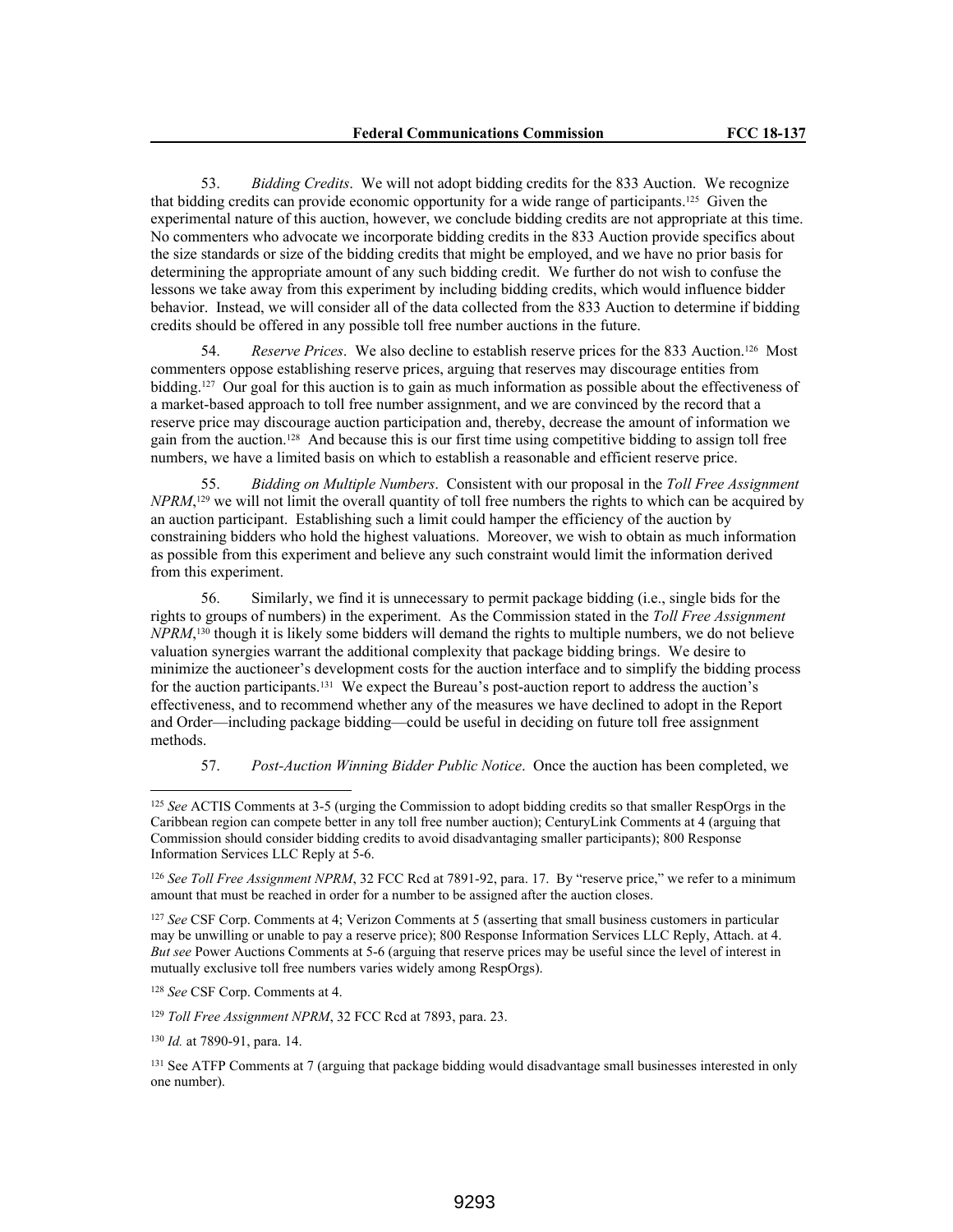will release a public notice identifying the winning bidders and establishing the deadline for making final payment for winning bids. This public notice will also explain how unsold inventory—numbers that received no bids—will be assigned after the 833 Auction. As we have explained, any potential subscriber that participates directly in the auction and wins the rights to a number must still work through a RespOrg after the auction to reserve the number in the Toll Free Database in accordance with our rules.<sup>132</sup>

## **3. Somos as Auctioneer for the 833 Auction**

58. We establish Somos, the Toll Free Numbering Administrator, as the auctioneer for the 833 Auction. We believe this role is commensurate with its present statutory and regulatory duties and its responsibilities. The Commission established Somos as the Toll Free Numbering Administrator in the 2013 *Toll Free Governance Order*. <sup>133</sup> There, we determined that Somos met the impartiality requirement of section  $251(e)(1)$  of the Act—codified in section 52.12 of our rules<sup>134</sup>—and was "eligible to serve as neutral SMS administrator."<sup>135</sup> As the auctioneer for the 833 Auction, Somos shall continue to implement impartially toll free number assignments, consistent with the Act and our implementing rules.

59. In its role as auctioneer, we require Somos to provide the infrastructure and software for online bidding and carry out other activities necessary to implement the auction. These activities include performing bidder education and other outreach; accepting and reviewing applications to participate in the auction; accepting upfront payments; announcing qualified bidders and those not qualified to bid; accepting bids during a single round of bidding; accepting final payments for winning bids and distributing refunds for any upfront payments not applied to winning bids; activating in the toll free database the numbers won at auction and for which final payment has been made; and undertaking any other tasks in furtherance of the 833 Auction that the Commission deems appropriate and as elaborated in the Auction Procedures Public Notice. The Commission will maintain oversight of Somos's implementation of the 833 Auction and will re-direct it as necessary to most effectively execute the 833 Auction.<sup>136</sup>

60. One commenter posits that the present Toll Free Numbering Administrator should not serve as the toll free number auctioneer because Somos "has no experience in conducting auctions" and it "would be called upon to develop entirely new [auction] processes."<sup>137</sup> We disagree. Somos has asserted that it is fully capable of executing the Commission's proposed auction,<sup>138</sup> and we have no basis on which to question its assertion. Moreover, given the considerable expertise in number assignment and administration that Somos has gained since the Commission formally designated it as the Toll Free Numbering Administrator,<sup>139</sup> we are confident that Somos will perform its auctioneer duties in accordance with the procedures established by the Auction Procedures Public Notice.<sup>140</sup>

<sup>135</sup> *Toll Free Governance Order*, 28 FCC Rcd at 15343, para. 41.

<sup>136</sup> To maintain oversight, the Commission will review tariff filings, *see infra* para. 73, issue specific instruction in the Auction Procedures Public Notice, and direct Somos under our broad authority over the Toll Free Numbering Administrator.

<sup>137</sup> 800 Response Comments at 8.

<sup>138</sup> Somos Comments at 2.

<sup>139</sup> *See generally, e.g*., *Toll Free Governance Order*, 28 FCC Rcd 15328 (establishing SMS/800, later known as Somos, Inc., as the toll free administrator, subject to tariff); *Toll Free Service Access Codes*, Order, 31 FCC Rcd (continued….)

<sup>132</sup> *See* 47 CFR § 52.101.

<sup>133</sup> *Toll Free Service Access Codes*, Order, 28 FCC Rcd 15328, 15328, para. 1 (2013) (*Toll Free Governance Order*).

<sup>134</sup> *See generally Toll Free Governance Order*, 28 FCC Rcd at 15344-46, paras. 41-47 (applying 47 CFR § 52.12 criteria of "Affiliate Relationship," "Debt or Revenues from a Provider," "Commission Discretion to Consider Undue Influence"); 47 CFR § 52.12.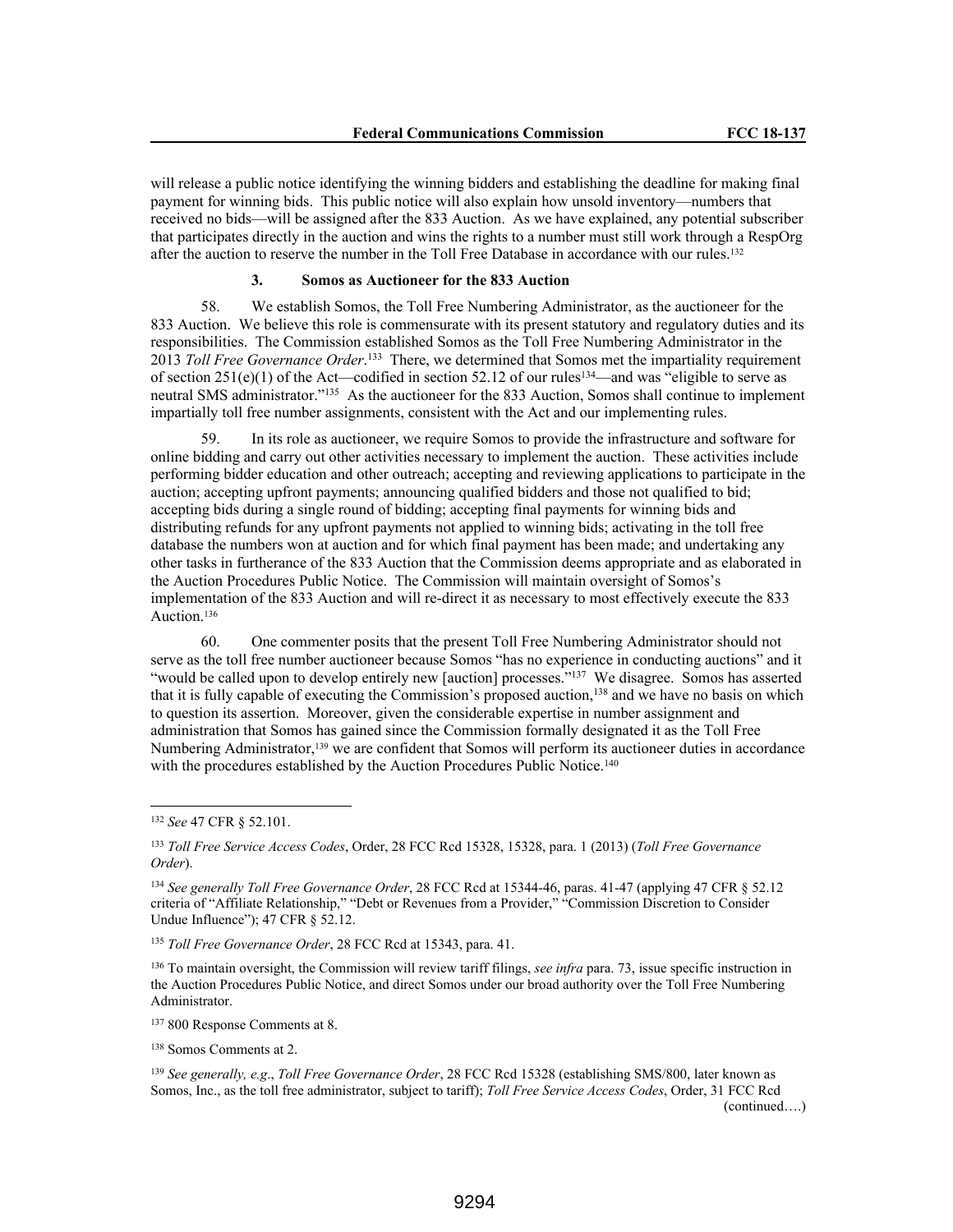61. We also agree with Somos that it is critical "to maintain continuity and stability in TFN [toll free number] administration."<sup>141</sup> In contrast, were we to establish an independent auctioneer, the independent auctioneer would have to first coordinate with Somos to verify that the numbers available in the 833 Auction are indeed available.<sup>142</sup> The independent auctioneer would then have to direct Somos to assign the number to the winning bidder. We find this step in the process unnecessary as Somos is capable to serve as auctioneer in accord with the specific and direct instruction to be set forth in the Auction Procedures Public Notice.

62. While we appreciate the novelty of our experiment in using competitive bidding in the toll free context, the Commission itself has a vast amount of experience in conducting auctions in other contexts.<sup>143</sup> We will oversee Somos's implementation of the 833 Auction, along with our general oversight of numbering, to alleviate any concerns about auction execution. Moreover, a single-round, sealed-bid auction should not require complex software or administration.

63. For these reasons, we direct Somos to serve as the auctioneer of the 833 Auction. In the event Somos seeks to add outside personnel to assist with the auction in any way, it may do so provided that it retains the overall administrative responsibility and neutrality.144 We further direct Somos to obtain an independent audit of the 833 Auction, including Somos's performance as auctioneer, after completion of the auction.<sup>145</sup>

64. In designating Somos as the auctioneer of the 833 Auction, we do not foreclose the Commission's ability to assign this role to a different entity, or through a different method, such as a competitive process, in a future toll free number auction. In its report on the outcomes of the 833 Auction, we direct the Bureau to evaluate Somos' performance as the auctioneer, including its technical execution and cost-effectiveness in conducting the auction. The results of the 833 Auction, including its costs and the degree of its financial success, ought to inform the Commission's method for assigning the role of auctioneer in future toll free number auctions.

65. *Auction Information*. To allow the Commission to make a fair and accurate assessment of the results and consequences of the 833 Auction, we require Somos to retain and make available to the Commission all data and information about the auction and its administration, gathered before, during, and after the auction. Such information includes, but is not limited to, information on the following: winning and losing bids, bidders, administrative costs (including detailed costs to design the auction user interface, auction platform, and software to evaluate the auction results), and post-auction secondary

<sup>141</sup> *Id*.

<sup>142</sup> *See Toll Free Service Access Codes*, 12 FCC Rcd at 11168, para. 7.

<sup>143</sup> *See generally, e.g.*, *Expanding the Economic and Innovation Opportunities of Spectrum Through Incentive Auctions*, Report and Order, 29 FCC Rcd 6567 (2014); Fed. Commc'ns Comm'n, *Broadcast Incentive Auction and Post-Auction Transition*, https://www.fcc.gov/about-fcc/fcc-initiatives/incentive-auctions.

<sup>144</sup> Section 251(e) requires the Commission to "create or designate one or more impartial entities to administer telecommunications numbering and to make such numbers available on an equitable basis." *See* 47 U.S.C. §  $251(e)(1)$ .

<sup>145</sup> In the event that the Bureau determines, and announces in a Public Notice, that the costs of conducting such an audit are unlikely to exceed the benefits—for example, because of low auction revenue—Somos need not obtain an audit.

<sup>(</sup>Continued from previous page)

<sup>6828, 6829-30</sup> paras. 4-5 (WCB 2016) (waiving first-come, first-served rule for 800 code numbers pursuant to Somos petition concerned with number exhaust).

<sup>140</sup> *See generally* Somos Comments at 2.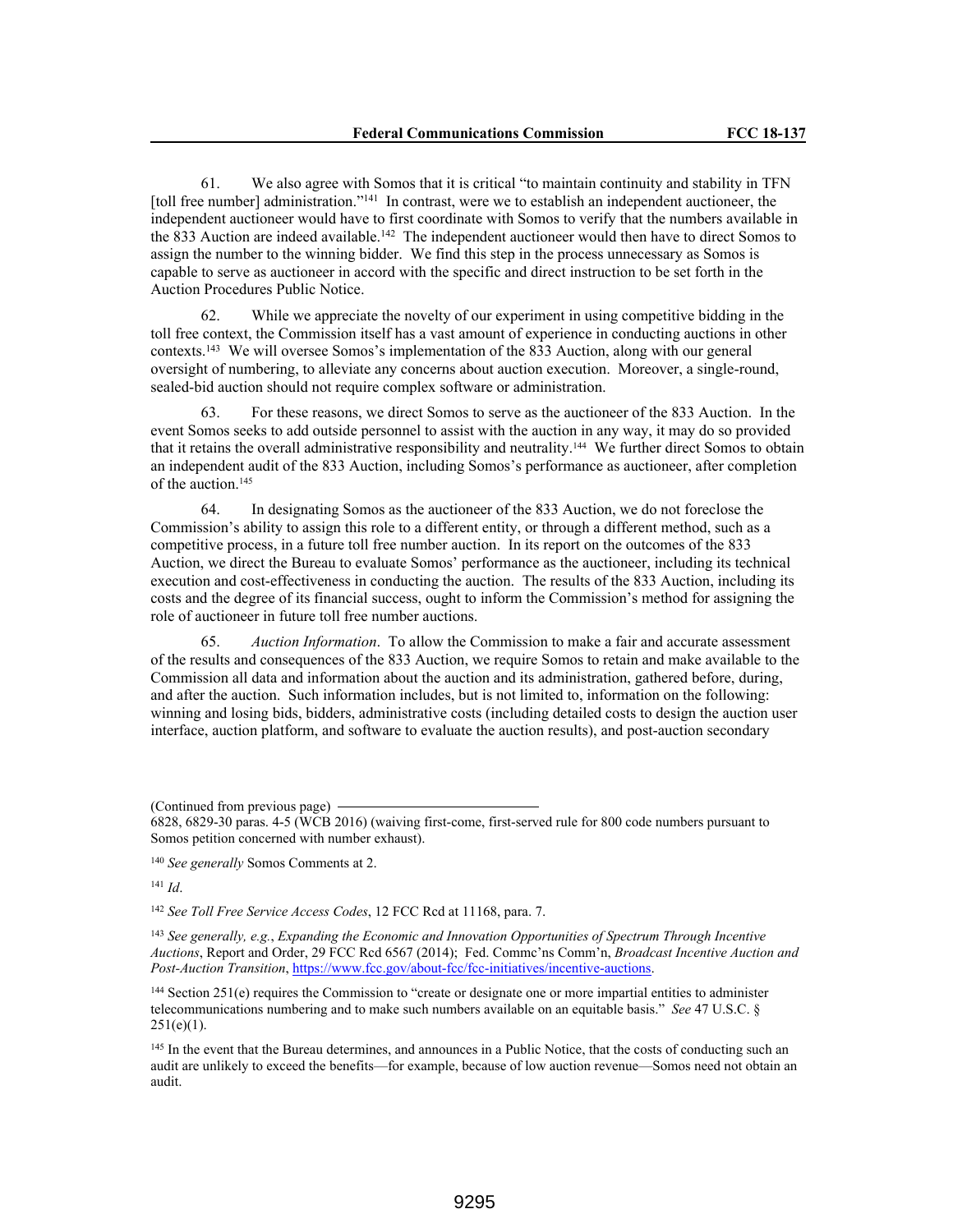market transfers.146 We also require Somos to make available to the Commission information on 833 numbers not included in the auction for comparison purposes. This data will enable us to get a complete picture of the viability of the 833 Auction and on competitive bidding as an assignment method for future toll free code openings.

### **4. 833 Auction Proceeds**

66. We will use any net positive proceeds from the 833 Auction to defray the costs of administering toll free numbering incurred by the Toll Free Numbering Administrator<sup>147</sup> (i.e., costs beyond conducting the auction) and, potentially, the North American Numbering Plan Administrator (NANPA).148 By "net positive proceeds," we mean any amount by which revenues from the auction exceed the costs of conducting the auction.<sup>149</sup> Applying net positive proceeds in this manner is consistent with our authority in section  $251(e)$  to administer numbering, and its requirement that the costs of administration be borne by carriers on a competitively neutral basis.150 As discussed in the *Toll Free Assignment NPRM*, it will benefit all toll free subscribers and RespOrgs, as well as potentially all stakeholders in the 20 countries that are members of the NANP.<sup>151</sup>

67. *Disbursement of 833 Auction Revenues That Exceed Somos's Auction Costs.* We conclude that net positive proceeds from the 833 Auction should be used to defray toll free numbering administration costs. We establish a methodology that will benefit Toll Free Numbering Administrator users while tempering resulting year-over-year change of administrative rates and charges. We therefore tie our disbursement to the ratio between net positive proceeds and Somos's revenue requirements. In the present tariff year, Somos's revenue requirement for toll free numbering administration services is \$56.9 million.<sup>152</sup> If net positive proceeds are less than five percent of Somos's then-current annual revenue requirement,153 then the net positive proceeds should be used only to defray toll free numbering

<sup>&</sup>lt;sup>146</sup> Per the exception we establish today, the secondary market is limited to numbers assigned via competitive bidding. *See infra* section III.C. The mutually exclusive numbers in the 833 code assigned in the 833 Auction will therefore be eligible for secondary market transfers.

<sup>&</sup>lt;sup>147</sup> Somos is a not-for-profit corporation that provides the Toll Free Numbering Administrator function pursuant to FCC tariff, subject to section 61.38 of the Commission's rules. 47 CFR § 61.38. Somos must file annual tariff revisions pursuant to the applicable part 61 rules for a dominant carrier, subject to the tariff requirements and enforcement of the Commission pursuant to the Act and the Commission's rules. *SMS/800 Order*, 28 FCC Rcd at 15342, paras. 37-38; *see also generally* Somos, Inc., Tariff F.C.C. No. 1 (2018), https://s3.amazonaws.com/filesprod.somos.com/documents/SMS800FunctionsTariff.pdf (Toll Free Tariff). Previous tariff information is available at https://apps.fcc.gov/etfs/public/tariff.action?idTariff=787. Tariff modifications must be filed each January 31 (following the close of its fiscal year, which is the calendar year) updating the rates for its services, effective during the next tariff year that begins in February. Each such filing must contain an updated cost of service study pursuant to section 61.38. *Id*. Based upon that cost study, Somos's rates and charges are adjusted to recover those forecasted costs over the ensuing tariff year.

<sup>148</sup> The NANPA is currently Neustar, Inc., https://www.nationalnanpa.com/.

<sup>&</sup>lt;sup>149</sup> Because Somos will also be developing and conducting the auction, the administrator's costs for the auction will be paid first from auction revenues.

<sup>150</sup> 47 U.S.C. § 251(e)(1)-(2) ("The cost of establishing telecommunications numbering administration arrangements and number portability shall be borne by all telecommunications carriers on a competitively neutral basis as determined by the Commission.").

<sup>151</sup> *Toll Free Assignment NPRM*, 32 FCC Rcd at 7893-94, paras. 25-26. The NANP member countries are Anguilla, Antigua and Barbuda, Bahamas, Barbados, Bermuda, British Virgin Islands, Canada, Cayman Islands, Dominica, (continued….)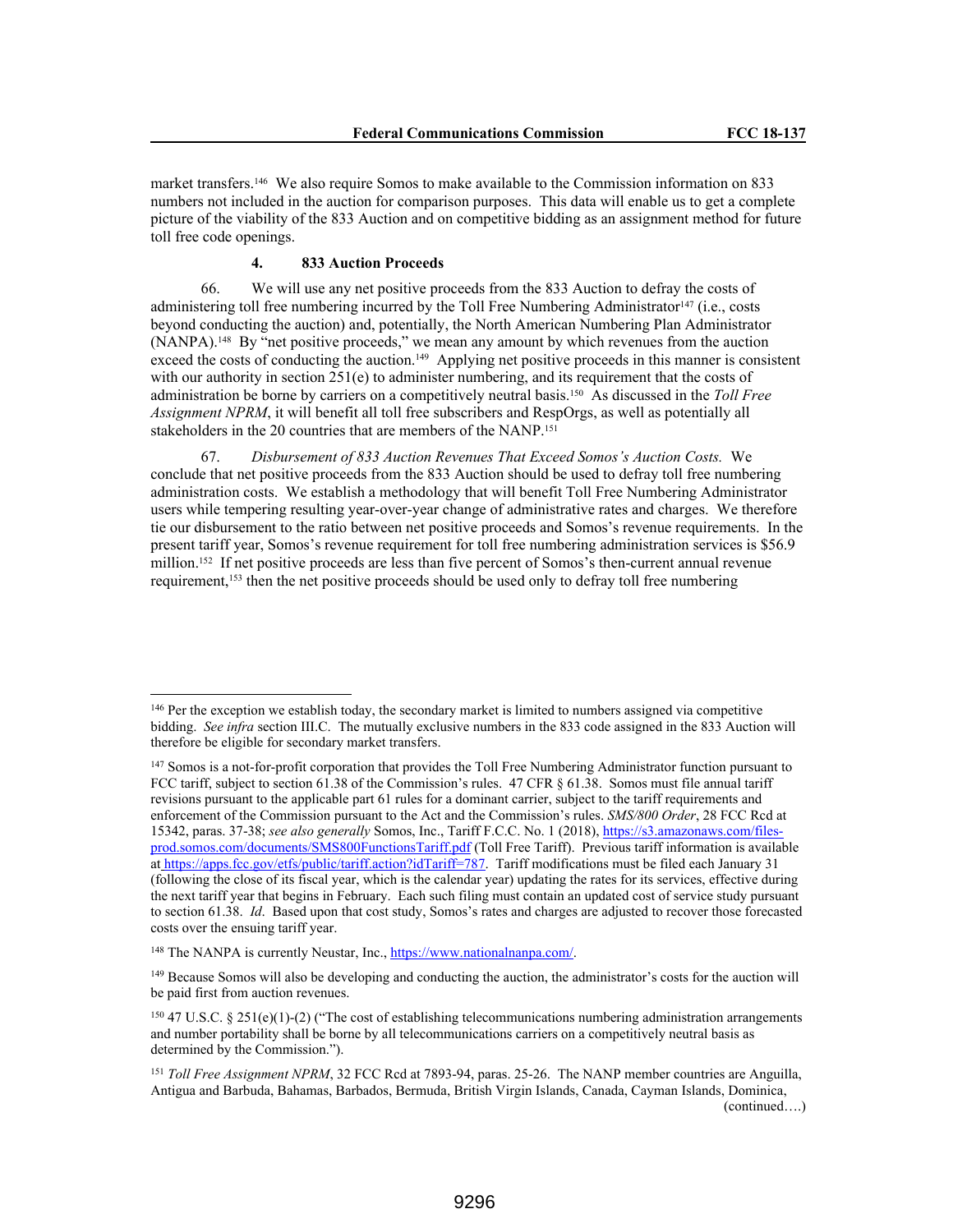administration costs for the tariff period immediately following the close of the 833 Auction.154 In the event that net positive proceeds exceed five percent of Somos's costs, then the net positive proceeds should be distributed evenly across five years for cost recovery under the tariff to minimize the impact on the administrative rates and charges. This approach avoids substantial year-over-year changes in administrative rates and charges, and allows RespOrgs and toll free subscribers to receive the cost reduction over an extended period if net positive proceeds are large enough to warrant.<sup>155</sup>

68. If net positive proceeds from the 833 Auction are large enough that applying them to defray toll free numbering administration costs over five years would result in a greater than 25 percent decrease in the revenue requirement for the Toll Free Numbering Administrator over the five-year period, then the excess of net positive proceeds beyond that amount will be remitted to the Billing and Collection (B&C) Agent for the NANP156 to be applied to defray the costs of NANP administration on behalf of its 20 member countries. We find that directing funds in excess of 25 percent for the benefit of the NANP strikes an appropriate balance, avoiding excessive fluctuations in the toll free tariff structure and benefitting both numbering administrations upon which toll free calling is dependent. The toll free numbers administered by the Toll Free Numbering Administrator are numbers within the NANP; it is therefore appropriate that such funds potentially go to defray the costs of the administering the NANP, which are borne by the countries served by the Toll Free Numbering Administrator and the other NANP member countries. In the event proceeds remitted to the B&C Agent exceed five percent of NANPA costs, then the net positive proceeds should be distributed evenly by the B&C Agent across five fiscal years of the NANPA, to minimize the impact on the NANPA rates and charges. If proceeds remitted to the B&C Agent are large enough that applying them to defray NANPA costs over five years would result

(Continued from previous page)

Dominican Republic, Grenada, Jamaica, Montserrat, Sint Maarten, St. Kitts and Nevis, St. Lucia, St. Vincent and the Grenadines, Trinidad and Tobago, Turks and Caicos Islands, and the United States (including American Samoa, Puerto Rico, U.S. Virgin Islands, Guam, and the Commonwealth of the Northern Mariana Islands). 47 CFR § 52.5(d). NANP toll free numbers are allotted to all member countries. The Toll Free Numbering Administrator administers the pool of toll free number resources allotted to Canada, Sint Maarten, and the United States. Other NANP member countries administer toll free numbering outside of the Toll Free Numbering Administrator and its Toll Free Database.

<sup>152</sup> The revenue requirement to cover forecasted costs for toll free numbering administration (referenced in the Tariff as "SMS/800") services in the current tariff period, covering February 15, 2018 – February 14, 2019, is \$56,933,855. Toll Free Tariff, Transmittal No. 4, Table 4, Table 6 (effective Feb. 15, 2018).

<sup>153</sup> Somos would make this determination based on its cost study for the ensuing tariff year, with and without cost reduction by offset of auction proceeds. Should there be any further auction proceeds received after such determination (e.g., delayed payments accepted by the Commission), those proceeds will be applied/remitted in accordance with the manner set forth herein based on the then-cumulative amount of all auction proceeds from that auction, inclusive of such further auction proceeds.

<sup>154</sup> Auction proceeds amounting to five percent or less of the current annual revenue requirement applied to that single tariff year would likely have a *de minimis* effect on administrative rates and charges.

<sup>155</sup> The Commission has long sought to "smooth" the impact of its actions on telephony rates and charges. *See 8YY Access Charge Reform*, WC Docket No. 18-156, Further Notice of Proposed Rulemaking, FCC 18-76, at 16-19, paras. 51-59 (June 8, 2018), 2018 WL 2932190 (providing three-year transition period for changes to toll free access charges); *Connect America Fund et al.*, WC Docket Nos. 10-90 et al., Report and Order, Third Order on Reconsideration and Notice of Proposed Rulemaking, FCC 18-19, at 32-33, paras. 69-71 (Mar. 23, 2018), 2018 WL 1452720 ("minimize unpredictable fluctuations in consumers' bills" by year-over-year carryover of excess funds "without causing a dramatic shift in the [USAC] quarterly contribution factor"); *Connect America Fund et al.*, WC Docket No. 10-90 et al., Report and Order and Further Notice of Proposed Rulemaking, 26 FCC Rcd 17663, 17932- 38, paras. 799-810 (2011) (adopting a multi-year transition plan for reform of intercarrier compensation to avoid sharp changes in rates and charges impacting the marketplace).

<sup>156</sup> The present B&C Agent is Welch LLP, http://nanpfund.com/. The B&C Agent will apply such funds prior to application of the various contribution factors and billing and collections processes.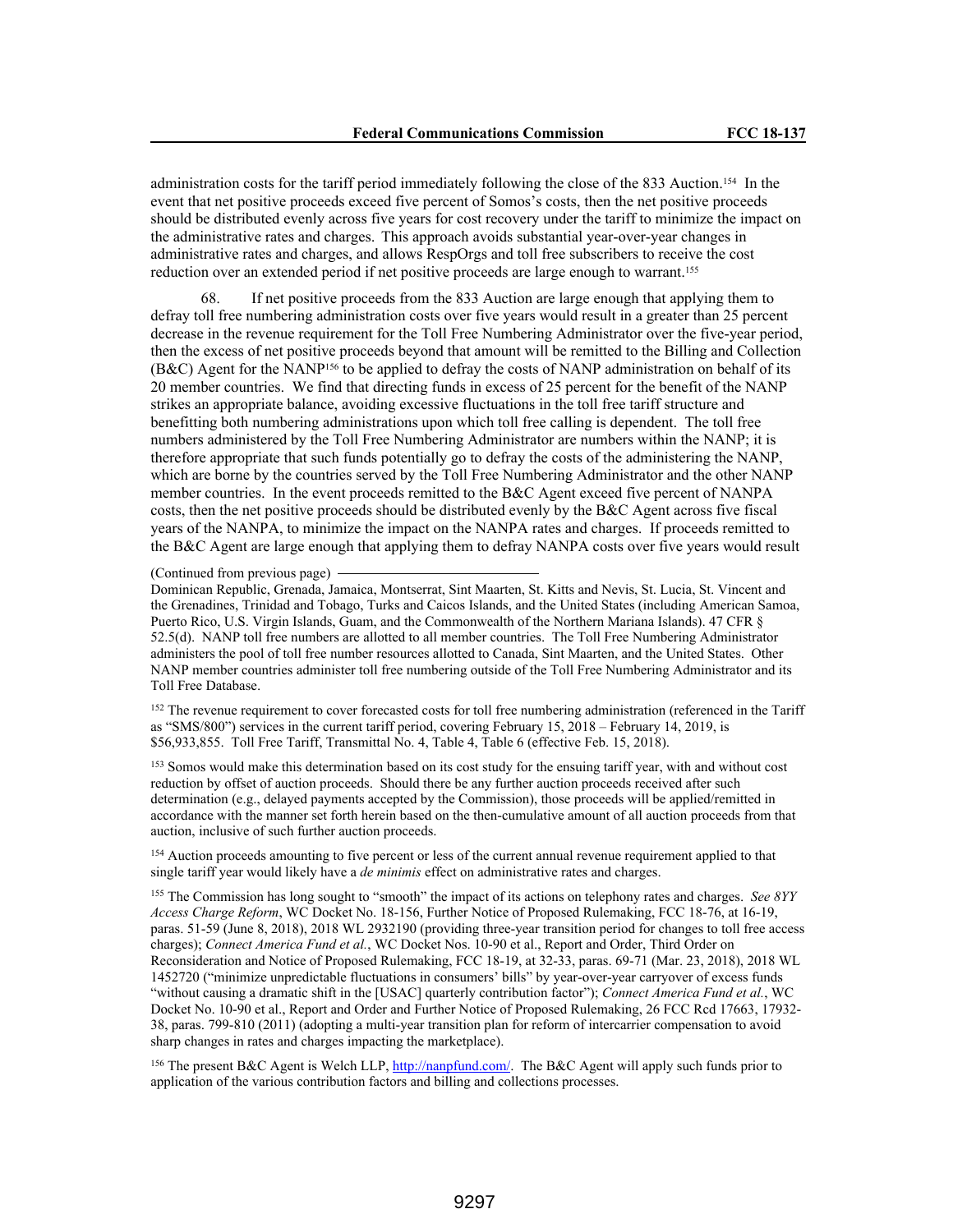in a greater than 25 percent decrease in the revenue requirement for the NANPA over the five-year period, then the excess of net positive proceeds beyond that amount will be distributed evenly by the B&C Agent across the next ten fiscal years of the NANPA.

69. *Recovery of 833 Auction Costs That Exceed Auction Revenues.* In the event the costs of the 833 Auction exceed its revenues, Somos may recover the resulting deficit in the same manner as other costs of toll free number administration: by incorporating them into the cost recovery mechanism in its tariff. These auction costs would be recovered along with all other allowable costs as part of the Toll Free Numbering Administrator's revenue requirement for the ensuing tariff year(s). This means that all RespOrgs and their underlying toll free subscribers will bear the auction's costs, just as they would share the benefit of any net auction proceeds. This approach is consistent with the cost-recovery system whereby all RespOrgs, and ultimately all toll free subscribers, bear the costs of numbering administration collectively.<sup>157</sup>

70. We anticipate that the 833 Auction will benefit the entire toll-free industry by potentially lowering the monthly fees associated with toll free reservations.<sup>158</sup> Accordingly, we reject the suggestion that equitable and efficient distribution of numbers requires that any costs of the 833 Auction exceeding auction revenues should be imposed only upon auction winners, or auction participants, under "competitively neutral" and "cost-causer" approaches.159 The 833 Auction is open to all RespOrgs and all potential subscribers. Moreover, the sharing of any net auction proceeds—or any auction deficit—does not of itself distort the toll free market in any fashion or favor one competitor in that marketplace over any other. As one commenter notes, consumers benefit directly from the use of toll free numbers, and "reducing the input costs proportionally across RespOrgs will benefit all participants at their level of participation, thereby not distorting the toll-free market. The method proposed by the FCC is an efficient and effective mechanism for achieving that goal."<sup>160</sup>

Finally, for the reasons discussed above, if the deficit exceeds five percent of the forecasted cost of the Toll Free Numbering Administrator's services for the next tariff year, we will require the recovery of any deficit over the ensuing five years of cost recovery under the tariff. Such a deficit will be divided equally among each of those five years, and incorporated into the administrator's cost studies and revenue requirements for each of those years. By this approach, we seek to avoid or reduce any substantial increases or fluctuations in the Toll Free Number Administrator's rates and charges due to any deficit.

72. *International Considerations*. One commenter notes the international nature of the NANP and asks "what right does US, or its agencies, have to unilaterally benefit from an auction?"<sup>161</sup> This concern is misplaced. The United States will not unilaterally benefit from the 833 Auction's proceeds. Rather, as explained, net positive proceeds will be used to defray the costs of toll free number administration, benefitting all RespOrgs (and ultimately toll free subscribers) in those countries served by

<sup>157</sup> Toll free numbering administration costs are recovered via the Toll Free Numbering Administrator's rates and charges, in the form of both transaction-specific fees, and monthly and other charges that are not tied to any specific transaction of number acquisition or change. Toll Free Tariff, Transmittal Nos. 4 and 5, Base Document pages 64- 71 (effective Feb. 20, 2018).

<sup>158</sup> *See e.g*., Toll Free Tariff, §4.2(b) (monthly charge for non-dedicated access is \$27.27); §4.2(c) (the current customer record administration monthly charge is \$.1130).

<sup>159</sup> Verizon Comments at 8-9, *citing Toll Free Service Access Codes et al.*, Fifth Report and Order, 15 FCC Rcd 11939, paras. 35-37 (2000); *see also* 47 U.S.C. § 251(e)(2).

<sup>160</sup> *See* Coalition of Canadian RespOrgs Comments at 2-3.

<sup>161</sup> Letter from Loren Stocker, Founder, ATFP, to Marlene H. Dortch, Secretary, FCC, CC Docket 95-155, at 2-3 (filed Sept. 1, 2017).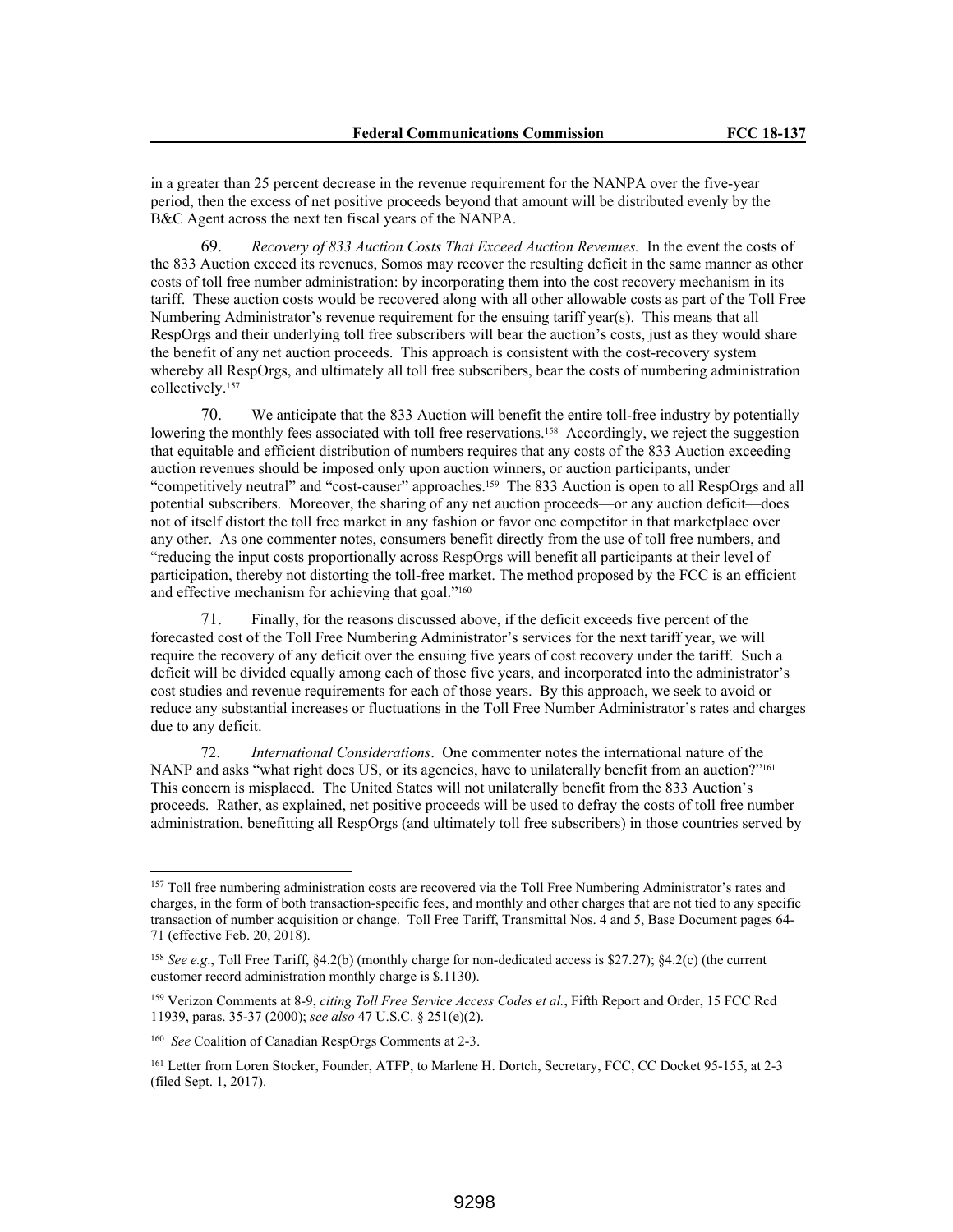the Toll Free Numbering Administrator,<sup>162</sup> and may also be used to defray the cost of NANP administration, benefitting all of its member countries. Even if the 833 Auction does not meet the 25 percent threshold, RespOrgs from these countries will benefit from lowered charges from the Toll Free Numbering Administrator. We note that a coalition of 10 Canadian RespOrgs, including major Canadian telecommunications service providers, supports our proposal to apply net auction proceeds to the Toll Free Numbering Administrator's administration costs.163 Applying net auction proceeds as set forth herein is consistent with the way Somos applies RespOrg fee proceeds, and the NANPA collects fees, through the B&C Agent, from member countries and service providers.<sup>164</sup>

73. *Somos Tariff Implications*. We direct Somos to reflect any net positive proceeds or deficit related to the 833 Auction in the section 61.38 cost support filed with the Toll Free Tariff. We have previously said that Somos must support the costs of its Toll Free Database administration as part of its tariff filing with the Commission. 165 The present Toll Free Tariff "contains regulations, rates and charges" applicable to administration of the Toll Free Database.166 As explained above, any auction proceed*s* will be applied to decrease Toll Free Database administration costs.167 This will allow Somos to lower certain of its charges, such as the monthly customer record administration charge.<sup>168</sup> On the other hand, any auction deficit, i.e., auction costs that exceed revenues from the auction, will be recovered via the tariff's cost recovery mechanism along with any other costs associated with administering the database. Inclusion of auction-related costs in the tariff's cost justification is necessary to show the impact of the 833 Auction on the tariffed charges to RespOrgs for use of the Toll Free Database.

### **5. Toll Free Numbers Used for Public Purposes**

74. To ensure that the public interest is protected in the 833 Auction, we will set aside numbers in the 833 code that have been identified as mutually exclusive upon reasonable request by government entities and non-profit health and safety organizations.169 In the *Toll Free Assignment NPRM*, the Commission sought comment on whether certain desirable toll free numbers should be set aside for use, without cost, by government agencies or by non-profit health, safety, education, or other non-profit public interest organizations.<sup>170</sup> After reviewing the record, we find that "[c]ertain desirable toll free numbers that promote health and safety should be set aside for use by government, without

<sup>165</sup> *Provision of Access for 800 Service*, Order, 8 FCC Rcd 1423, 1426-27, paras. 28-29 (1993) (*1993 CompTel Declaratory Ruling*); *see also Toll Free Governance Order*, 28 FCC Rcd at 15334-35, para. 1.

<sup>166</sup> Toll Free Tariff §1.1.

<sup>167</sup> *See supra* Section III.B.4 (discussing application of auction proceeds).

<sup>168</sup> *See e.g*., Toll Free Tariff, §4.2 (Rates and Charges).

<sup>&</sup>lt;sup>162</sup> The countries served by the Toll Free Numbering Administrator are Canada, Sint Maarten and the United States.

<sup>163</sup> *See* Coalition of Canadian RespOrgs Comments at 2 ("The Coalition of Canadian RespOrgs support the FCC's recommendation that the proceeds of any toll-free number auction be used to offset the costs of toll-free number administration.").

<sup>164</sup> *See generally* Toll Free Tariff, *see also* Somos Reply at 3 (describing generally Toll Free Numbering Administrator functions and cost recovery); *Wireline Competition Bureau Announces the Proposed North American Numbering Plan Administration Fund Size Estimate and Contribution Factor for October 2018 through September 2019*, CC Docket No. 92-237, Public Notice, DA 18-727 (WCB July 13, 2018), 2018 WL 3414790.; *2017 NANPA Annual Report* (Neustar, Inc.) available at https://www.nationalnanpa.com/reports/reports\_annual.html at 2-3, 7-11, 22, 32 (describing functions, funding, and international aspects of the NANPA).

<sup>&</sup>lt;sup>169</sup> Government entities include federal, state, local, and Tribal governments, and includes any such entities in all countries served by the Toll Free Numbering Administrator. Non-profit health and safety organizations must be 26 U.S.C. §501(c)(3) organizations.

<sup>170</sup> *Toll Free Assignment NPRM*, 32 FCC Rcd at 7897-98, para. 39.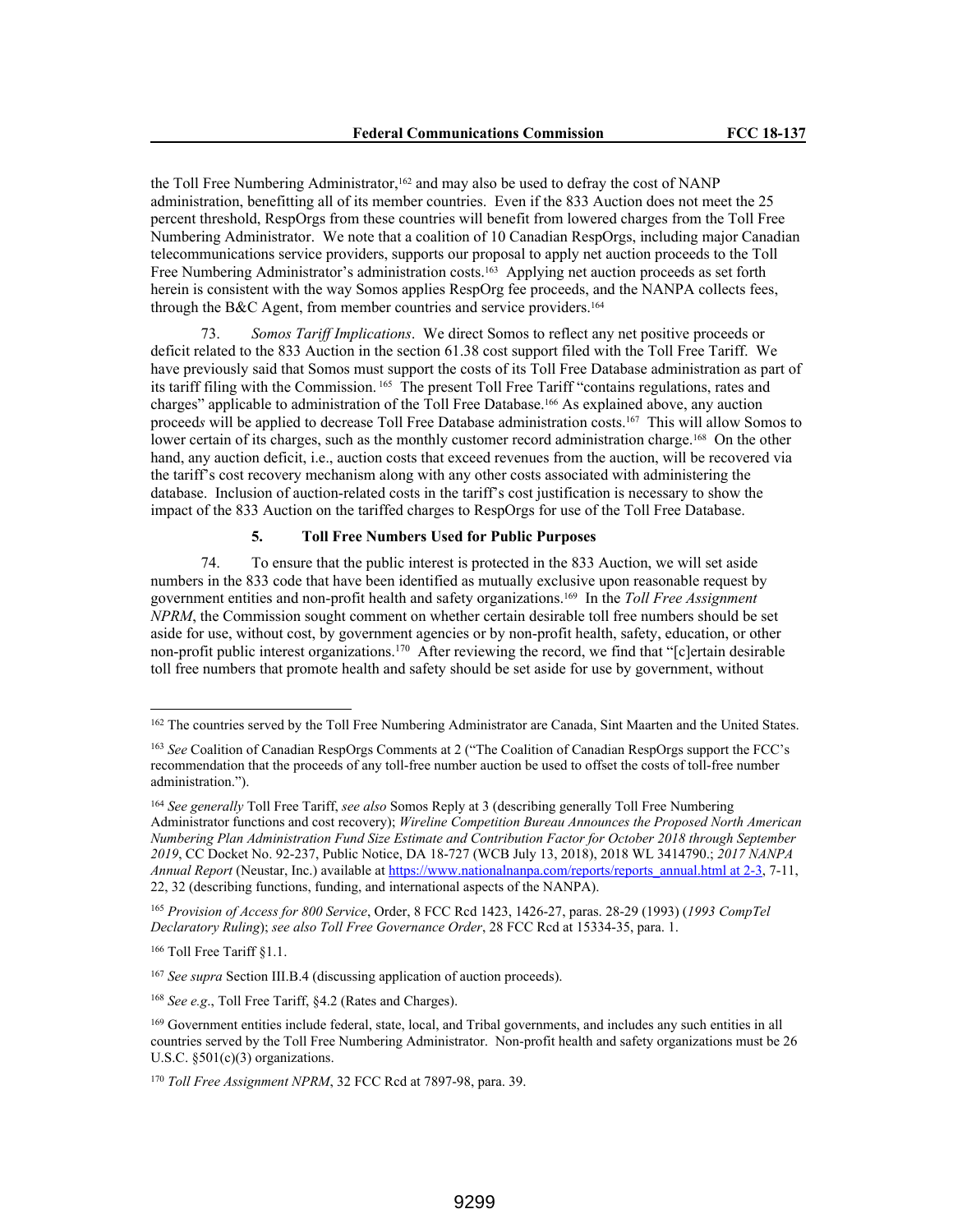cost,"171 as well as for use by non-profit health and safety organizations that meet the standard of our precedent.<sup>172</sup>

75. Government (federal, state, local and Tribal) entities as well non-profit health and safety organizations have a unique relationship with toll free numbers. Not only do they use numbers to provide service to the public,<sup>173</sup> but they also face unique budgeting challenges that may place toll free numbers assigned at auction out of reach. We disagree with commenters who argue that the public interest nature of non-profit organizations can be practically difficult to identify,174 and that setting aside numbers for non-profits presents a greater possibility of fraud and abuse.<sup>175</sup> The Commission will use the 501(c)(3) designation as well our existing standard for public health and safety use to limit set-asides to those legitimate public interest organizations that truly promote public health and safety. This process is consistent with the way the Commission has considered petitions for reassignment of toll free numbers in the past.<sup>176</sup>

76. We disagree with the arguments in the record that offering any public interest-related number set aside for governmental or non-profit entities is inherently not "equitable" under section  $251(e)(1)$  of the Act.<sup>177</sup> To the contrary, this set aside works to assuage concerns that some bidders government and non-profit entities—may be precluded from obtaining desired numbers by our auction experiment.<sup>178</sup> However, we are sympathetic to the argument that the public should have an opportunity to object to requests that numbers be set aside.<sup>179</sup> For this reason, while we will consider requests from government and non-profit entities to set aside numbers in the 833 code that are already considered mutually exclusive, in order for a request to be considered, the government or non-profit entity must file a "Petition for an 833 Toll Free Number" with the Bureau in accordance with the Auction Procedures Public Notice. The Bureau will then solicit public comment prior to making its decision on the number request based on the public interest.180 We intend to maintain our standard for review consistent with the

<sup>171</sup> ACTIS Comments at 5; *see also* ATFP Comments at 9-10 (stating that government agencies should have the privilege of bypassing normal assignment, and only once the public has had an opportunity to object); *cf.* Network Telephone Services Comments at 1-2 (arguing that the Commission should protect numbers that have established public benefit resources in other codes, such as 833 equivalent of 1-800-Medicare and 1-800-Red-Cross).

 $172 \text{ } Cf.$  Network Telephone Services Comments at 1-2 (describing the "ugly problems [that] could result" if numbers used by the Red Cross in the 800 code are "hi-jack[ed]" by an "unsavory fundraiser"); *see also supra* note 45 (explaining the Commission's few actions to reassign numbers upon request for reasons of public health and safety).

<sup>173</sup> *See* Network Telephone Services Comments at 1-2 (discussing 1-800-Medicare and the IRS's toll free number).

<sup>174</sup> *See* 800 Response Comments at 12 (arguing that there are substantial practical difficulties to offering preference to non-profit entities); NANC Report Appx. C at 5. *But see* Network Telephone Services Comments at 1.

<sup>&</sup>lt;sup>175</sup> *See* ATFP Comments at 10 (suggesting that setting aside numbers for non-profits would cause "all kinds of f non-profits [to] suddenly spring up solely to secure numbers"). We further disagree with the suggestion that allowing private non-profit organizations to petition for numbers to be set aside is an act of "eminent domain." *See* ATFP Comments at 11-12. This claim is fundamentally at odds with the toll free numbering scheme, which vests the Commission with authority to assign numbers "equitabl[y]." 47 U.S.C. § 251(e)(1). Further, subscribers have no property interest in toll free numbers.

<sup>176</sup> *See 800-RED-CROSS Permanent Reassignment Order* at 9925, para. 1.

<sup>177</sup> Elizabeth White Comment at 3.

<sup>&</sup>lt;sup>178</sup> *Cf.* Network Telephone Services Comments at 1-2; ACTIS Comments at 5.

<sup>179</sup> ATFP Comments at 9.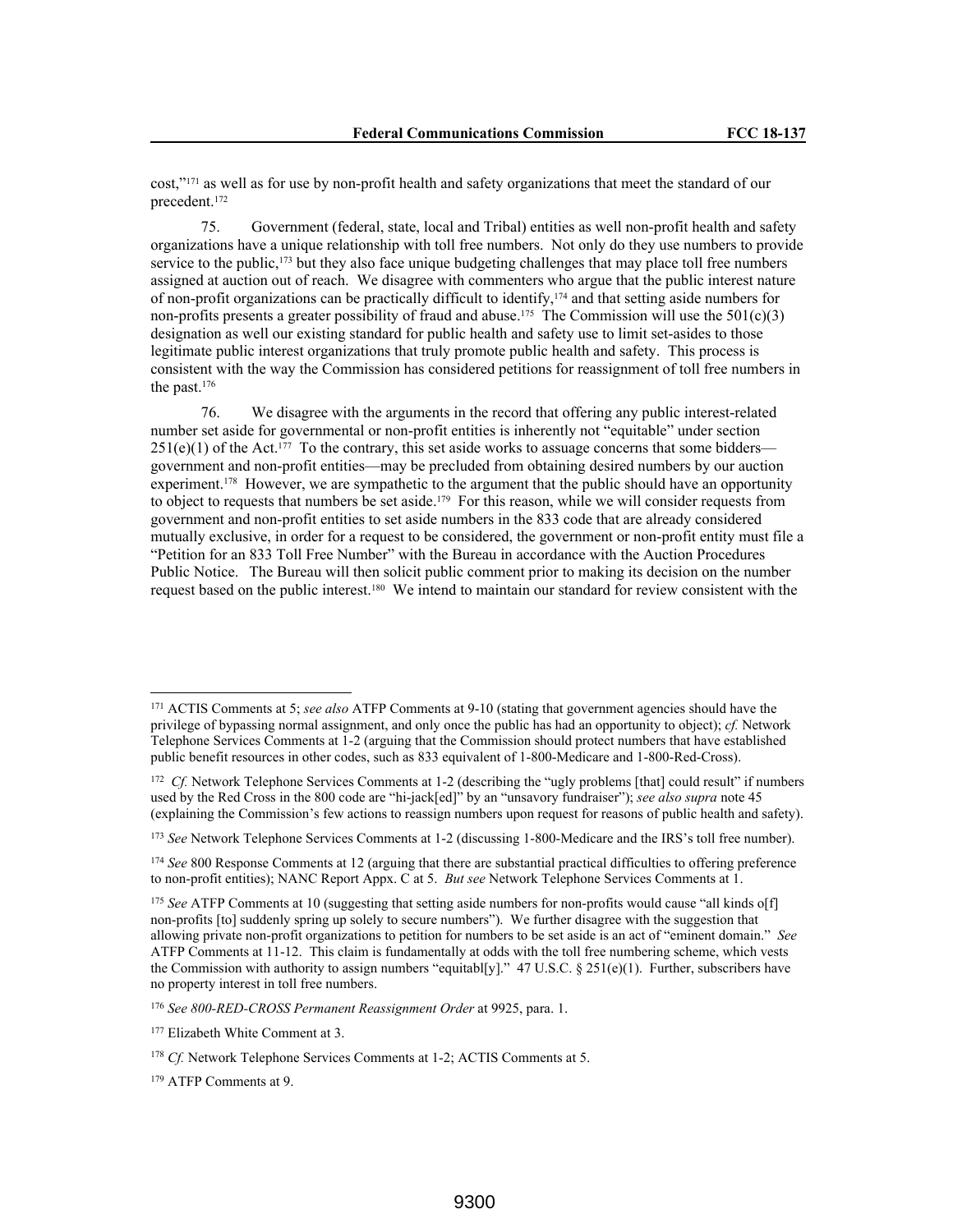unusual and compelling public health and safety standards in Commission precedent<sup>181</sup> and direct the Bureau to consider each application individually, on a case-by-case basis, as it is filed with the Commission. We note that while being a government entity or a  $501(c)(3)$  organization is a necessary condition for a set aside, it is not in and of itself a sufficient condition and the Bureau must apply the unusual and compelling public health and safety standards discussed above. If, however, multiple government or non-profit entities file petitions requesting the same number for public health and safety purposes which meet the standard of our precedent, we direct Somos to conduct a lottery for the number among the requesting applicants. We believe a lottery is both an equitable and expedient way to resolve competing requests for the same number. The Commission will use the information obtained from this number set aside process to determine whether we should continue to use it in future code openings.

### **6. Treatment of Trademark Holders**

77. We decline to adopt proposals in the record to provide special treatment for trademarkholders. Specifically, commenters have suggested that we provide trademark-holders a right of first refusal182 or adopt new "procedures" to address instances of abuse of a number desired by a trademarkholder.<sup>183</sup> We find that, as under the first-come, first-served methodology, "concerns regarding trademark infringement and unfair competition . . . should be addressed by the courts under the trademark protection and unfair competition laws, rather than by the Commission."<sup>184</sup>

We disagree with commenters who argue that failing to provide special treatment for trademark-holders is contrary to the public interest.185 As 1-800-CONTACTS admits, the Lanham Act already serves to "protect consumers by preventing confusion and unfair competition,"186 and 1-800- FLOWERS has acknowledged its success policing use that infringes on its trademarks under the firstcome, first-served methodology.187 Some commenters argue that a market-based approach to number assignment will encourage "extortion" of trademark-holders by bad actors,<sup>188</sup> but we see no reason to diverge from our position that number assignment should be trademark-agnostic.189 An auction mechanism assigns numbers to those who value them most highly, and a secondary market—which we

<sup>182</sup> 1-800-CONTACTS Comments at 10-12; December 12, 2017 Letter of 1-800-Flowers to Marlene H. Dortch at 2 (1-800-FLOWERS Dec. 12, 2017 *Ex Parte*); M&S Telecom Services Comments at 1 (recommending a right of first refusal if trademark-holders meet certain qualifications); *cf.* Conduit Consulting Comments at 1-4 (offering alternative process for assignment with priority given to trademark-holders).

<sup>183</sup> ACTIS Comments at 6.

<sup>184</sup> *1998 Toll Free Order* at 9068, para. 22; *see also* Network Telephone Services Comments at 2 ("The FCC should consider in their analysis that there are courts to resolve conflicts involving an established number assigned to a party in the private sector . . . Under current FCC rules, a company may reserve the equivalent to its assigned vanity number by being the first in line to acquire the similar telephone number when a new toll-free code is introduced. However, if they are not the first to reserve the telephone number, they may still have legal recourse if a competitor starts using a confusingly similar mark or telephone number.").

<sup>185</sup> See 1-800-CONTACTS Comments at 6 ("Where a particular number is protected by trademark law . . . there is only one possible auction result that would favor the public interest: acquisition by the trademark holder."); 1-800- FLOWERS Dec. 12, 2017 *Ex Parte* at 2 (arguing that special protection for trademark-holders is necessary in order "to protect the public at large from unnecessary confusion and deception").

<sup>186</sup> 1-800-CONTACTS Comments at 4.

<sup>(</sup>Continued from previous page)

<sup>&</sup>lt;sup>180</sup> Petitions must be filed in ECFS in Docket No. WC 17-192 and CC Docket No. 95-155. Filing the petition does not guarantee the request will be granted. *See* Somos Comments at 7.

<sup>181</sup> *See US-Reward Reassignment Order*, 32 FCC Rcd at 7409, paras. 6-7; see also *Toll Free Service Access Codes*, 32 FCC Rcd at 7408-09, paras. 6-8*; Toll Free Service Access Codes*, Order, 27 FCC Rcd 2965, 2965, 2968, paras. 1, 6 (WCB 2012); *800-RED-CROSS Permanent Reassignment Order*, 21 FCC Rcd at, 9925, 9927, paras. 1, 5; *Toll Free Service Access Codes*, Order, 20 FCC Rcd 15089, 15090, para. 3 (2005); ACTIS Comments at 5.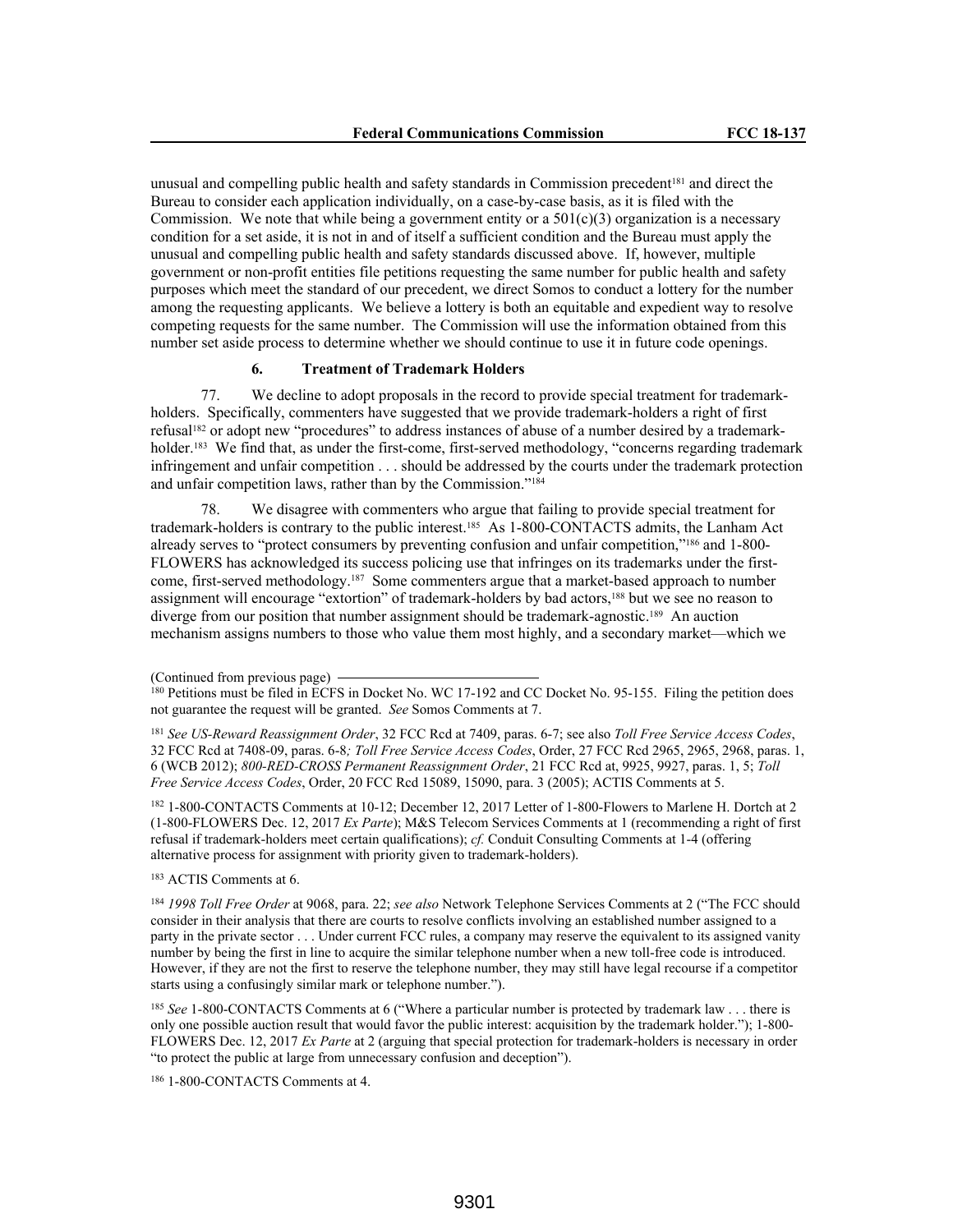adopt on a limited basis below—only facilitates this assignment.190 Subscribers remain bound by trademark law once a number has been assigned.191 We also disagree with the argument of 1-800- CONTACTS that auctioning numbers without special protection for trademark holders "would conflict with the statutory requirements of the Lanham Act."<sup>192</sup> 1-800-CONTACTS does not identify with specificity which requirements the Commission would violate, or provide support for its argument.<sup>193</sup>

## **C. Secondary Markets for Toll Free Numbers**

79. To fully realize the effectiveness of assigning numbers via competitive bidding, we allow for a secondary market of toll free numbers won at auction. In the *Toll Free Assignment NPRM*, the Commission sought comment on revising our rules to promote development of a secondary market for toll free numbers.194 We have reviewed the record, and agree with commenters who argue that our current rules may have a "chilling impact . . . on private enterprise."195 Consistent with our goal of making the rights to use numbers available on an equitable basis by assigning them to those who can put the numbers to their best use, and with the record,196 we now allow for the development of a secondary market for numbers assigned via competitive bidding.

The Commission's current rules prevent three types of conduct that limit or preclude the development of a secondary market. First, the rules prevent brokering—"the selling of a toll free number by a private entity for a fee."197 Second, the rules prevent hoarding, which is the "acquisition by a toll free subscriber . . . of more toll free numbers than the toll free subscriber intends to use for the provision of toll free service."198 Third, the rules prevent warehousing, a practice in which a RespOrg reserves toll free numbers "without having an actual toll free subscriber for whom the numbers are being reserved."<sup>199</sup> These rules not only preclude the sale of the rights to use toll free numbers—central to a secondary market—but also frustrate number sales by placing obligations on potential sellers.

81. As the Commission explained in the *Toll Free Assignment NPRM*, a secondary market appears to be "an efficient and productive use of numbers" because it "permit[s] subscribers to legally

<sup>188</sup> See 1-800-CONTACTS Comments at 8-10 ("bad actors are likely to increase their efforts to extort excessive payments from trademark holders"); 1-800-FLOWERS Dec. 12, 2017 *Ex Parte* at 2 (arguing that bidders "will seize upon the opportunity to acquire a vanity number confusingly similar to a brand and then seek to demand a large ransom from the trademark owners"); ACTIS Comments at 6 (arguing that bidders could "subject[] a brand holder . . . to some form of number ransom").

<sup>189</sup> *1998 Toll Free Order*, 13 FCC Rcd at 9070, para. 27 ("We recognize that many commenters may have invested in their numbers by, for example, advertising and developing name recognition, and that a right of first refusal would arguably protect that investment. We disagree, however, that a right of first refusal is the only way subscribers can protect these investments. Some toll free subscribers may have recourse to the trademark protection laws. Public education campaigns, too, can minimize confusion and thus protect subscribers' investments.").

## <sup>190</sup> *See infra* Section III.C.

<sup>191</sup> *See* Network Telephone Services Comments at 3 ("A successful auction bidder would still not be entitled to infringe on another's [*sic*] party's trademark or to unfairly compete with a competitor in the marketplace simply because they were the highest bidder in an FCC auction.").

## <sup>192</sup> 1-800-CONTACTS Reply at 1.

<sup>193</sup> The United States Court of Appeals for the Sixth Circuit has found, in the context of an Internet domain name registrar, that assigning an item to a third party is not "use" for purposes of a trademark infringement claim. *Bird v. Parsons*, 289 F. 3d 865, 878 (6th Cir. 2002) ("The fact that [a] registrant can then use [a] domain name to infringe on the rights of a registered trademark owner does not subject the registrar to liability for trademark infringement or unfair competition.").

<sup>194</sup> *Toll Free Assignment NPRM*, 32 FCC Rcd at 7895-96, paras. 30-33.

<sup>(</sup>Continued from previous page)

<sup>187</sup> 1-800-FLOWERS Dec. 12, 2017 *Ex Parte* at 1-2 (stating it has "actively policed it [*sic*] trademarks against those seeking to poach on the goodwill that has been built in the 1-800-FLOWERS brand").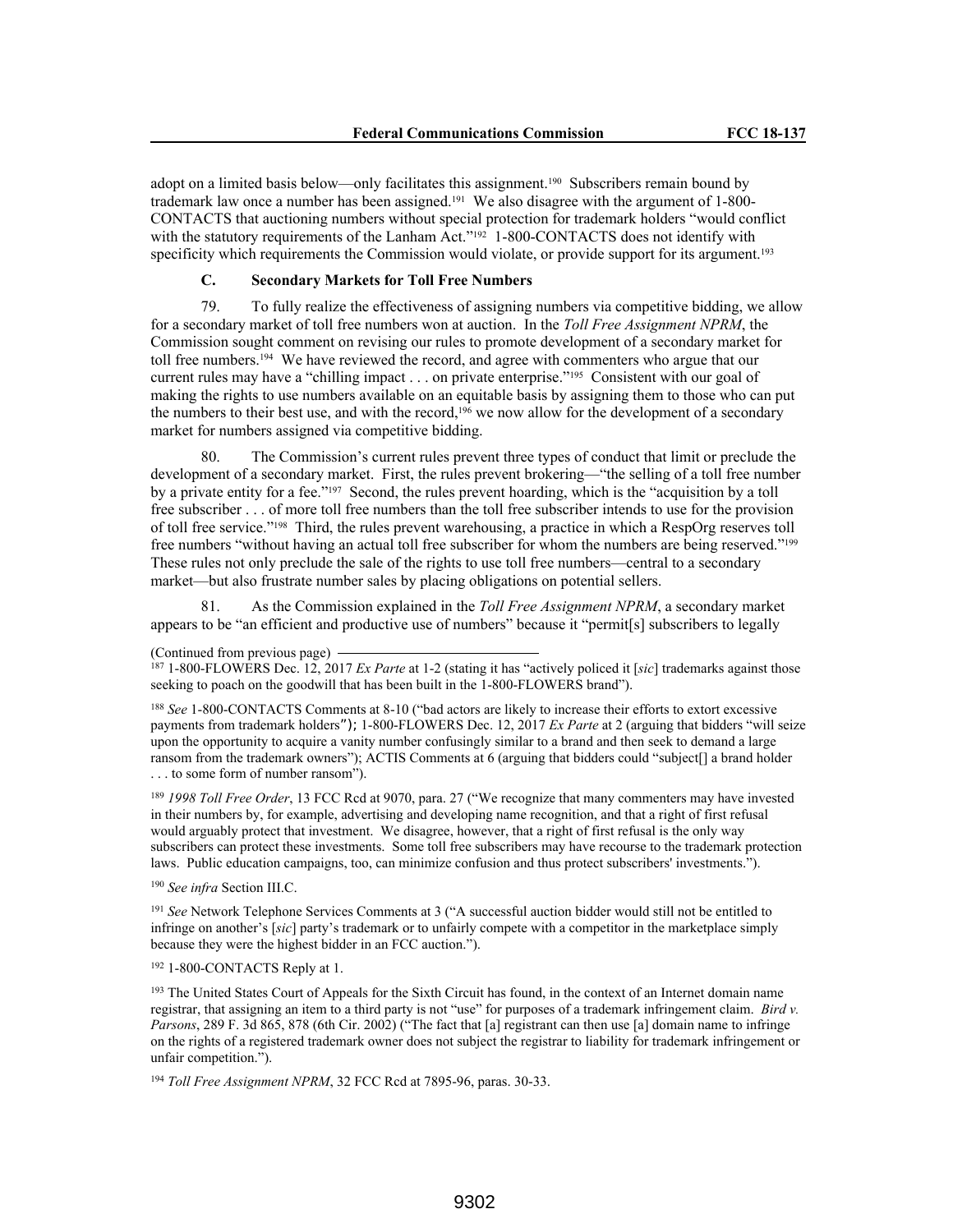obtain numbers which they value."200 It also promotes the efficient operation of an auction: Permitting the free acquisition and transfer of the rights to use numbers allows subscribers to purchase or sell numbers in response to the outcome of the auction, and limits pre-auction costs associated with estimating which—and how many—numbers a bidder may win. It further encourages value-creating entities to promote efficiency by procuring rights to numbers with an intent to sell those rights to other interested subscribers. The secondary market thus ensures that numbers are assigned to those parties who can most efficiently use them.<sup>201</sup> Under our current system, by contrast, a party that desires a number most cannot ensure that it is assigned that number; and if it fails to be assigned that number, it has no mechanism to procure it after the initial assignment. An auction mechanism with a robust secondary market not only ensures that numbers are assigned to the bidder that values them most at the time of assignment, but also allows the rights to numbers to be reassigned when valuations change.<sup>202</sup>

82. We disagree with commenters who claim that permitting a robust secondary market will lead to undesirable conduct<sup>203</sup> and extortion.<sup>204</sup> With an auction and secondary market, the rights to numbers will be assigned to those entities who value them most; differences in valuation do not reflect undesirable conduct or extortion. To the extent there is genuine misconduct, trademark and competition law serves to protect parties from bad actors.205 Further, the argument that allowing a secondary market will "lead to premature exhaust"<sup>206</sup> is minimized by our decision to allow a secondary market only for those numbers assigned by auction. In the present experiment, the 833 Auction includes approximately 17,000 numbers—under one percent of all 833 numbers.207 To the extent our rules preventing a secondary market were adopted to limit exhaust,<sup>208</sup> we do not believe this limited exception will significantly affect the exhaust of the entire pool of 833 numbers. Because creating this limited secondary market will not lead to premature exhaust, we see no need to adopt the proposal in the record that we "assess[] a fixed monthly direct contribution from all toll-free number holders [to] discourage hoarding and warehousing" in order to combat exhaust.<sup>209</sup> Further, we disagree with CenturyLink's argument that we should not combine a secondary market with the 833 Auction experiment so that an

<sup>196</sup> ATFP Comments at 4 ("The commission must remove any suggestion that Direct Transfers are prohibited, as outlined in the ATIS petition."); CSF Corp Comments at 4 (stating that "generally we would be in favor of a secondary market"); Power Auctions Comments at 8-9 (expressing support for proposal "to allow a secondary market for toll free numbers to develop"); RingBoost.com Comments at 2 ("The prohibition on selling numbers . . . is outdated and should be revoked in favor of a free market approach."); *cf.* ATIS SNAC Comments at 5-6 ("[T]here are specific situations (such as the sale of a business, correction of errors, etc.) in which transfers between Subscribers should be allowed[.]"); Verizon Comments at 2 ("Brokering restrictions are not required where the toll free number is incidental to other legitimate transactions, or to remedy administrative errors that sometimes arise.").

<sup>197</sup> 47 CFR § 52.107(a).

<sup>198</sup> *Id*.

<sup>199</sup> 47 CFR § 52.105(a).

<sup>200</sup> *Toll Free Assignment NPRM*, 32 FCC Rcd at 7895, para. 31.

<sup>201</sup> Daniel A. Lyons, The Free State Foundation, Toll-Free Assignment Modernization and the Triumph of Coase at 6 (2017), http://www.freestatefoundation.org/images/Toll-

Free Assignment Modernization and the Triumph of Coase 091817.pdf ("[A]llowing resale provides incentives for existing toll-free number holders to transfer the asset to someone who values it more.").

<sup>202</sup> Power Auctions Comments at 8 ("A subscriber's needs for a toll free number may change over time because of various reasons. A secondary market would allow a subscriber who has been assigned a toll free number that it no longer values to reassign that number to another subscriber who now values that number more.").

<sup>(</sup>Continued from previous page)

<sup>195</sup> ATFP Reply at 12; *see also* Gary Smith Comments at 1-3 (arguing "in support of the proposed FCC rule of eliminating all warehousing/brokering/hoarding rules" and describing chilling effect on small businesses who have sought to procure desirable toll free numbers).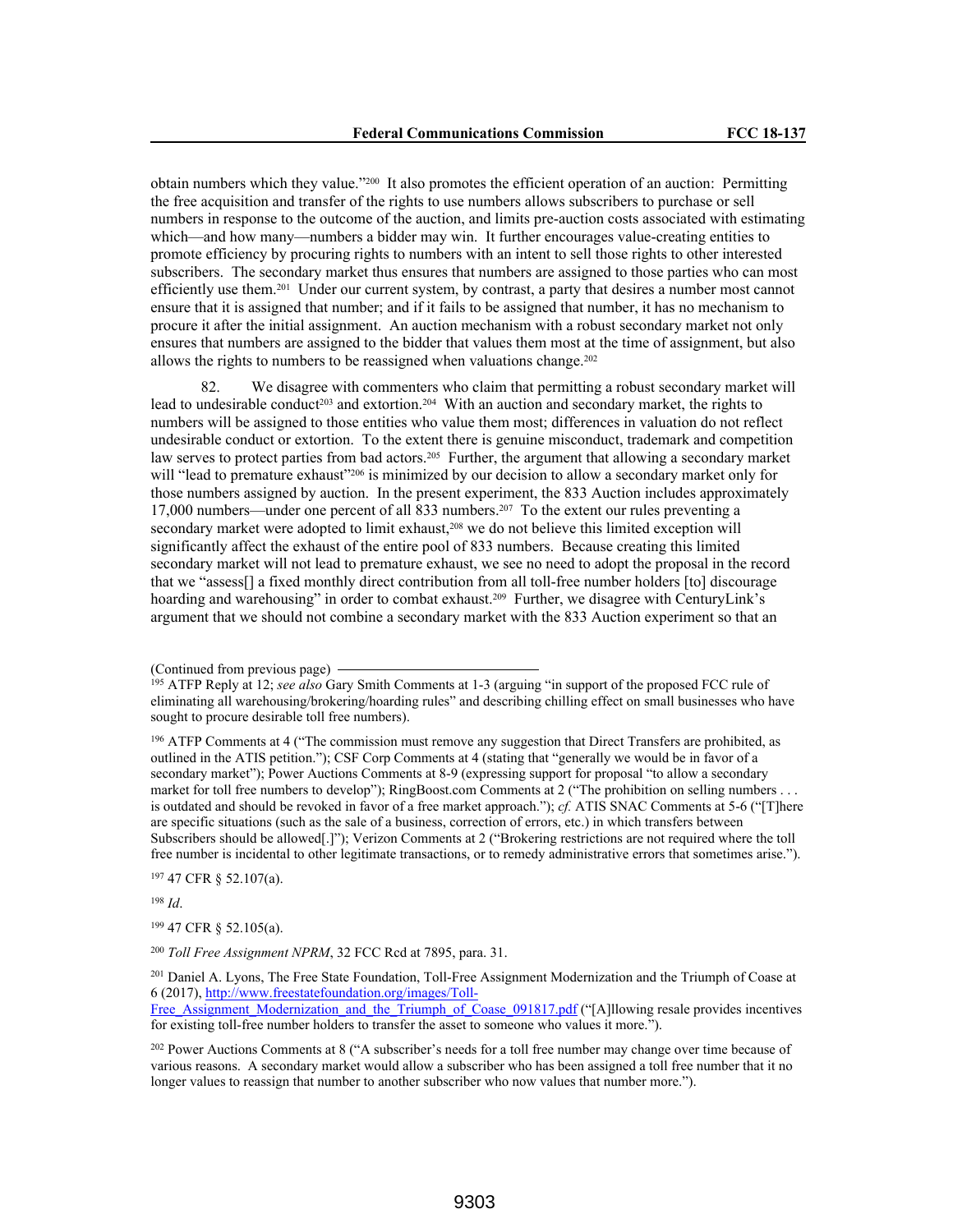auction "may be adequately evaluated without the influence of other variables."210 As we have explained, a secondary market is an important component to a successful auction, because it allows auction participants to later transfer numbers in response to information learned at the auction. And exploring these two changes simultaneously will allow us to see how they work in conjunction with one another.

83. We also disagree with the argument that "abandoning the brokering rule . . . violates the statutory mandate of equitable distribution of numbers."211 The secondary market is both "orderly and efficient" and "fair."212 The secondary market is "orderly"213 because it is simple: Competing claims are resolved by assigning rights to a number to the party who values it most. The secondary market is "efficient," as that term is interpreted under our precedent in this context, in that it will minimize number exhaust by allowing rights to numbers to be obtained without requiring the opening of a new code.<sup>214</sup> Finally, the secondary market is "fair" because no potential subscribers are discriminated against; there is equal opportunity to participate in the secondary market.<sup>215</sup>

84. To allow for a secondary market to develop, we adopt exceptions to the Commission's rules prohibiting the brokering, hoarding, and warehousing of toll free numbers for numbers acquired in an auction.216 Because, as explained, a secondary market can promote the efficiency of an auction, we find that it is appropriate that we apply our exceptions to numbers assigned via competitive bidding. Numbers which are eligible for this exception by virtue of having been assigned via competitive bidding do not lose their eligibility if they are sold or otherwise transferred to another subscriber. Numbers which are returned to the spare pool, however, do not retain eligibility for the exception simply because they were once assigned in an auction.

85. We decline, at this time, to mandate that fees associated with the sale of numbers on the secondary market go to the cost of toll free numbering administration borne by Somos.<sup>217</sup> We are convinced by the record that our rules should not "increase the costs to subscribers."218 However, as we have explained previously,<sup>219</sup> in order to evaluate the operation of the secondary market, we direct Somos

<sup>204</sup> 1-800-CONTACTS Comments at 8-9 ("In the environment of an FCC-approved secondary market, bad actors are likely to increase their efforts to extort excessive payments from trademark-holders"); *cf.* Verizon Comments at 3 ("Allowing speculative brokering transactions, and marketplace behavior that risks severing the connection between toll free numbers and bona fide customers, risks increasing the frequency of–and costs of resolving– such disputes to legitimate brand and trademark holders[.]").

<sup>205</sup> *See also supra* Section III.B.6.

<sup>206</sup> 800 Response Comments at 11; *see also* 1-800-CONTACTS Reply at 5 ("[L]ifting the restrictions on brokering, warehousing, and hoarding "'will strain the available numbers in the spare pool – which, in turn, would expedite the exhaust of available numbers[.]'"); Verizon Comments at 7 (arguing that brokering, warehousing, and hoarding rules "ensur[e] that toll free numbers are efficiently and actually utilized by and tied to individual customers"); NANC Report Appx. B at 2-3.

<sup>207</sup> *See* CSF Corp. Comments at 2 ("There are 8M numbers available when a code opening occurs, so having 17,000 that are mutually exclusive represents .2% of those available numbers.")

<sup>208</sup> *See Toll Free Service Access Codes*, CC Docket 95-155, Report and Order and Further Notice of Proposed Rulemaking, 12 FCC Rcd 11162, 11189, para. 38 (1997); *see also* NANC Report Appx. B at 2.

<sup>209</sup> Interisle Consulting Comments at 2; *see also* NANC Report Appx. B at 8-9 (suggesting that "administrative fees . . . be increased on RespOrgs to decrease the amount of time a number is held" and limit hoarding and warehousing).

<sup>(</sup>Continued from previous page)

<sup>203</sup> *See* CenturyLink Comments at 4 ("A secondary numbering market stands to incent number hoarding and trafficking and encourage speculation<sup>[.]"</sup>); *cf.* 800 Response Comments at 11 ("[W]arehousing and hoarding . . . [allow parties] to usurp for themselves the value inherent in highly desirable toll free numbers.").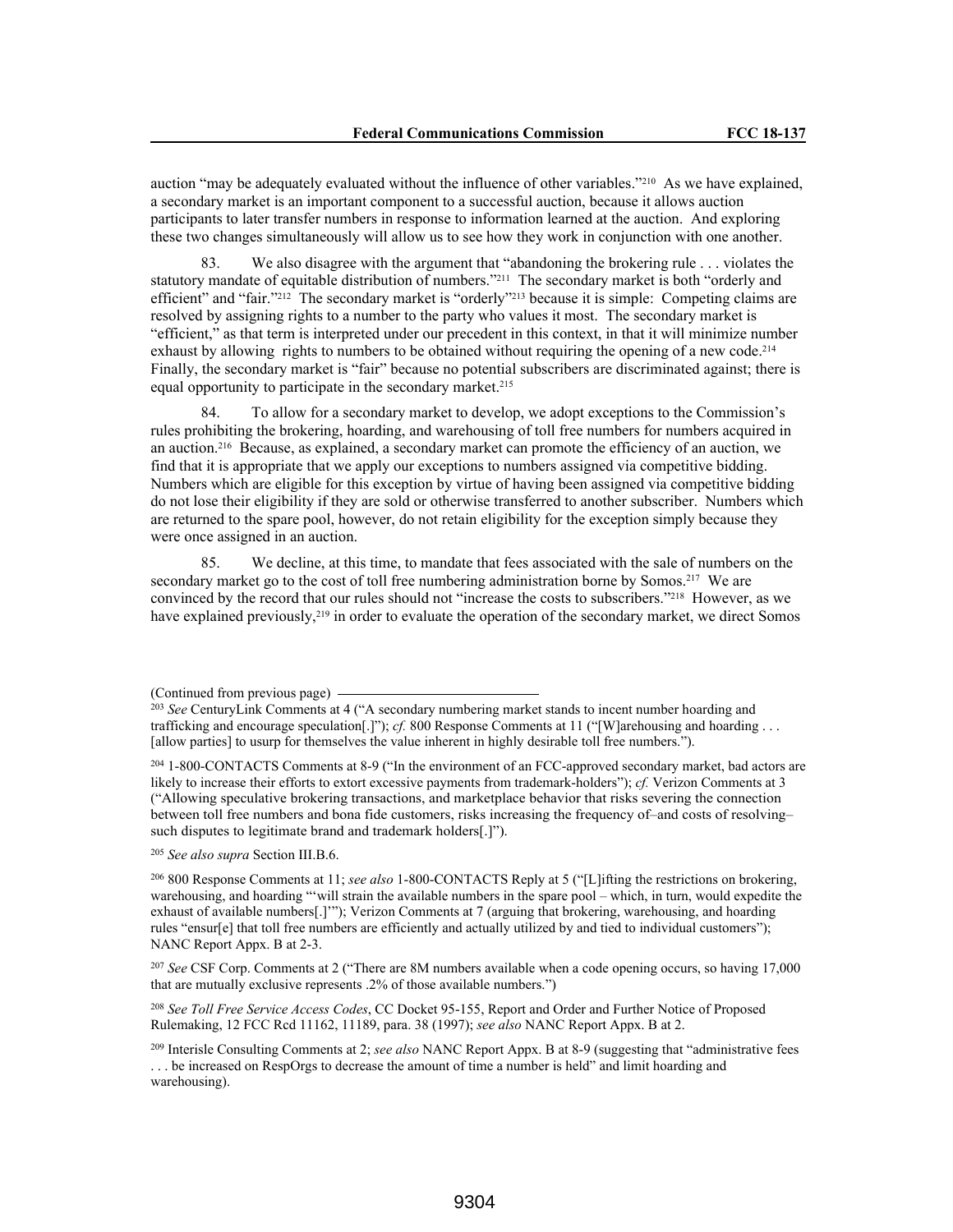to maintain data on secondary market transactions and make that data available to the Commission. To facilitate the collection of data, RespOrgs will be required to provide subscriber information to Somos, including the new subscriber's name and contact information, and other limited information Somos deems necessary.

#### **D. Other Toll Free Rule Revisions**

86. To further modernize our decades-old toll free numbering rules, we adopt several definitional and technical updates to improve clarity and flexibility in toll free number assignment. We also incorporate recommendations of the North American Numbering Council (NANC)<sup>220</sup> to revise our definitions and lag time rules to be consistent with our new market-based toll free assignment rule.

87. *NANC Report*. In the *Toll Free Assignment NPRM*, the Commission sought comment on whether to "eliminate or revise any other toll free rules" and specifically suggested sections 52.101(d) and 52.103 as potential targets for revision.221 After the release of the *NPRM*, the Bureau directed the NANC to recommend possible rule changes to promote a market-based approach to the assignment of toll free numbers.<sup>222</sup> In response to this direction, the NANC Toll Free Number Assignment Modernization Working Group recommended revisions to sections 52.101 and 52.103 of our rules regarding general definitions and lag times.<sup>223</sup>

88. *General Definitions*. We revise section 52.101(a) to replace the term "Number Administration and Service Center" (NASC) with the term "Toll Free Numbering Administrator."<sup>224</sup> Despite the fact that the Commission has used the term Toll Free Numbering Administrator for several years, our rules have not reflected that terminology. Our rules' reference to the NASC is now outdated, and this revision will update the Commission's rules to reflect current industry terminology. We further

(Continued from previous page) <sup>210</sup> CenturyLink Comments at 6.

<sup>211</sup> Elizabeth White Comments at 3.

<sup>212</sup> *See 1998 Toll Free Order*, 13 FCC Rcd at 9065, para. 12.

<sup>213</sup> *Id.* (an orderly toll free number allocation "will simplify the administrative requirements necessary to assign toll free numbers and avoid the need to resolve competing claims among subscribers to particular numbers").

 $^{214}$  *Id.* (an efficient toll free number allocation "will minimize exhaustion of the toll free numbering resource").

<sup>215</sup> *Id.* at 9069, para. 25 (stating that first-come, first-served assignment "best serves" the fairness standard, as it "does not discriminate against new subscribers," because that assignment method provides "[a]ll subscribers . . . equal opportunity to reserve desirable toll free numbers as new codes are opened").

<sup>216</sup> 47 CFR §§ 52.105, 52.107. We also modify our rule limiting how long a number may remain in "reserved" status in order to harmonize that rule with the exceptions we adopt today. 47 CFR § 52.103(b).

<sup>217</sup> *Toll Free Assignment NPRM*, 32 FCC Rcd at 7896, para. 32.

<sup>218</sup> ATIS SNAC Comments at 6; *see also* 800 Response Information Services at 9; NANC Report Appx. B at 3-4.

<sup>219</sup> *See supra* para. 65.

<sup>220</sup> The NANC is the Commission's Federal Advisory Committee on numbering matters.

<sup>221</sup> *Toll Free Assignment NPRM*, 32 FCC Rcd at 7897, para. 38.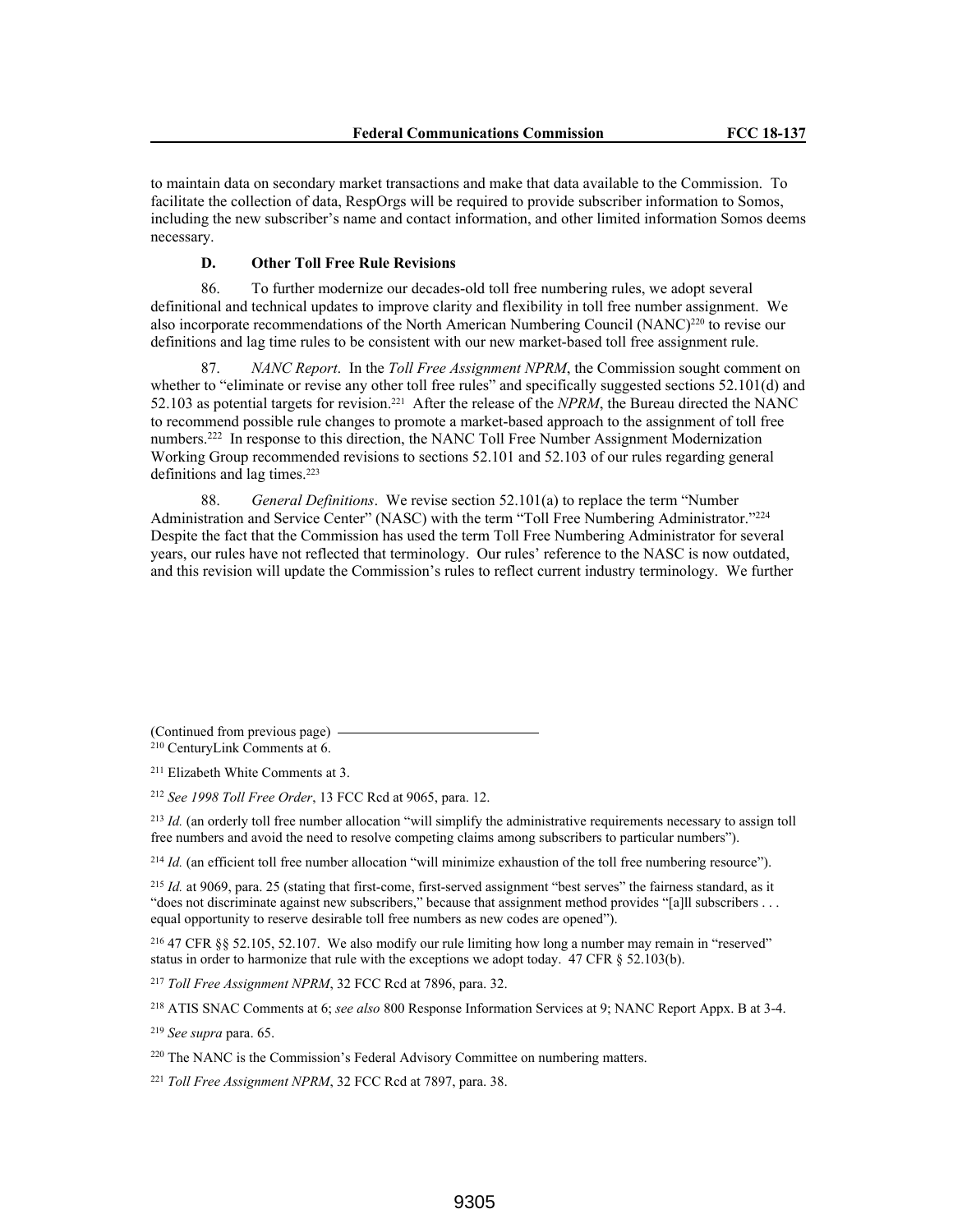modify our definition, consistent with the NANC's recommendation,225 to reflect that the Toll Free Numbering Administrator role is filled by an entity appointed under our authority pursuant to section 251(e)(1) of the Act. Because the Toll Free Numbering Administrator serves the same purpose as the former NASC, however, we otherwise retain the same definition as to the role of the toll free administrator.

89. We further revise section 52.101(e) to expand the definition of "Toll Free Subscriber." The Commission's rules currently define a Toll Free Subscriber as "[T]he entity that requests a Responsible Organization to reserve a toll free number from the SMS database."226 Our revised rule establishes that a Toll Free Subscriber is "The entity that has been assigned a toll free number."<sup>227</sup> This change will make our definition consistent with our revised rule section 52.111, which allows for assignment via a market-based methodology, by making clear that a subscriber is not limited to requesting a toll free number be reserved in the toll free database.<sup>228</sup>

90. *Lag Times*. We make multiple revisions to section 52.103, which sets forth the various statuses of toll free numbers in the Toll Free Database.<sup>229</sup> First, we adopt a new section 52.103(a)(10) to create a "Transitional Status" category for numbers that have been disconnected for less than four months, but for which no service provider intercept recording (also known as Exchange Carrier Intercept Recording) is being provided.<sup>230</sup> The NANC comments, and we agree, that adding this Transitional Status will better align the Commission's rules with current industry practice.<sup>231</sup>

91. Second, we modify section 52.103(d) to make the existing Disconnect Status rule compatible with a market-based number assignment approach. Section 52.103(d) requires disconnected numbers to stay in Disconnect Status for a period of up to four months, and then go to Spare Status at the end of that period.232 The NANC Report recommends amending the rule to allow numbers that have been in Disconnect Status for up to four months to go directly to Unavailable *or* Spare Status.233 We conclude, and the NANC agrees, that allowing numbers to go from Disconnect Status to Unavailable—rather than directly to Spare Status—will ensure that any number can be assigned by a market-based mechanism.<sup>234</sup>

(Continued from previous page)

<sup>222</sup> Letter from Kris Anne Monteith, Chief, WCB, FCC, to Travis Kavulla, Chair, NANC at 1 (Dec. 7, 2017) http://www.nanc-chair.org/docs/mtg\_docs/Dec17\_NANC\_Referral\_TFAM.pdf (Monteith Letter).

<sup>223</sup> *See* NANC Report Appx. A at 4-12.

<sup>224</sup> NANC Report Appx. A at 4. Section 52.101(a) currently defines "Number Administration and Service Center" as "The entity that provides user support for the Service Management System and administers the Service Management System database on a day-to-day basis." 47 CFR § 52.101(a).

<sup>225</sup> NANC Report Appx. A at 4.

<sup>226</sup> 47 CFR § 52.101(e).

<sup>227</sup> *See, e.g.*, NANC Report Appx. A at 6.

<sup>228</sup> For example, a subscriber can be assigned a number through the competitive bidding process.

 $229$  47 CFR § 52.103(a)(3) (definition of lag times).

<sup>230</sup> NANC Report Appx. A at 8. Transitional Status is thus distinct from Disconnect Status, where a service provider intercept recording (i.e., a recording explaining that a number has been disconnected) is being provided.

<sup>231</sup> *Id*.

<sup>232</sup> 47 C.F.R § 52.103(d) (definition of Disconnect Status).

<sup>233</sup> NANC Report Appx. A at 9. We note that numbers set-aside for a market-based assignment are placed in unavailable status. *See 833 Code Opening Order*, 32 FCC Rcd at 3154-55, para. 6 (directing Somos to place the mutually exclusive toll free numbers in unavailable status); 47 C.F.R § 52.103(a)(6) (definition of Spare Status) and 47 C.F.R § 52.103(f) (definition of Unavailable Status).

<sup>234</sup> *Id*.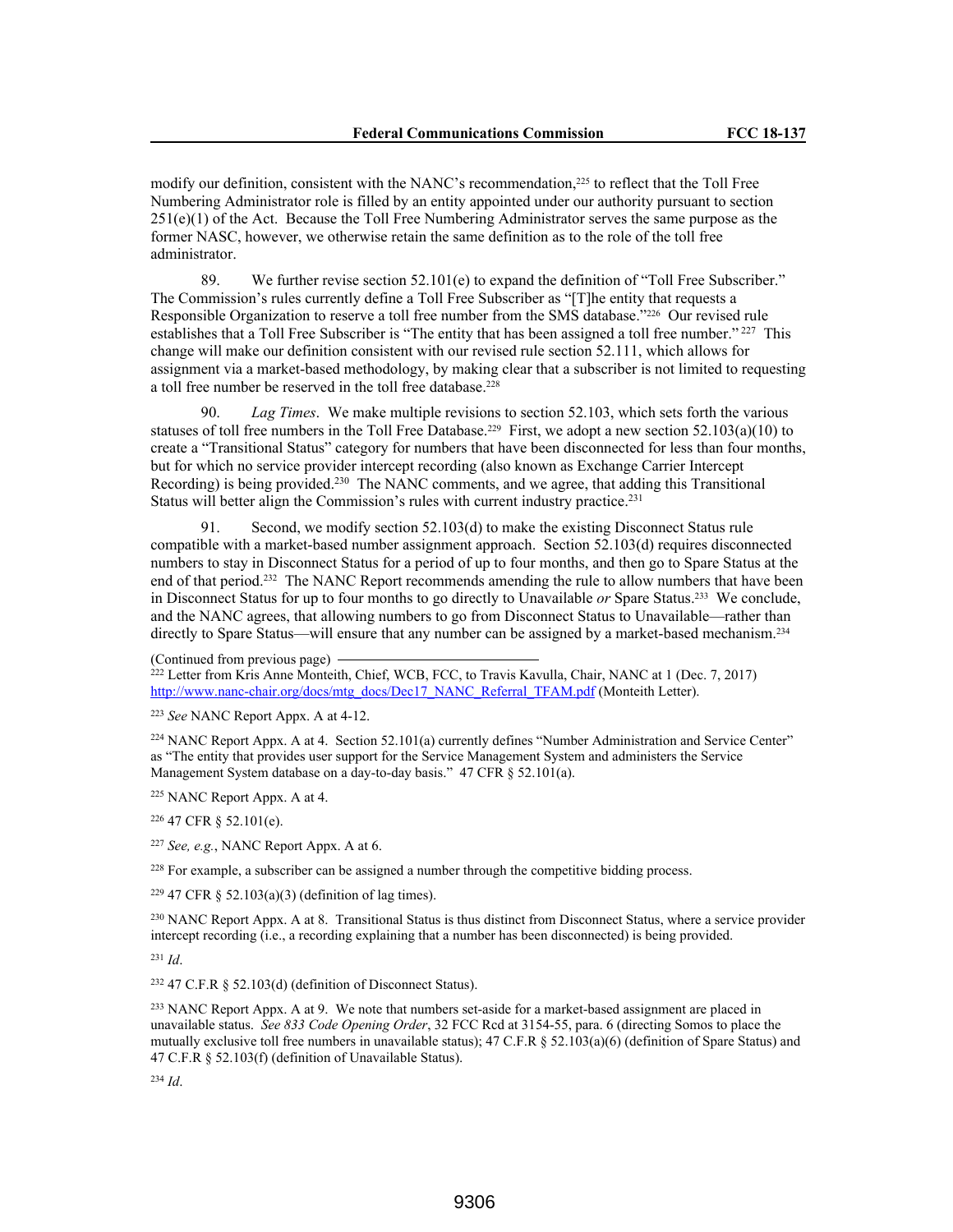This change will allow the Toll Free Numbering Administrator to send numbers that have been selected for market-based assignment directly into Unavailable rather than into Spare Status. We thus adopt this change, which will allow greater flexibility and further modernize the toll free assignment process.

92. Finally, we also adopt a change to section 52.103(f), "Unavailable Status." The description of "Unavailable Status" in that section references DSMI, which has since been replaced by Somos as the Toll Free Numbering Administrator. The definition should be updated to refer to the Toll Free Numbering Administrator.<sup>235</sup> This revision will ensure that the Commission's rules reflect current industry terminology. We also revise rule section 52.109(c) to change spare "poll" to spare "pool," thus correcting a typographical error in this rule.

93. The ministerial revisions we adopt today are a logical outgrowth of the proposals in the *Toll Free Assignment NPRM*. As the Commission has previously explained, "[a]n NPRM satisfies the logical outgrowth test if it 'expressly ask[s] for comment on a particular issue or otherwise ma[kes] clear that the agency [is] contemplating a particular change.'"236 That test is satisfied here. The *Toll Free Assignment NPRM* expressly proposed a revision to the rules governing toll free number assignment to allow for assignment via competitive bidding.237 It further sought comment on whether to "eliminate or revise any other toll free rules," with specific reference to sections 52.101(d) and 52.103 of the rules.<sup>238</sup> Our ministerial revisions, with one minor exception, apply to sections 52.101 and 52.103.239 Further, the revisions operate to harmonize those rules with the competitive bidding assignment methodology expressly noticed in the *Toll Free Assignment NPRM*. We find that "parties should have anticipated that the rule [revisions] ultimately adopted [were] possible."<sup>240</sup>

# **E. Legal Authority**

94. The Commission has found section  $251(e)(1)^{241}$  of the Act "to empower the Commission to ensure that toll free numbers, which are a scarce and valuable national public resource, are allocated in an equitable and orderly manner that serves the public interest."<sup>242</sup> Pursuant to these statutory mandates, the Commission has the "authority to set policy with respect to all facets of numbering administration in

<sup>235</sup> *Id.* at 11; *see also Toll Free Governance Order*, 28 FCC Rcd 15328.

<sup>236</sup> *Revitalization of the AM Radio Service*, 2018 WL 2387497 at \*2, para. 7 (May 22, 2018) (quoting *CSX Transportation, Inc. v. Surface Transportation Board*, 584 F.3d 1076, 1081 (D.C. Cir. 2009)).

<sup>237</sup> *Toll Free Assignment NPRM*, 32 FCC Rcd at 7888-89, paras. 5-9.

<sup>238</sup> *Id.* at 7897, para. 38.

<sup>239</sup> The exception is our revision to section 52.109(c), correcting a typographical error in that rule. *See infra* Appx. A.

<sup>240</sup> *Revitalization of the AM Radio Service*, 2018 WL 2387497 at \*2, para. 7 (May 22, 2018). We also find good cause, to the extent necessary, to adopt these ministerial changes. 5 U.S.C. § 553(d)(3). These revisions are insignificant and inconsequential to the industry and the public. *See Utility Solid Waste Activities Group v. EPA*, 236 F.3d 749, 755 (D.C. Cir. 2001); *see also Texaco, Inc. v. FPC*, 412 F.2d 740, 743 (3d Cir. 1969); *South Carolina v. Block*, 558 F. Supp. 1004, 1016 (D. S.C. 1983). Our revisions to sections 52.101(a), 52.103(a)(10), 52.103(f), and 52.109(c) either correct typographical errors or bring our rules into line with contemporary practice and do not increase or otherwise modify any entities' regulatory burden. *Utility Solid Waste Activities Group v. EPA*, 236 F.3d 749, 755 (D.C. Cir. 2001). Our revisions to sections 52.101(e) and 52.103(d) similarly do not impact any entities' regulatory burden, and only harmonize our rules to allow for the successful operation of the competitive bidding assignment methodology we adopt today.

<sup>241</sup> 47 U.S.C. § 251(e)(1) (ordering the Commission to make "numbers available on an equitable basis," and providing the Commission with "exclusive jurisdiction over those portions of the North American Numbering Plan that pertain to the United States").

<sup>242</sup> *Toll Free Service Access Codes*, 12 FCC Rcd at 11179, para. 22.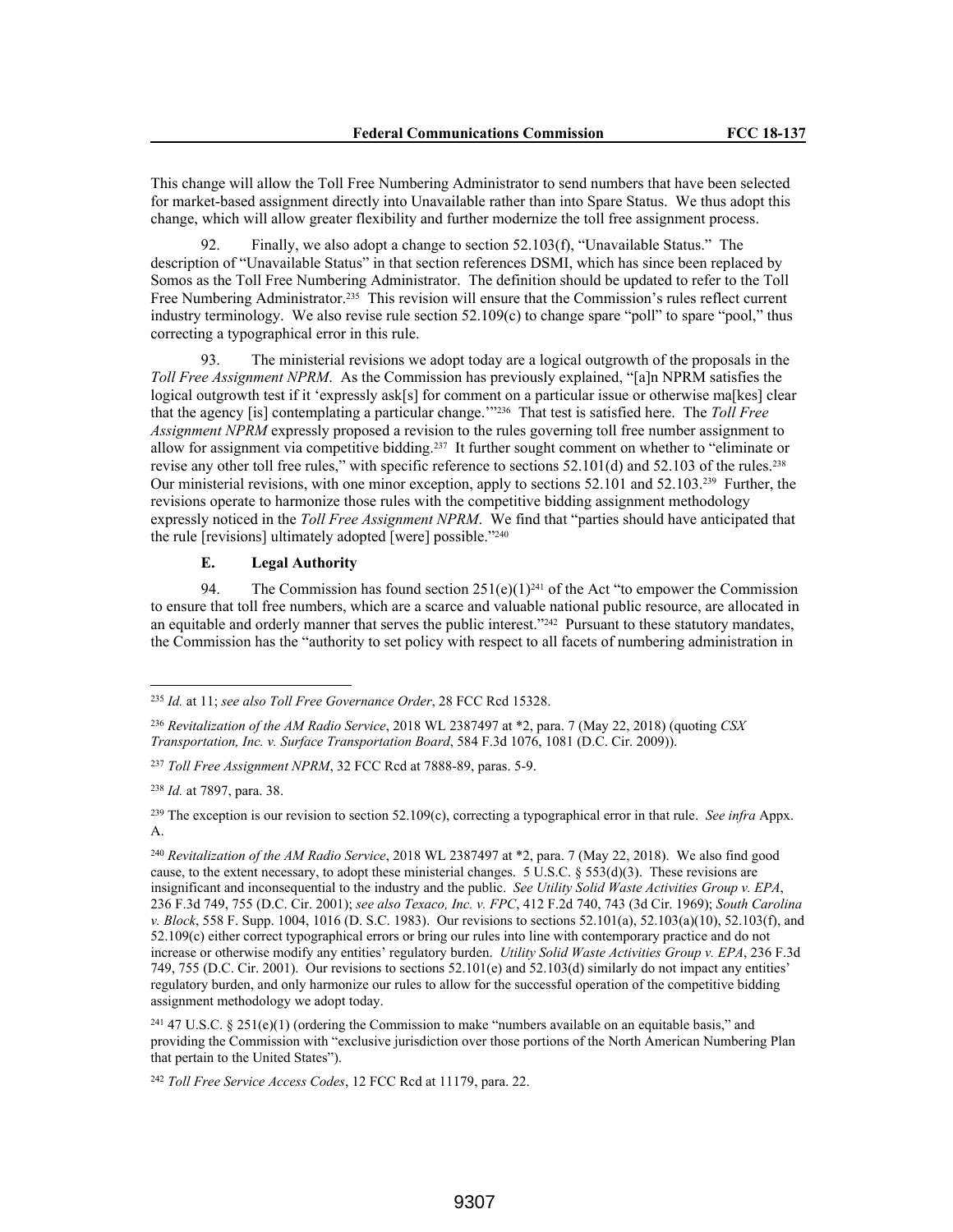the United States,"243 and a "require[ment] . . . to ensure the efficient, fair, and orderly allocation of toll free numbers."244 The actions we take today meet the statutory requirement that numbers be made "available on an equitable basis"245—an auction and secondary market are both efficient and orderly, and fair.246 We also have clear authority to require Somos to serve as the auctioneer for 833 numbers and to comply with requirements adopted in this order. Section  $251(e)(1)$  obligates the Commission to ensure its Toll Free Numbering Administrator administers "telecommunications numbering and to make such numbers available on an equitable basis."247 And section 201(b) authorizes the Commission to "prescribe such rules and regulations as may be necessary in the public interest to carry out the provisions of this [Act]."<sup>248</sup>

95. CenturyLink argues that we do not have authority to assign toll free numbers through competitive bidding because, unlike in the context of spectrum auctions, Congress did not specifically task the Commission with using competitive bidding for toll free numbers.249 Since the Act was adopted in 1934, however, Congress has stated with particularity the various means for assignment of spectrum licenses; the specific addition of an assignment via competitive bidding supplemented the previous Congressional direction to make licenses available via an application process or random assignment.<sup>250</sup> By contrast, Congress has used much more general language in section 251 and thus given us broad discretion to administer numbering. In Congress's grant of "exclusive jurisdiction over those portions of the North American Numbering Plan that pertain to the United States" in section  $251(e)(1)$ , <sup>251</sup> we find authority to employ any number assignment mechanisms which meet the statute's "equitable basis" requirement, including competitive bidding.

## **IV. PROCEDURAL MATTERS**

96. *Congressional Review Act*. The Commission will send a copy of this Report and Order, including a copy of the Final Regulatory Flexibility Certification, in a report to Congress and the Government Accountability Office pursuant to the Congressional Review Act.252 In addition, the Report and Order and this final certification will be sent to the Chief Counsel for Advocacy of the Small

 $245$  47 U.S.C. § 251(e)(1).

<sup>246</sup> *See supra* Sections III.A.2, III.C.

<sup>248</sup> 47 U.S.C. § 201(b).

<sup>249</sup> Century Link Comments at 3-4 n.8.

<sup>250</sup> *See* Nicholas W. Allard, *The New Spectrum Auction Law*, 18 Seton Hall Legis. J. 13, 23-30 (1993) (describing history of authority to assign spectrum licenses via specific mechanisms).

 $251$  47 U.S.C. § 251(e)(1).

<sup>252</sup> *See* 5 U.S.C. § 801(a)(1)(A).

<sup>243</sup> *Implementation of the Local Competition Provisions of the Telecommunications Act of 1996, Interconnection Between Local Exchange Carriers and Commercial Mobile Radio Service Providers, Area Code Relief Plan for Dallas and Houston, Ordered by the Public Utility Commission of Texas, Administration of the North American Numbering Plan, Proposed 708 Relief Plan and 630 Numbering Plan Area Code by Ameritech-Illinois*, Second Report and Order and Memorandum Opinion and Order, 11 FCC Rcd 19392, 19512, para. 271 (1996); *see also* 47 U.S.C. § 251(e)(1) ("The Commission shall have exclusive jurisdiction over those portions of the North American Numbering Plan that pertain to the United States.").

<sup>244</sup> *Toll Free Service Access Codes*, 12 FCC Rcd at 11176, para. 18 (citing "§ 1 and Title II of the . . . Act" and section  $251(e)(1)$ ).

<sup>247</sup> 47 U.S.C. § 251(e)(1). *See also Toll Free Governance Order*, 28 FCC Rcd at 15330-31, para. 10; *Toll Free Service Access, et. al*, Second Report and Order and Further Notice of Proposed Rulemaking, 12 FCC Rcd 11162 (1997) (seeking comment on who should administer the SMS in light of the requirement of section 251(e) that the Commission create or designate one or more "impartial" entities to administer telecommunications numbering).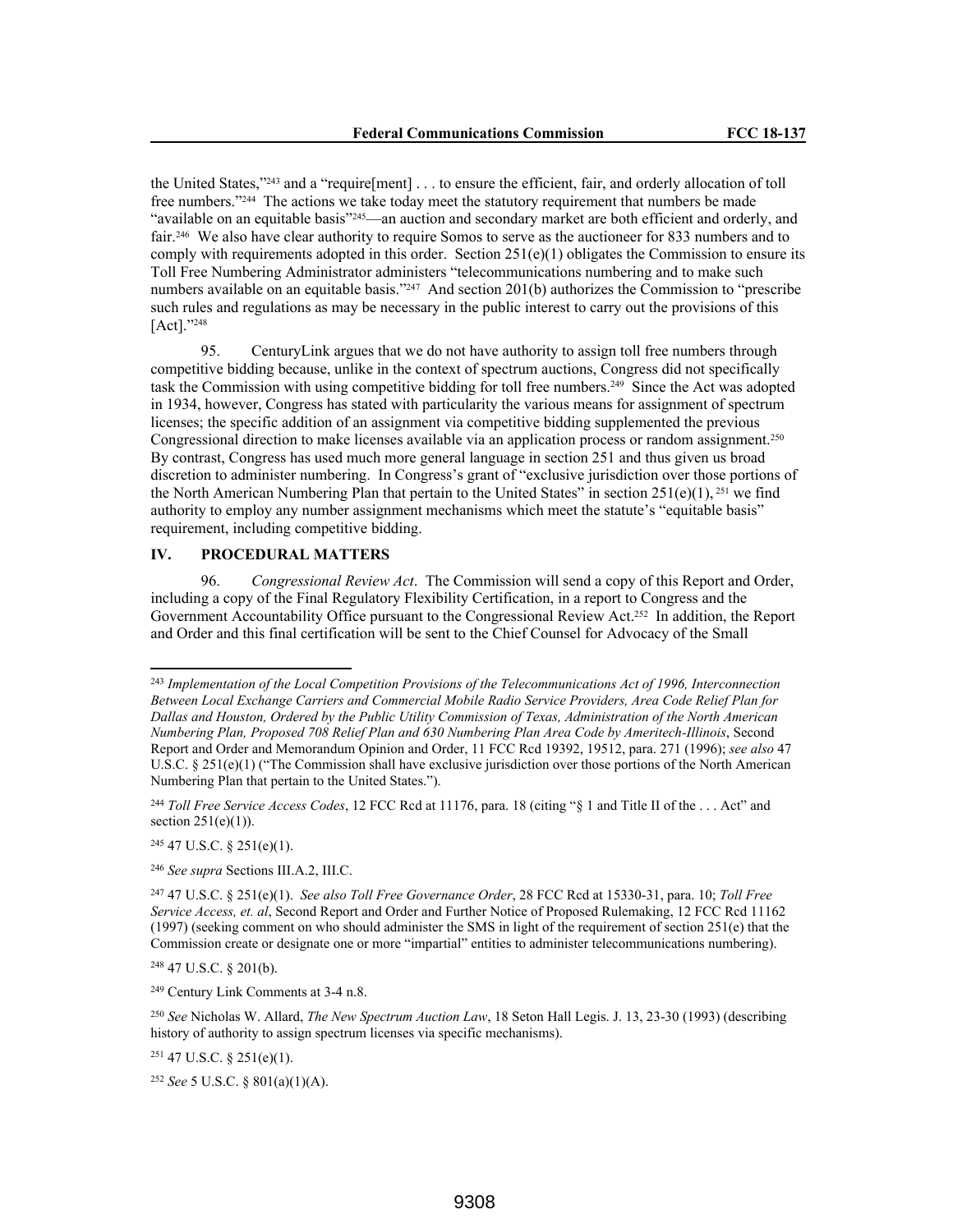Business Administration (SBA) and will be published in the Federal Register.<sup>253</sup>

97. *Paperwork Reduction Act of 1995 Analysis*. This Order contains new or modified information collection requirements subject to the Paperwork Reduction Act of 1995 (PRA), Public Law 104-13. It will be submitted to the Office of Management and Budget (OMB) for review under Section 3507(d) of the PRA, 44 U.S.C. § 3507. OMB, the general public, and other Federal agencies are invited to comment on the revised information collection requirements contained in this proceeding. In addition, we note that pursuant to the Small Business Paperwork Relief Act of 2002, Public Law 107-198, *see* 44 U.S.C. § 3506(c)(4), we previously sought specific comment on how the Commission might further reduce the information collection burden for small business concerns with fewer than 25 employees.

98. *Final Regulatory Flexibility Analysis*. As required by the Regulatory Flexibility Act of 1980, *see* 5 U.S.C. § 604, the Commission has prepared a Final Regulatory Flexibility Analysis (FRFA) of the possible significant economic impact on small entities of the policies and rules, as proposed, addressed in this Order. The FRFA is set forth in Appendix B. The Commission will send a copy of this Order, including the FRFA, to the Chief Counsel for Advocacy of the Small Business Administration (SBA).

## **V. ORDERING CLAUSES**

99. Accordingly, IT IS ORDERED that, pursuant to sections 1,  $4(i)$ ,  $201(b)$ , and  $251(e)(1)$  of the Communications Act of 1934, as amended,  $47 \text{ U.S.C. }$  §§ 151, 154(i), 201(b), and 251(e)(1), this Order IS ADOPTED.

100. IT IS FURTHER ORDERED that Part 52 of the Commission's rules ARE AMENDED as set forth in Appendix A, and such rule amendments shall be effective thirty (30) days after publication of the rule amendments in the Federal Register.

IT IS FURTHER ORDERED that, pursuant to sections 1,  $4(i)$ ,  $5(c)$ , and  $251(e)(1)$  of the Communications Act of 1934, as amended, 47 U.S.C. §§ 151, 154(i), 155(c), 251(e)(1), Somos, Inc., the Toll Free Numbering Administrator, IS DIRECTED to retain and make available to the Commission all data and information about the auction and its administration gathered before, during, and after the auction.

102. IT IS FURTHER ORDERED that, pursuant to section 251(e)(1) of the Communications Act of 1934, as amended, the Wireline Competition Bureau IS DIRECTED to review specific petitions and, as necessary and after a notice and comment period, grant toll free numbers to governmental and non-profit entities where such grant is consistent with the public health and safety standards in Commission precedent.

IT IS FURTHER ORDERED that the Commission's Consumer  $\&$  Governmental Affairs Bureau, Reference Information Center, SHALL SEND a copy of this *Report and Order* to Congress and the Government Accountability Office pursuant to the Congressional Review Act, *see* 5 U.S.C. §  $801(a)(1)(A)$ .

104. IT IS FURTHER ORDERED that the Commission's Consumer and Governmental Affairs Bureau, Reference Information Center, SHALL SEND a copy of this Order, including the Final Regulatory Flexibility Analysis, to the Chief Counsel for Advocacy of the SBA.

### FEDERAL COMMUNICATIONS COMMISSION

<sup>253</sup> *See* 5 U.S.C. § 605(b).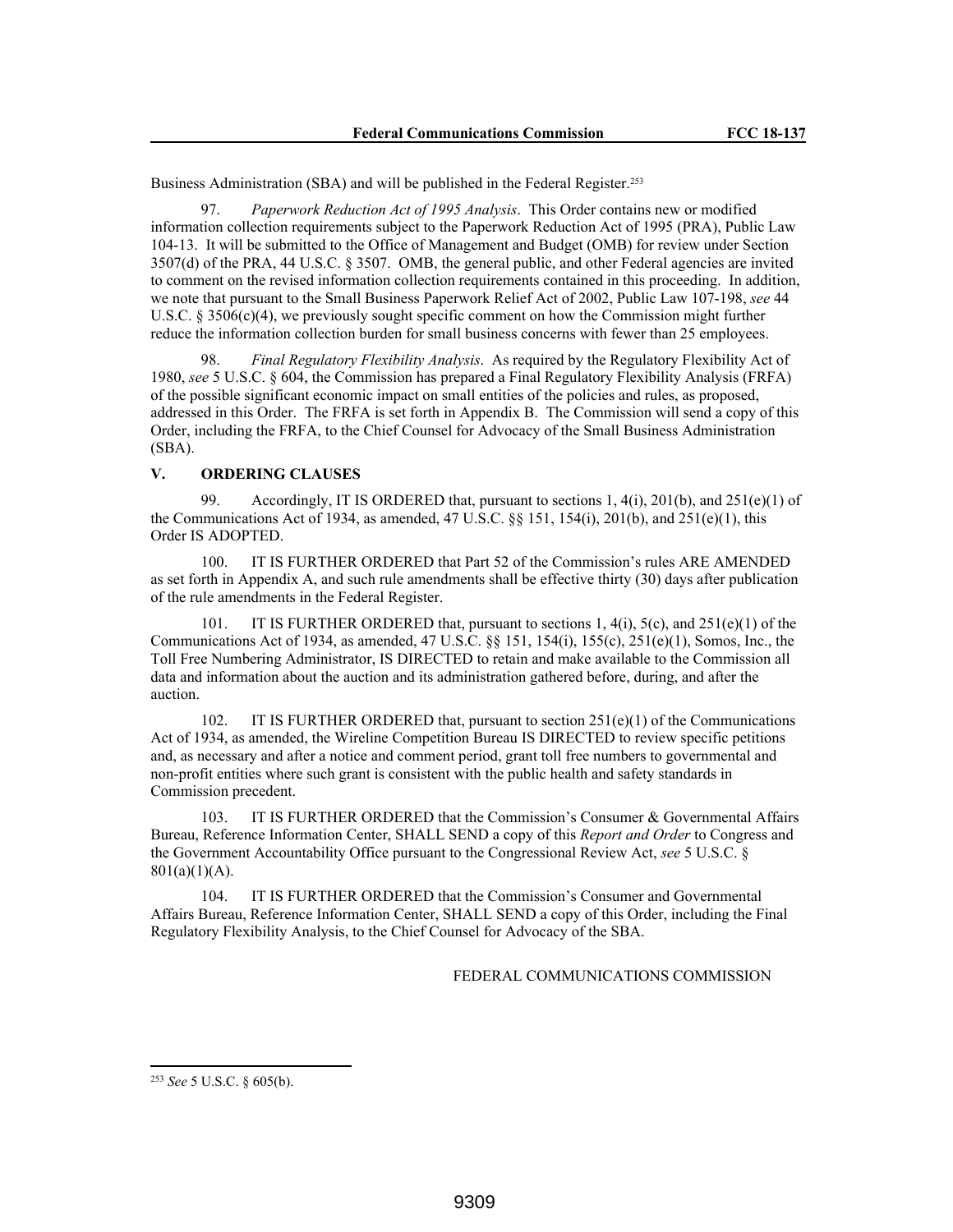Marlene H. Dortch Secretary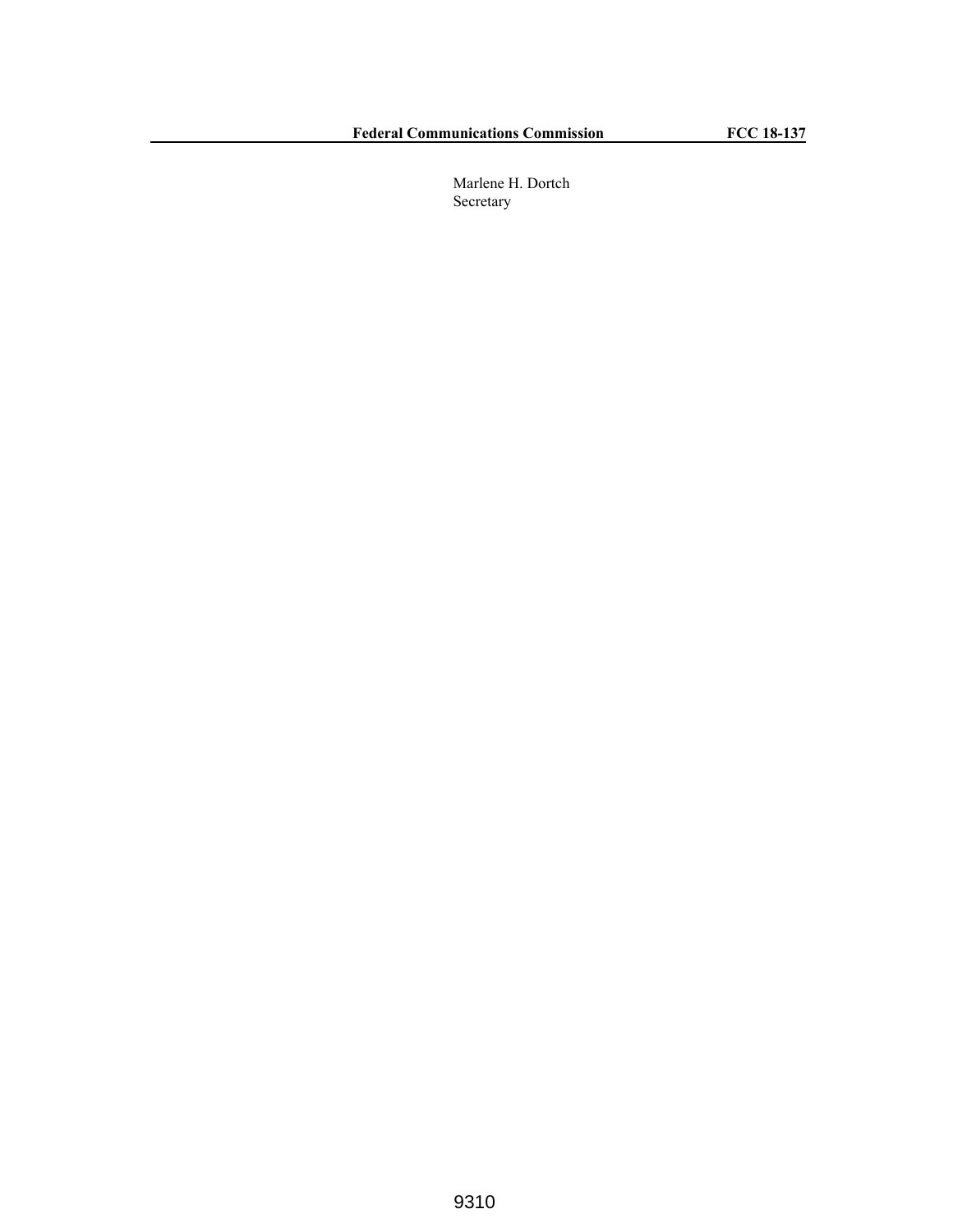#### **APPENDIX A**

## **Final Rules**

For the reasons set forth above, Part 52 of Title 47 of the Code of Federal Regulations is amended as follows:

**PART 52 – NUMBERING**

\* \* \* \* \*

**Subpart D—Toll Free Numbers**

1. Amend sections 52.101(a) and (e) by revising to read as follows:

#### **§ 52.101 General definitions**.

(a) *Toll Free Numbering Administrator (TFNA)*. The entity appointed by the Commission under its authority pursuant to 47 C.F.R.  $\S 251(e)(1)$  that provides user support for the Service Management System database and administers the Service Management System database on a day-to-day basis.

\* \* \* \* \*

(e) *Toll Free Subscriber*. The entity that has been assigned a toll free number.

\* \* \* \* \*

2. Add new sections  $52.103(a)(10)$  and (b)(1), and; amend sections  $52.103(d)$  and (f) by revising to read as follows:

### **§ 52.103 Lag Times.**

\* \* \* \* \*

 $(a) * * * *$ 

(10) *Transitional Status*. Toll free numbers that have been disconnected for less than four months, but for which no Exchange Carrier Intercept Recording is being provided.

\* \* \* \* \*

 $(b) * * * *$ 

(1) Toll free numbers assigned via competitive bidding may remain in reserved status for a period of unlimited duration.

(d) *Disconnect Status*. Toll free numbers must remain in disconnect or a combination of disconnect and transitional status for up to 4 months. No requests for extension of the 4-month disconnect or transitional interval will be granted. All toll free numbers in disconnect status must go directly into the spare or unavailable category upon expiration of the 4-month disconnect interval. A Responsible Organization may not retrieve a toll free number from disconnect or transitional status and return that number directly to working status at the expiration of the 4-month disconnect interval.

(f) *Unavailable Status*.

(1) Written requests to make a specific toll free number unavailable must be submitted to the *Toll Free Numbering Administrator (TFNA)* by the Responsible Organization managing the records of the toll free number. The request shall include the appropriate documentation of the reason for the request. The *Toll Free Numbering Administrator (TFNA)* is the only entity that can assign this status to or remove this status from a number. Responsible Organizations that have a *Toll Free Subscriber* with special circumstances requiring that a toll free number be designated for that particular subscriber far in advance of its actual usage may request that the *Toll Free Numbering Administrator (TFNA)* place such a number in unavailable status.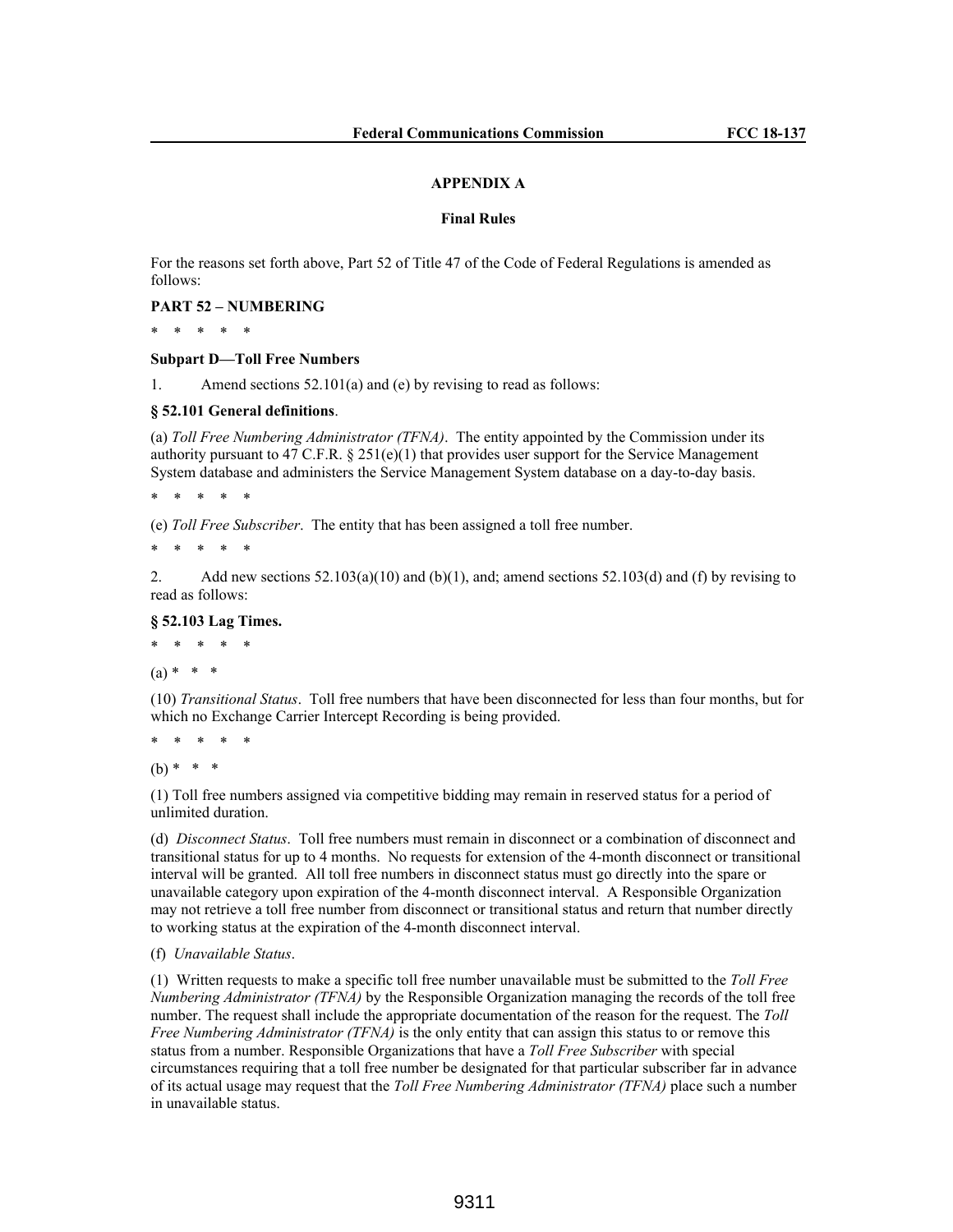(2) Seasonal numbers shall be placed in unavailable status. The Responsible Organization for a *Toll Free Subscriber* who does not have a year round need for a toll free number shall follow the procedures outlined in § 52.103(f)(1) of these rules if it wants the *Toll Free Numbering Administrator (TFNA)* to place a particular toll free number in unavailable status.

3. Add new section 52.105(f) to read as follows:

## **§ 52.105 Warehousing.**

\* \* \* \* \*

(f) *Toll Free Numbers Assigned via Competitive Bidding*. The provisions of this section shall not apply to toll free numbers assigned via competitive bidding or to numbers transferred under this exception.

4. Add new section 52.107(c) to read as follows:

### **§ 52.107 Hoarding.**

\* \* \* \* \*

(c) *Toll Free Numbers Assigned via Competitive Bidding*. The provisions of this section shall not apply to toll free numbers assigned via competitive bidding or to numbers transferred under the exception to § 52.105 contained in subpart (f) of that section.

5. Amend section 52.109(c) by revising to read as follows:

### **§ 52.109 Permanent cap on number reservations.**

\* \* \* \* \*

(c) The Wireline Competition Bureau shall modify the quantity of numbers a Responsible Organization may have in reserve status or the percentage of numbers in the spare pool that a Responsible Organization may reserve when exigent circumstances make such action necessary. The Wireline Competition Bureau shall establish, modify, and monitor toll free number conservation plans when exigent circumstances necessitate such action.

6. Amend section 52.111 by revising to read as follows:

## **§ 52.111 Toll free number assignment.**

Toll free telephone numbers must be made available to Responsible Organizations and subscribers on an equitable basis. The Commission will assign toll free numbers by competitive bidding, on a first-come, first-served basis, by an alternative assignment methodology, or by a combination of the foregoing options.

\* \* \* \* \*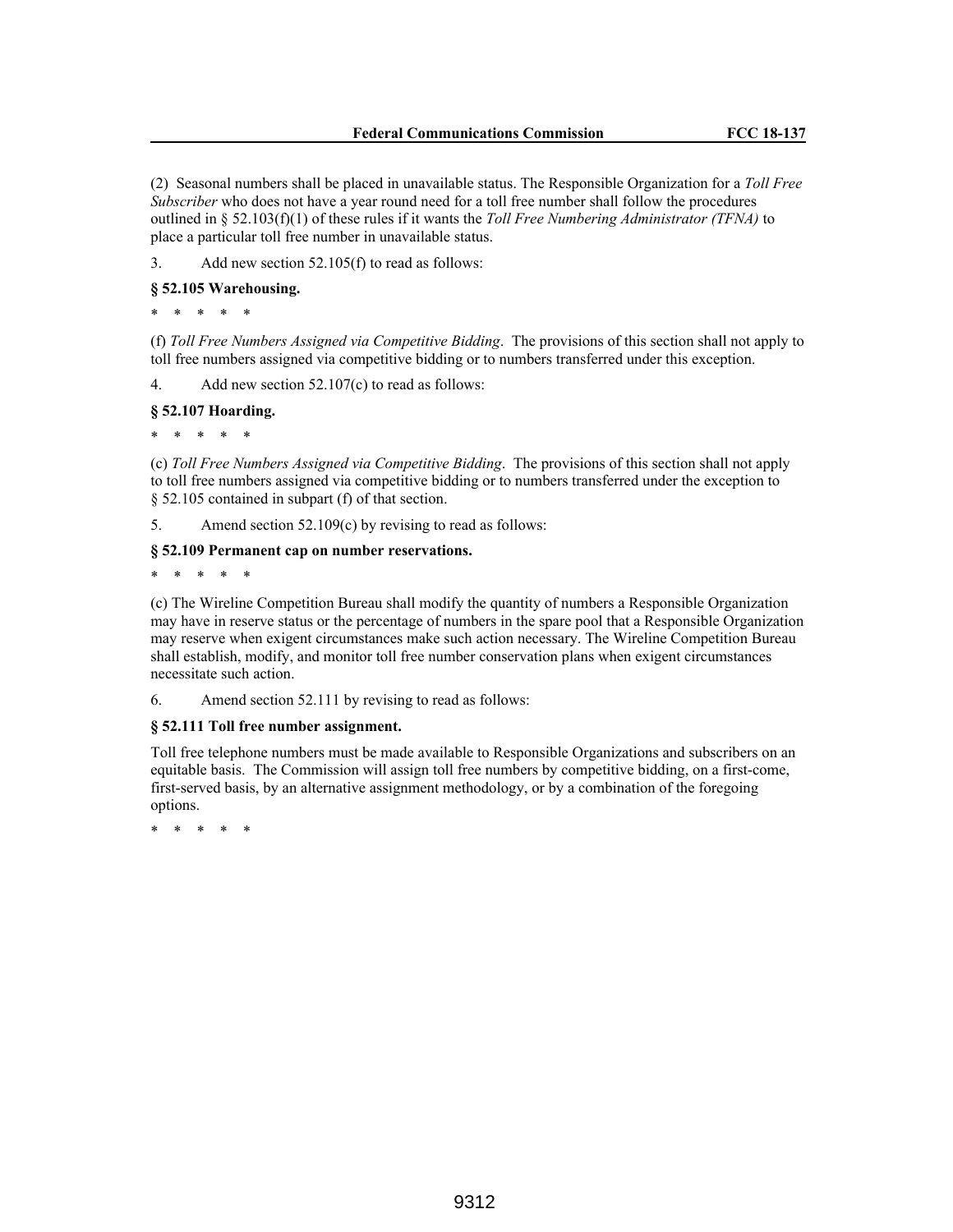### **APPENDIX B**

#### **Final Regulatory Flexibility Analysis**

1. As required by the Regulatory Flexibility Act of 1980, as amended (RFA),<sup>1</sup> an Initial Regulatory Flexibility Analysis (IRFA) was incorporated into the *Notice of Proposed Rulemaking* (*Toll Free Assignment NPRM*) for the Toll Free Assignment Modernization proceeding.<sup>2</sup> The Commission sought written public comment on the proposals in the *Toll Free Assignment NPRM*, including comment on the IRFA. The Commission received no comments on the IRFA. Because the Commission amends its rules in this Order, the Commission has included this Final Regulatory Flexibility Analysis (FRFA). This present FRFA conforms to the RFA.<sup>3</sup>

### **A. Need for, and Objectives of, the Rules**

2. In the *Toll Free Assignment NPRM*, the Commission reconsidered how to best meet the statutory mandate that it make toll free numbers "available on an equitable basis."<sup>4</sup> To this end, the Commission proposed and sought comment on numerous regulatory reforms to existing rules regarding toll free number assignment.<sup>5</sup>

3. Pursuant to the objectives set forth in the *Toll Free Assignment NPRM*, this *Report and Order* (*Order*) adopts changes to Commission rules regarding toll free number assignment. Specifically, the *Order* (1) revises the Commission's toll free assignment rule to allow for the use of competitive bidding for toll free numbers;<sup>6</sup> (2) establishes the use of competitive bidding to assign the over 17,000 mutually exclusive numbers in the 833 toll free code, identified pursuant to the *833 Code Opening Order*;<sup>7</sup> (3) exempts numbers assigned via competitive bidding from the rules preventing the development of a secondary market;<sup>8</sup> and (4) makes ministerial changes to our toll free number assignment rules.<sup>9</sup> These modifications to our toll free number assignment rules will create a more efficient method of toll free number assignment, consistent with our statutory mandate.10 Ultimately, these reforms will ensure the equitable and efficient assignment of toll free numbers.

### **B. Summary of Significant Issues Raised by Public Comments in Response to the IRFA**

4. The Commission did not receive comments addressing the rules and policies proposed in the IRFAs in the *Toll Free Assignment NPRM*.

<sup>1</sup> *See* 5 U.S.C. § 603. The RFA, *see* 5 U.S.C. §§ 601-612, has been amended by the Small Business Regulatory Enforcement Fairness Act of 1996 (SBREFA), Pub. L. No. 104-121, Title II, 110 Stat. 847 (1996).

<sup>2</sup> *Toll Free Assignment Modernization*, CC Docket No. 95-155, Notice of Proposed Rulemaking, 32 FCC Rcd 7885 (2017) (*Toll Free Assignment NPRM*).

<sup>3</sup> *See* 5 U.S.C. § 604.

 $447$  U.S.C. § 251(e)(1).

<sup>5</sup> *Toll Free Assignment NPRM*, 32 FCC Rcd at 7885.

<sup>6</sup> *See supra* section III.A.

<sup>7</sup> *Toll Free Service Access Codes*, CC Docket No. 95-155, Order, 32 FCC Rcd 3153 (WCB 2017) (*833 Code Opening Order*); *see supra* section III.B.

<sup>8</sup> *See supra* section III.C.

<sup>9</sup> *See supra* section III.D.

<sup>10</sup> *See* 47 U.S.C. § 251(e)(1).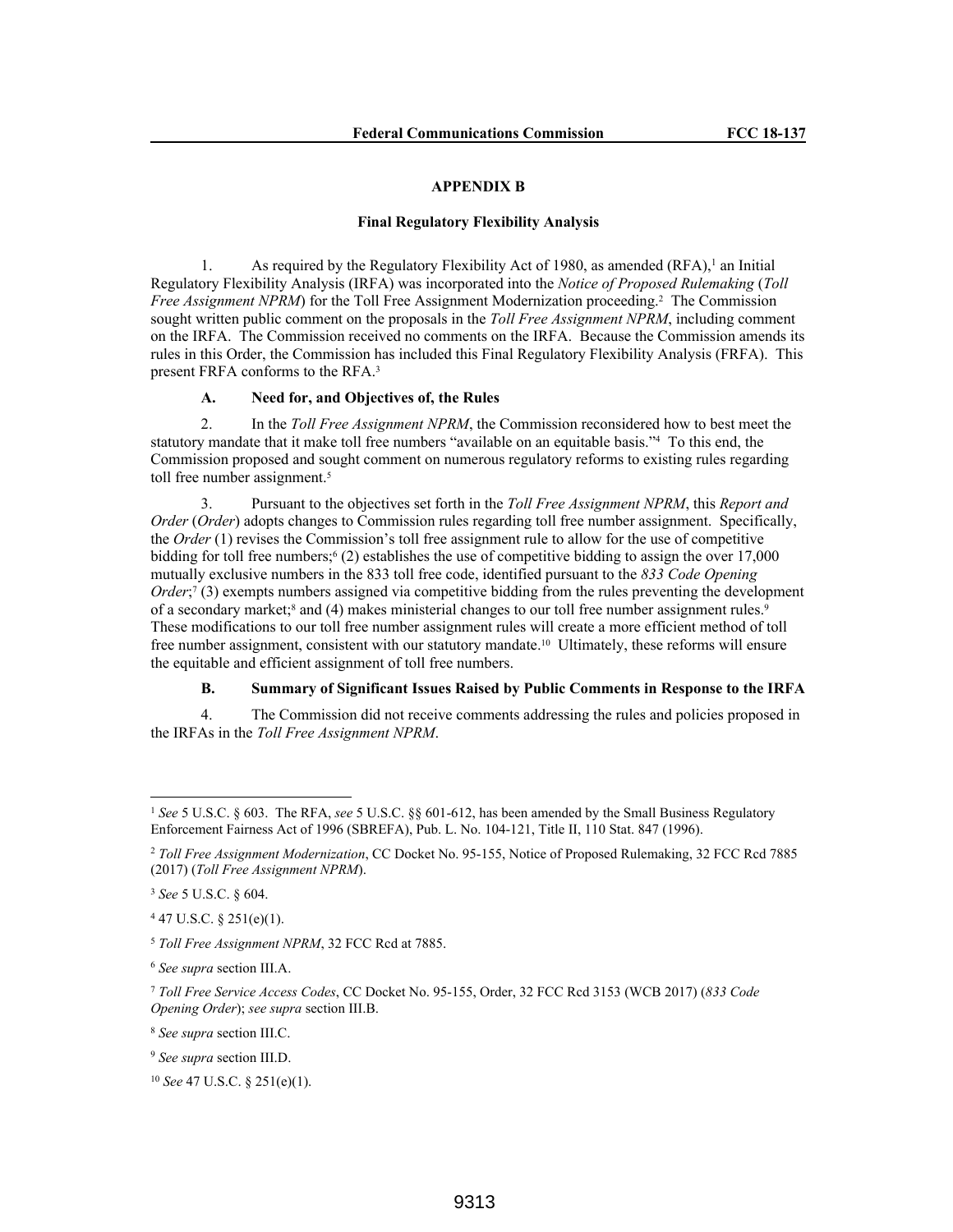## **C. Response to Comments by the Chief Counsel for Advocacy of the SBA**

5. Pursuant to the Small Business Jobs Act of 2010, which amended the RFA, the Commission is required to respond to any comments filed by the Chief Counsel for Advocacy of the Small Business Administration (SBA), and to provide a detailed statement of any change made to the proposed rules as a result of those comments.<sup>11</sup>

6. The Chief Counsel did not file any comments in response to this proceeding.

# **D. Description and Estimate of the Number of Small Entities to Which the Rules Will Apply**

7. The RFA directs agencies to provide a description and, where feasible, an estimate of the number of small entities that may be affected by the final rules adopted pursuant to the *Order*. <sup>12</sup> The RFA generally defines the term "small entity" as having the same meaning as the terms "small business," "small organization," and "small governmental jurisdiction."13 In addition, the term "small business" has the same meaning as the term "small-business concern" under the Small Business Act.14 A "smallbusiness concern" is one which: (1) is independently owned and operated; (2) is not dominant in its field of operation; and (3) satisfies any additional criteria established by the SBA.<sup>15</sup>

8. The changes to our toll free number assignment rules affect obligations on wired and wireless telecommunications carriers, local exchange and interexchange carriers, local and toll resellers, prepaid calling card providers, and cable operators.

9. *Small Businesses, Small Organizations, Small Governmental Jurisdictions*. Our actions, over time, may affect small entities that are not easily categorized at present. We therefore describe here, at the outset, three comprehensive small entity size standards that could be directly affected herein.<sup>16</sup> First, while there are industry specific size standards for small businesses that are used in the regulatory flexibility analysis, according to data from the SBA's Office of Advocacy, in general a small business is an independent business having fewer than 500 employees.17 These types of small businesses represent 99.9% of all businesses in the United States which translates to 28.8 million businesses.18 Next, the type of small entity described as a "small organization" is generally "any not-for-profit enterprise which is independently owned and operated and is not dominant in its field."19 Nationwide, as of 2007, there were approximately  $1,621,215$  small organizations.<sup>20</sup> Finally, the small entity described as a "small"

<sup>13</sup> *See* 5 U.S.C. § 601(6).

<sup>15</sup> *See* 15 U.S.C. § 632.

<sup>16</sup> *See* 5 U.S.C. § 601(3)-(6).

<sup>18</sup> See SBA, Office of Advocacy, "Frequently Asked Questions, Question 2- How many small businesses are there in the U.S.?" https://www.sba.gov/sites/default/files/advocacy/SB-FAQ-2016\_WEB.pdf (June 2016).

 $19\,5$  U.S.C.  $8\,601(4)$ .

<sup>11</sup> 5 U.S.C. § 604 (a)(3)

<sup>12</sup> *See* 5 U.S.C. § 604(a)(4).

<sup>14</sup> *See* 5 U.S.C. § 601(3) (incorporating by reference the definition of "small-business concern" in the Small Business Act, 15 U.S.C. § 632). Pursuant to 5 U.S.C. § 601(3), the statutory definition of a small business applies "unless an agency, after consultation with the Office of Advocacy of the Small Business Administration and after opportunity for public comment, establishes one or more definitions of such term which are appropriate to the activities of the agency and publishes such definition(s) in the Federal Register."

<sup>&</sup>lt;sup>17</sup> See SBA, Office of Advocacy, "Frequently Asked Questions, Question 1 – What is a small business?" https://www.sba.gov/sites/default/files/advocacy/SB-FAQ-2016\_WEB.pdf (June 2016).

<sup>&</sup>lt;sup>20</sup> Independent Sector, The New Nonprofit Almanac  $\&$  Desk Reference (2010).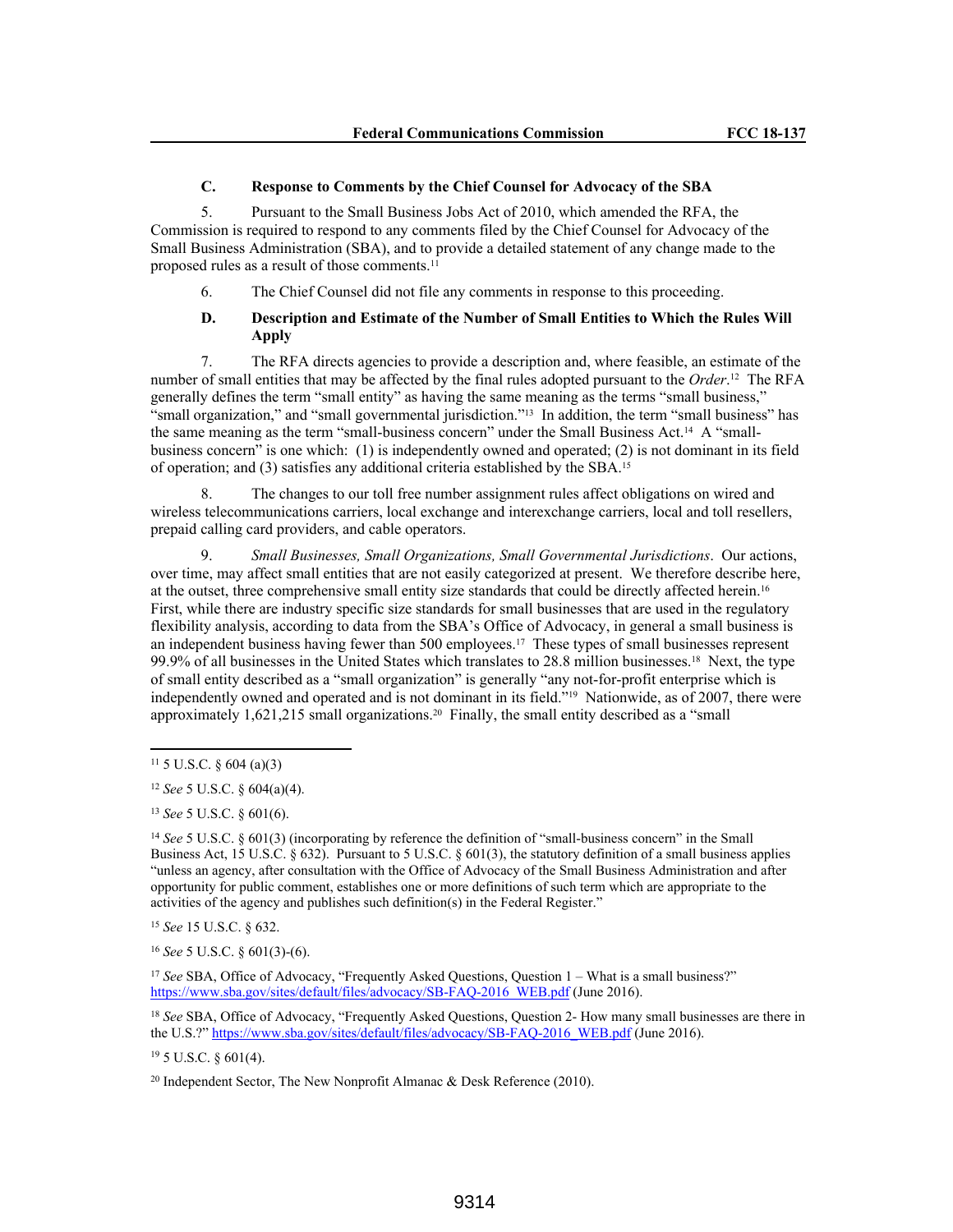governmental jurisdiction" is defined generally as "governments of cities, towns, townships, villages, school districts, or special districts, with a population of less than fifty thousand."21 U.S. Census Bureau data published in 2012 indicate that there were 89,476 local governmental jurisdictions in the United States.22 We estimate that, of this total, as many as 88,761 entities may qualify as "small governmental jurisdictions."<sup>23</sup> Thus, we estimate that most governmental jurisdictions are small.

10. *Wired Telecommunications Carriers.* The U.S. Census Bureau defines this industry as "establishments primarily engaged in operating and/or providing access to transmission facilities and infrastructure that they own and/or lease for the transmission of voice, data, text, sound, and video using wired communications networks. Transmission facilities may be based on a single technology or a combination of technologies. Establishments in this industry use the wired telecommunications network facilities that they operate to provide a variety of services, such as wired telephony services, including VoIP services, wired (cable) audio and video programming distribution, and wired broadband internet services. By exception, establishments providing satellite television distribution services using facilities and infrastructure that they operate are included in this industry."<sup>24</sup> The SBA has developed a small business size standard for Wired Telecommunications Carriers, which consists of all such companies having 1,500 or fewer employees.<sup>25</sup> Census data for 2012 show that there were 3,117 firms that operated that year. Of this total, 3,083 operated with fewer than 1,000 employees. Thus, under this size standard, the majority of firms in this industry can be considered small.

Local Exchange Carriers (LECs). Neither the Commission nor the SBA has developed a size standard for small businesses specifically applicable to local exchange services. The closest applicable NAICS Code category is Wired Telecommunications Carriers as defined above. Under the applicable SBA size standard, such a business is small if it has 1,500 or fewer employees.26 According to Commission data, census data for 2012 shows that there were 3,117 firms that operated that year. Of this total, 3,083 operated with fewer than 1,000 employees.27 The Commission therefore estimates that most providers of local exchange carrier service are small entities that may be affected by the rules adopted.

*Incumbent LECs.* Neither the Commission nor the SBA has developed a small business size standard specifically for incumbent local exchange services. The closest applicable NAICS Code category is Wired Telecommunications Carriers as defined above. Under that size standard, such a business is small if it has 1,500 or fewer employees.28 According to Commission data, 3,117 firms

<sup>24</sup> U.S. Census Bureau, *NAICS Search*, http://www.census.gov/cgi-bin/sssd/naics/naicsrch (last visited June 21, 2017).

<sup>25</sup> 13 CFR § 121.201 (NAICS Code 517110).

<sup>26</sup> 13 CFR § 121.201 (NAICS Code 517110).

<sup>27</sup> *See* U.S. Census Bureau, *American Fact Finder* (Jan. 08, 2016) http://factfinder.census.gov/faces/tableservices/jsf/pages/productview.xhtml?pid=ECN\_2012\_US\_51SSSZ2&prodT ype=table.

<sup>28</sup> 13 CFR § 121.201 (NAICS Code 517110).

 $21$  5 U.S.C. § 601(5).

<sup>22</sup> U.S. Census Bureau, Statistical Abstract of the United States: 2012 at 267, Table 428 (2011), http://www2.census.gov/library/publications/2011/compendia/statab/131ed/2012-statab.pdf (citing data from 2007).

<sup>&</sup>lt;sup>23</sup> The 2012 U.S. Census Bureau data for small governmental organizations are not presented based on the size of the population in each organization. There were 89,476 local governmental organizations in the Census Bureau data for 2012, which is based on 2007 data. As a basis of estimating how many of these 89,476 local government organizations were small, we note that there were a total of 715 cities and towns (incorporated places and minor civil divisions) with populations over 50,000 in 2011. *See* U.S. Census Bureau, City and Town Totals Vintage: 2011, http://www.census.gov/popest/data/cities/totals/2011/index.html. If we subtract the 715 cities and towns that meet or exceed the 50,000 population threshold, we conclude that approximately 88,761 are small.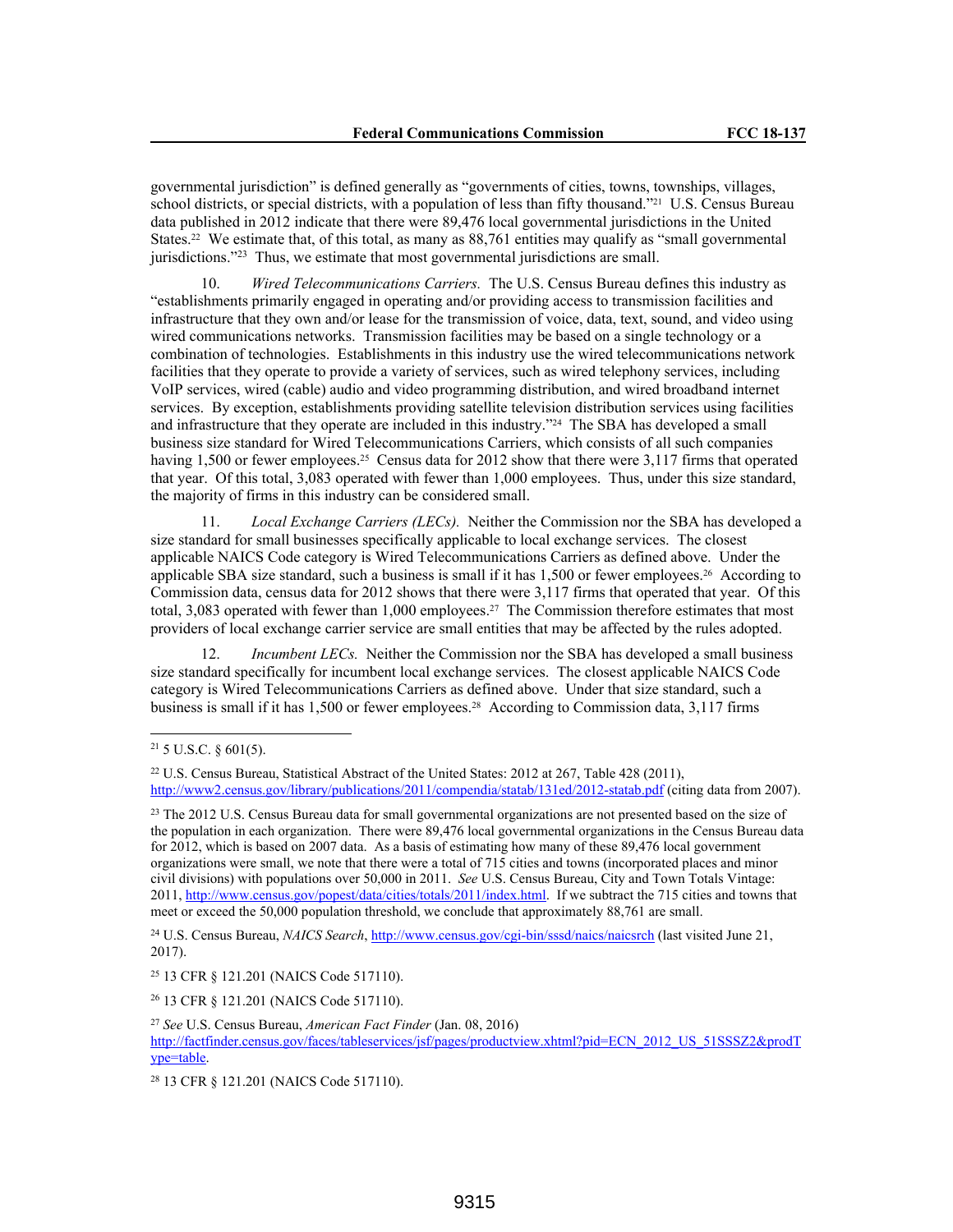operated in that year. Of this total, 3,083 operated with fewer than 1,000 employees.29 Consequently, the Commission estimates that most providers of incumbent local exchange service are small businesses that may be affected by the rules and policies adopted*.* Three hundred and seven (307) Incumbent Local Exchange Carriers reported that they were incumbent local exchange service providers.30 Of this total, an estimated 1,006 have 1,500 or fewer employees.<sup>31</sup>

13. *Competitive Local Exchange Carriers (Competitive LECs), Competitive Access Providers (CAPs), Shared-Tenant Service Providers, and Other Local Service Providers.* Neither the Commission nor the SBA has developed a small business size standard specifically for these service providers. The appropriate NAICS Code category is Wired Telecommunications Carriers, as defined above. Under that size standard, such a business is small if it has 1,500 or fewer employees.<sup>32</sup> U.S. Census data for 2012 indicate that 3,117 firms operated during that year. Of that number, 3,083 operated with fewer than 1,000 employees.33 Based on this data, the Commission concludes that the majority of Competitive LECS, CAPs, Shared-Tenant Service Providers, and Other Local Service Providers, are small entities. According to Commission data, 1,442 carriers reported that they were engaged in the provision of either competitive local exchange services or competitive access provider services. Of these 1,442 carriers, an estimated 1,256 have 1,500 or fewer employees. In addition, 17 carriers have reported that they are Shared-Tenant Service Providers, and all 17 are estimated to have 1,500 or fewer employees. Also, 72 carriers have reported that they are Other Local Service Providers. Of this total, 70 have 1,500 or fewer employees. Consequently, based on internally researched FCC data, the Commission estimates that most providers of competitive local exchange service, competitive access providers, Shared-Tenant Service Providers, and Other Local Service Providers are small entities.

14. We have included small incumbent LECs in this present RFA analysis. As noted above, a "small business" under the RFA is one that, *inter alia*, meets the pertinent small business size standard (e.g., a telephone communications business having 1,500 or fewer employees), and "is not dominant in its field of operation."34 The SBA's Office of Advocacy contends that, for RFA purposes, small incumbent LECs are not dominant in their field of operation because any such dominance is not "national" in scope.<sup>35</sup> We have therefore included small incumbent LECs in this RFA analysis, although we emphasize that this RFA action has no effect on Commission analyses and determinations in other, non-RFA contexts.

15. *Interexchange Carriers (IXCs).* Neither the Commission nor the SBA has developed a definition for Interexchange Carriers. The closest NAICS Code category is Wired Telecommunications

<sup>32</sup> 13 CFR § 121.201 (NAICS Code 517110).

<sup>34</sup> 5 U.S.C. § 601(3).

<sup>29</sup> *See* U.S. Census Bureau, *American Fact Finder* (Jan. 08, 2016) http://factfinder.census.gov/faces/tableservices/jsf/pages/productview.xhtml?pid=ECN\_2012\_US\_51SSSZ2&prodT ype=table.

<sup>30</sup> *See* Fed. Commc'ns Comm'n*, Trends in Telephone Service*, 5-5, tbl. 5.3 (Sept. 2010) (*Trends in Telephone Service*), http://hraunfoss.fcc.gov/edocs\_public/attachmatch/DOC-301823A1.pdf.

<sup>31</sup> Fed. Commc'ns Comm'n*, Trends in Telephone Service*, 5-5, tbl. 5.3 (Sept. 2010) (*Trends in Telephone Service*), http://hraunfoss.fcc.gov/edocs\_public/attachmatch/DOC-301823A1.pdf.

<sup>33</sup> *See* U.S. Census Bureau, *American Fact Finder* (Jan. 08, 2016) http://factfinder.census.gov/faces/tableservices/jsf/pages/productview.xhtml?pid=ECN\_2012\_US\_51SSSZ2&prodT ype=table.

<sup>35</sup> Letter from Jere W. Glover, Chief Counsel for Advocacy, SBA, to William E. Kennard, Chairman, FCC (filed May 27, 1999). The Small Business Act contains a definition of "small business concern," which the RFA incorporates into its own definition of "small business." 15 U.S.C. § 632(a); 5 U.S.C. § 601(3). SBA regulations interpret "small business concern" to include the concept of dominance on a national basis. 13 CFR § 121.102(b).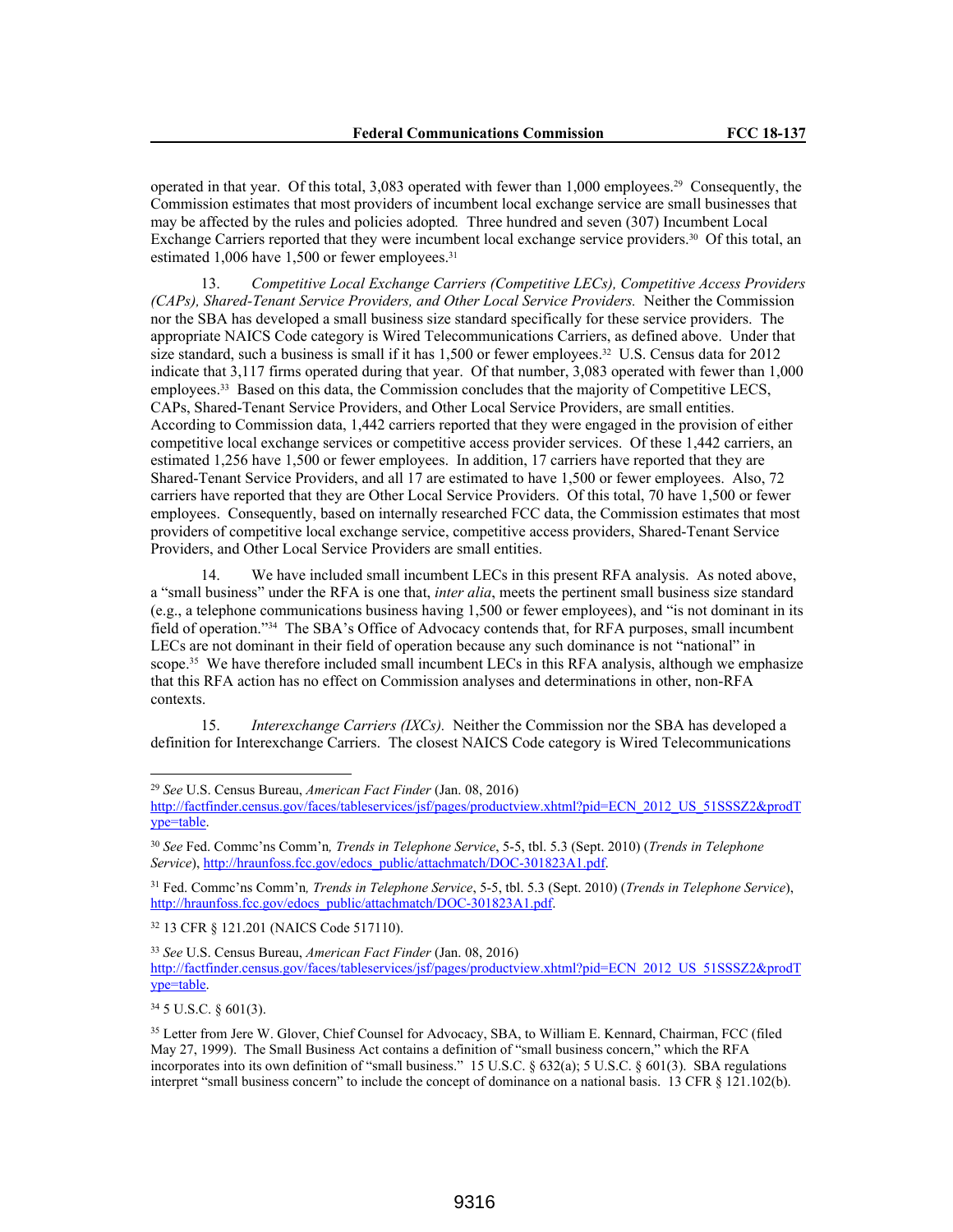Carriers as defined above. The applicable size standard under SBA rules is that such a business is small if it has 1,500 or fewer employees.36 U.S. Census data for 2012 indicates that 3,117 firms operated during that year. Of that number, 3,083 operated with fewer than 1,000 employees.37 According to internally developed Commission data, 359 companies reported that their primary telecommunications service activity was the provision of interexchange services.38 Of this total, an estimated 317 have 1,500 or fewer employees. Consequently, the Commission estimates that the majority of IXCs are small entities that may be affected by our proposed rules.

16. *Local Resellers.* The SBA has developed a small business size standard for the category of Telecommunications Resellers. The Telecommunications Resellers industry comprises establishments engaged in purchasing access and network capacity from owners and operators of telecommunications networks and reselling wired and wireless telecommunications services (except satellite) to businesses and households. Establishments in this industry resell telecommunications; they do not operate transmission facilities and infrastructure. Mobile virtual network operators (MVNOs) are included in this industry.39 Under that size standard, such a business is small if it has 1,500 or fewer employees.40 Census data for 2012 show that 1,341 firms provided resale services during that year. Of that number, all operated with fewer than 1,000 employees. Thus, under this category and the associated small business size standard, the majority of these prepaid calling card providers can be considered small entities.

17. *Toll Resellers.* The Commission has not developed a definition for Toll Resellers. The closest NAICS Code Category is Telecommunications Resellers. The Telecommunications Resellers industry comprises establishments engaged in purchasing access and network capacity from owners and operators of telecommunications networks and reselling wired and wireless telecommunications services (except satellite) to businesses and households. Establishments in this industry resell telecommunications; they do not operate transmission facilities and infrastructure. Mobile virtual network operators (MVNOs) are included in this industry.41 The SBA has developed a small business size standard for the category of Telecommunications Resellers.<sup>42</sup> Under that size standard, such a business is small if it has 1,500 or fewer employees.43 Census data for 2012 show that 1,341 firms provided resale services during that year. Of that number, 1,341 operated with fewer than 1,000 employees. Thus, under this category and the associated small business size standard, the majority of these resellers can be considered small entities. According to Commission data, 881 carriers have reported that they are engaged in the provision of toll resale services. Of this total, an estimated 857 have 1,500 or fewer employees. Consequently, the Commission estimates that the majority of toll resellers are small entities.

<sup>36</sup> 13 CFR § 121.201 (NAICS Code 517110).

39 U.S. Census Bureau, *2012 NAICS Definition*, https://www.census.gov/cgibin/sssd/naics/naicsrch?input=517911&search=2012+NAICS+Search&search=2012 (last visited June 20, 2017).

<sup>40</sup> 13 CFR § 121.201 (NAICS code 517911).

41 U.S. Census Bureau, *2012 NAICS Definition*, https://www.census.gov/cgibin/sssd/naics/naicsrch?input=517911&search=2012+NAICS+Search&search=2012 (last visited June 20, 2017) (NAICS 517911 Telecommunications Resellers).

<sup>42</sup> 13 CFR § 121.201 (NAICS code 517911).

<sup>37</sup> *See* U.S. Census Bureau, American Fact Finder (Jan. 08, 2016), http://factfinder.census.gov/faces/tableservices/jsf/pages/productview.xhtml?pid=ECN\_2012\_US\_51SSSZ2&prodT ype=table.

<sup>38</sup> *See Trends in Telephone Service*, at tbl. 5.3.

<sup>43</sup> *See* U.S. Census Bureau, *American Fact Finder* (Jan. 08, 2016), http://factfinder.census.gov/faces/tableservices/jsf/pages/productview.xhtml?pid=ECN\_2012\_US\_51SSSZ2&prodT ype=table.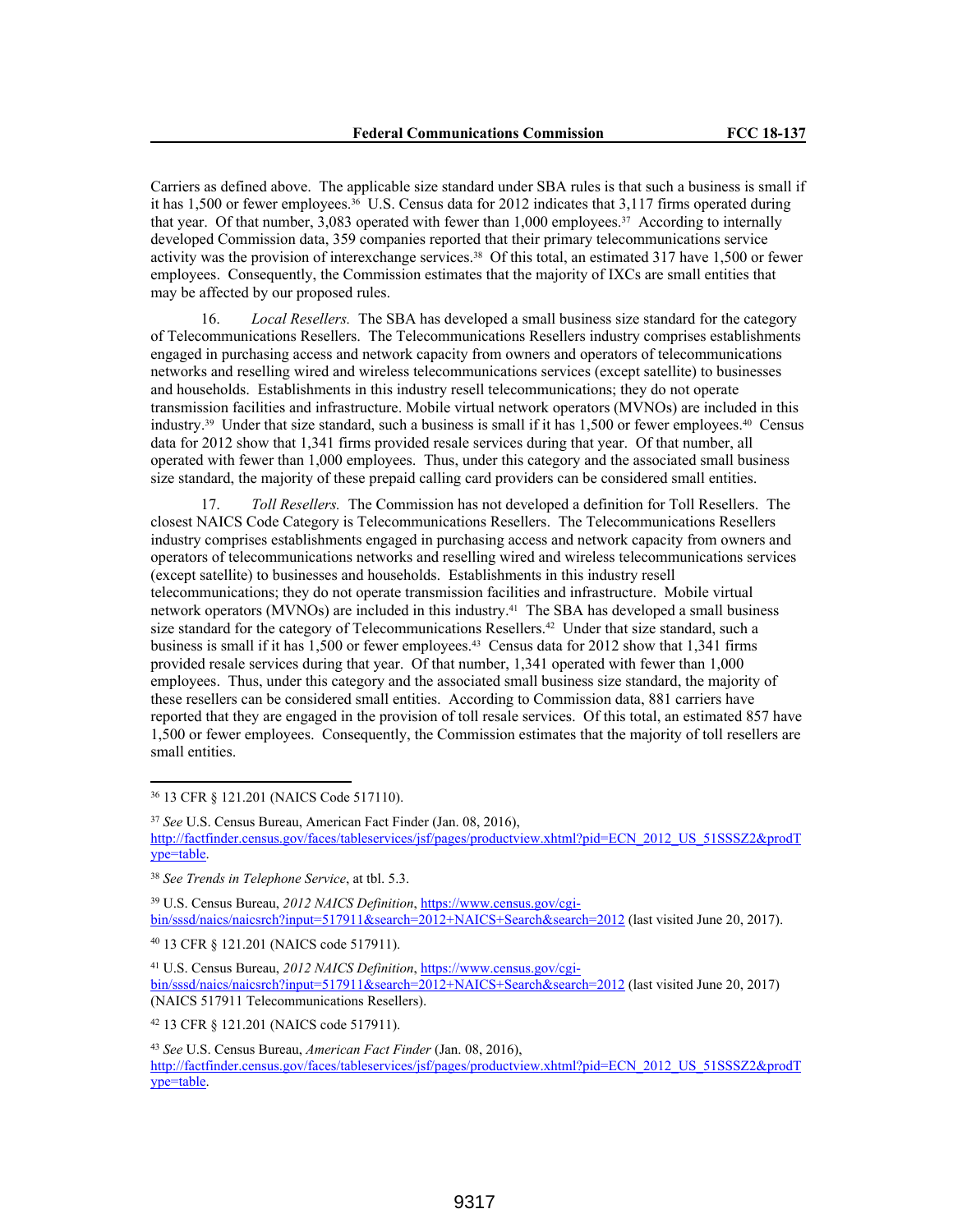18. *Other Toll Carriers*. Neither the Commission nor the SBA has developed a definition for small businesses specifically applicable to Other Toll Carriers. This category includes toll carriers that do not fall within the categories of interexchange carriers, operator service providers, prepaid calling card providers, satellite service carriers, or toll resellers. The closest applicable NAICS Code category is for Wired Telecommunications Carriers as defined above. Under the applicable SBA size standard, such a business is small if it has 1,500 or fewer employees.44 Census data for 2012 shows that there were 3,117 firms that operated that year. Of this total, 3,083 operated with fewer than 1,000 employees.45 Thus, under this category and the associated small business size standard, the majority of Other Toll Carriers can be considered small. According to internally developed Commission data, 284 companies reported that their primary telecommunications service activity was the provision of other toll carriage.46 Of these, an estimated 279 have 1,500 or fewer employees. Consequently, the Commission estimates that most Other Toll Carriers are small entities that may be affected by rules adopted pursuant to the *Report and Order*.

19. *Prepaid Calling Card Providers*. The SBA has developed a definition for small businesses within the category of Telecommunications Resellers. Under that SBA definition, such a business is small if it has 1,500 or fewer employees.<sup>47</sup> According to the Commission's Form 499 Filer Database, 500 companies reported that they were engaged in the provision of prepaid calling cards.<sup>48</sup> The Commission does not have data regarding how many of these 500 companies have 1,500 or fewer employees. Consequently, the Commission estimates that there are 500 or fewer prepaid calling card providers that may be affected by the rules.

20. *Wireless Telecommunications Carriers (except Satellite*). This industry comprises establishments engaged in operating and maintaining switching and transmission facilities to provide communications via the airwaves. Establishments in this industry have spectrum licenses and provide services using that spectrum, such as cellular services, paging services, wireless internet access, and wireless video services.<sup>49</sup> The appropriate size standard under SBA rules is that such a business is small if it has 1,500 or fewer employees.<sup>50</sup> For this industry, U.S. Census data for 2012 show that there were 967 firms that operated for the entire year.51 Of this total, 955 firms had employment of 999 or fewer employees and 12 had employment of 1000 employees or more.<sup>52</sup> Thus under this category and the

<sup>49</sup> NAICS Code 517210. *See* U.S. Census Bureau, *American Fact Finder—About the Data*, https://factfinder.census.gov/faces/affhelp/jsf/pages/metadata.xhtml?lang=en&type= ib&id=ib.en./ECN.NAICS2012.517210.

<sup>50</sup> 13 CFR § 121.201 (NAICS code 517210).

<sup>51</sup> U.S. Census Bureau, *American Fact Finder* (Jan 08, 2016),

<sup>52</sup> Available census data do not provide a more precise estimate of the number of firms that have employment of 1,500 or fewer employees; the largest category provided is for firms with "1000 employees or more."

<sup>44</sup> 13 CFR § 121.201 (NAICS code 517110).

<sup>45</sup> *See* U.S. Census Bureau, *American Fact Finder* (Jan. 08, 2016), http://factfinder.census.gov/faces/tableservices/jsf/pages/productview.xhtml?pid=ECN\_2012\_US\_51SSSZ2&prodT ype=table.

<sup>46</sup> *Trends in Telephone Service*, at tbl. 5.3.

<sup>47</sup> 13 CFR § 121.201 (NAICS code 517110).

<sup>48</sup> *See* Fed. Commc'ns Comm'n, *FCC Form 499 Filer Database*, http://apps.fcc.gov/cgb/form499/499a.cfm (last visited June 20, 2017).

https://factfinder.census.gov/faces/tableservices/jsf/pages/productview.xhtml?pid=ECN\_2012\_US\_51SSSZ2&prod Type=table (NAICS 51720, "Subject Series - Estab & Firm Size: Employment Size of Establishments for the U.S.: 2012").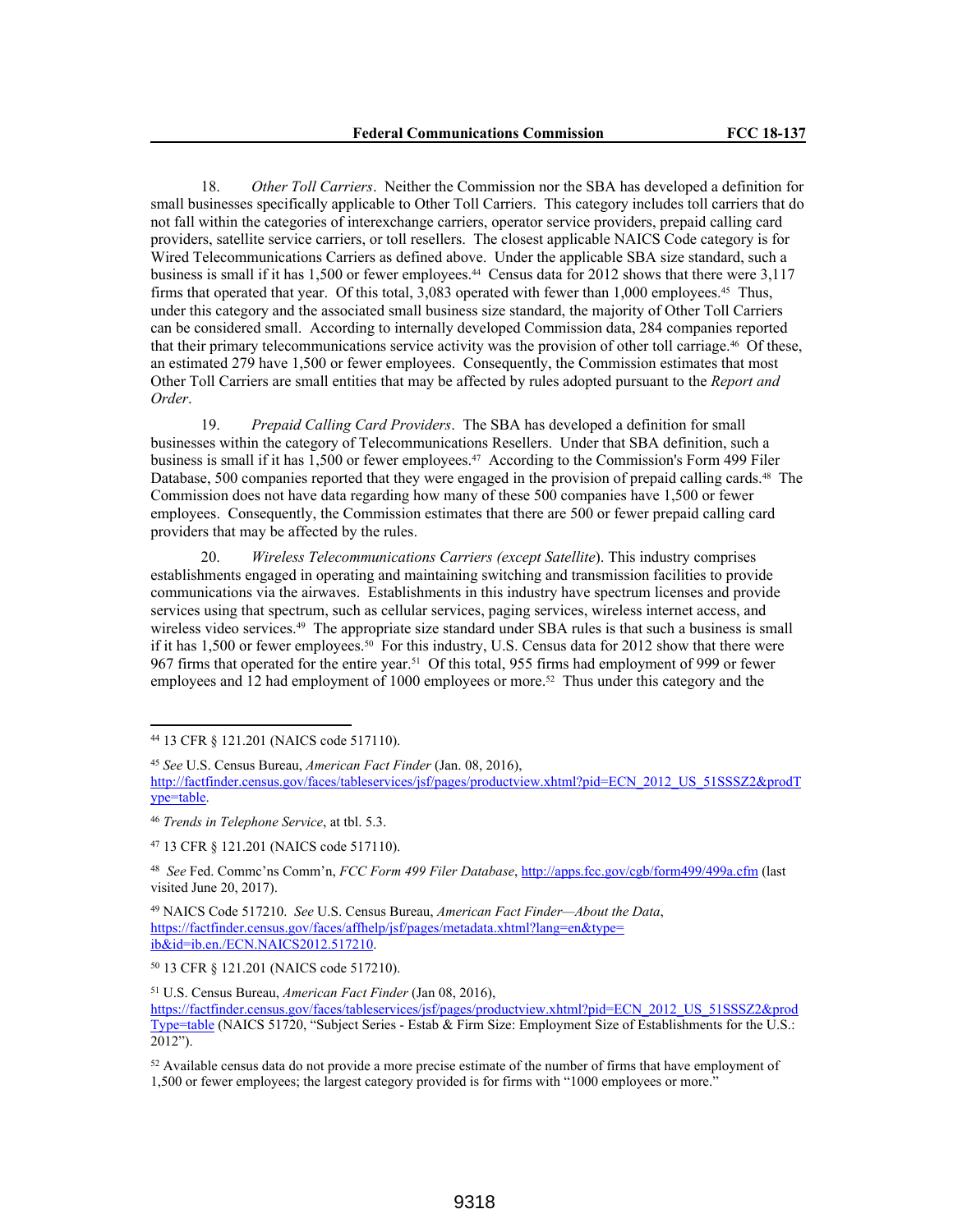associated size standard, the Commission estimates that the majority of wireless telecommunications carriers (except satellite) are small entities.

21. The Commission's own data—available in its Universal Licensing System—indicate that, as of October 25, 2016, there are 280 Cellular licensees that will be affected by our actions today.53 The Commission does not know how many of these licensees are small, as the Commission does not collect that information for these types of entities. Similarly, according to internally developed Commission data, 413 carriers reported that they were engaged in the provision of wireless telephony, including cellular service, Personal Communications Service, and Specialized Mobile Radio Telephony services.<sup>54</sup> Of this total, an estimated 261 have 1,500 or fewer employees, and 152 have more than 1,500 employees. Thus, using available data, we estimate that the majority of wireless firms can be considered small.

22. *Wireless Communications Services*. This service can be used for fixed, mobile, radiolocation, and digital audio broadcasting satellite uses. The Commission defined "small business" for the wireless communications services (WCS) auction as an entity with average gross revenues of \$40 million for each of the three preceding years, and a "very small business" as an entity with average gross revenues of \$15 million for each of the three preceding years.<sup>55</sup> The SBA has approved these definitions.<sup>56</sup>

23. *Wireless Telephony*. Wireless telephony includes cellular, personal communications services, and specialized mobile radio telephony carriers. As noted, the SBA has developed a small business size standard for Wireless Telecommunications Carriers (except Satellite).57 Under the SBA small business size standard, a business is small if it has 1,500 or fewer employees.<sup>58</sup> According to Commission data, 413 carriers reported that they were engaged in wireless telephony.<sup>59</sup> Of these, an estimated 261 have 1,500 or fewer employees and 152 have more than 1,500 employees. Therefore, a little less than one third of these entities can be considered small.

24. *Cable and Other Subscription Programming.* This industry comprises establishments primarily engaged in operating studios and facilities for the broadcasting of programs on a subscription or fee basis. The broadcast programming is typically narrowcast in nature (e.g., limited format, such as news, sports, education, or youth-oriented). These establishments produce programming in their own facilities or acquire programming from external sources. The programming material is usually delivered to a third party, such as cable systems or direct-to-home satellite systems, for transmission to viewers.<sup>60</sup> The SBA has established a size standard for this industry stating that a business in this industry is small if it has  $1,500$  or fewer employees.<sup>61</sup> The 2012 Economic Census indicates that 367 firms were operational

<sup>56</sup> *See* Letter from Aida Alvarez, Administrator, SBA, to Amy Zoslov, Chief, Auctions and Industry Analysis Division, Wireless Telecommunications Bureau, FCC (filed Dec. 2, 1998).

<sup>57</sup> 13 CFR § 121.201 (NAICS code 517210).

<sup>58</sup>*Id*.

<sup>59</sup> *Trends in Telephone Service*, at tbl. 5.3.

<sup>60</sup> *See* U.S. Census Bureau, 2012 NAIC Definition, https://www.census.gov/cgibin/sssd/naics/naicsrch?input=515210&search=2012+NAICS+Search&search=2012 (last visited June 20, 2017) ( 2012 NAICS code, "515210 Cable and Other Subscription Programming") .

<sup>61</sup> 13 CFR § 121.201 (NAICSs Code 515210).

<sup>53</sup> *See* Fed. Commc'ns Comm'n, *Universal Licensing System*, http://wireless.fcc.gov/uls (last visited June 20, 2017). For the purposes of this FRFA, consistent with Commission practice for wireless services, the Commission estimates the number of licensees based on the number of unique FCC Registration Numbers.

<sup>54</sup> *Trends in Telephone Service*, at tbl. 5.3

<sup>55</sup> *Amendment of the Commission's Rules to Establish Part 27*, *the Wireless Communications Service (WCS)*, Report and Order, 12 FCC Rcd 10785, 10879, para. 194 (1997).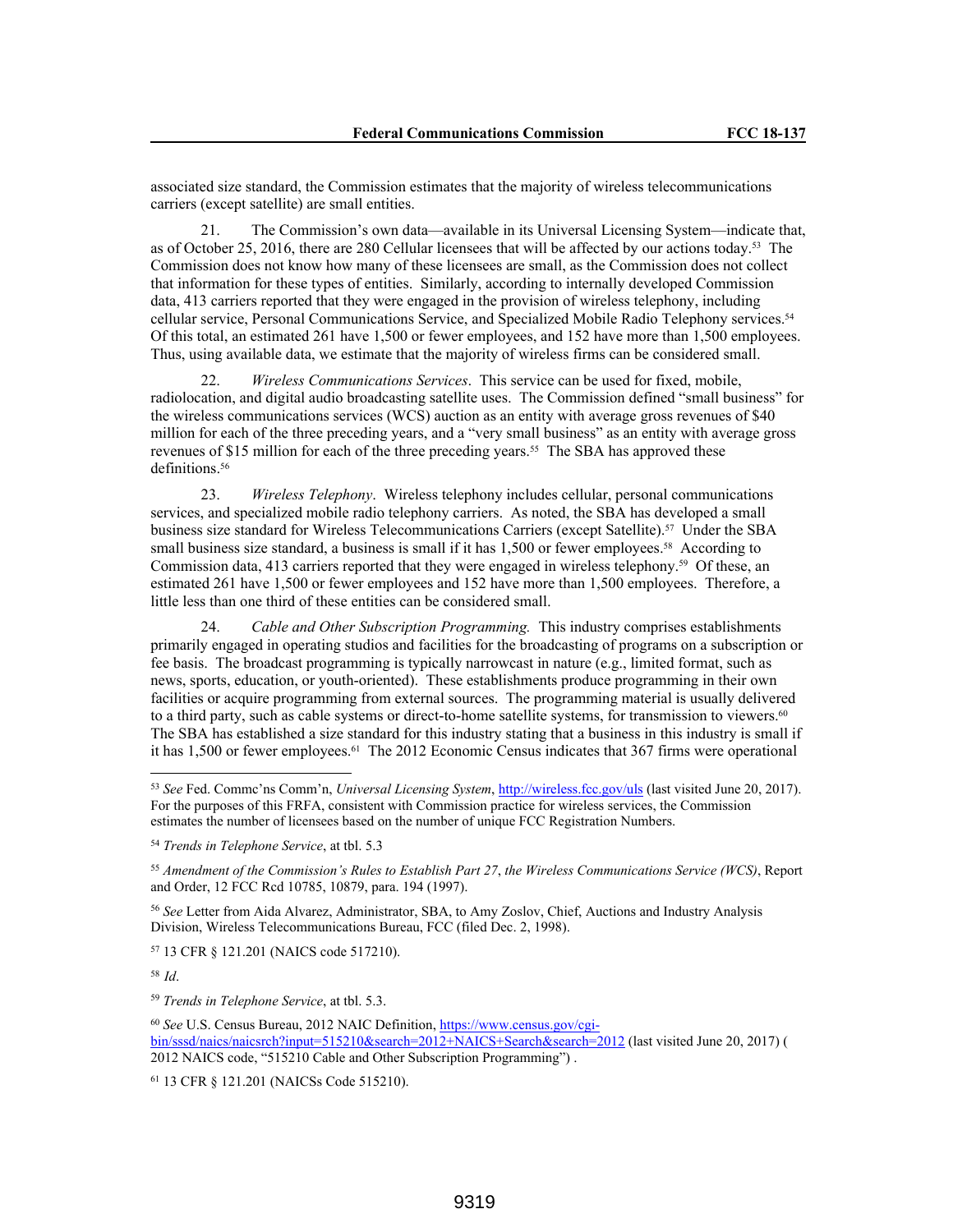for that entire year. Of this total, 357 operated with less than 1,000 employees.<sup>62</sup> Accordingly we conclude that a substantial majority of firms in this industry are small under the applicable SBA size standard.

25. *Cable Companies and Systems (Rate Regulation).* The Commission has developed its own small business size standards for the purpose of cable rate regulation. Under the Commission's rules, a "small cable company" is one serving 400,000 or fewer subscribers nationwide.<sup>63</sup> Industry data indicate that there are currently 4,600 active cable systems in the United States.64 Of this total, all but eleven cable operators nationwide are small under the 400,000-subscriber size standard.65 In addition, under the Commission's rate regulation rules, a "small system" is a cable system serving 15,000 or fewer subscribers.<sup>66</sup> Current Commission records show 4,600 cable systems nationwide. Of this total, 3,900 cable systems have fewer than 15,000 subscribers, and 700 systems have 15,000 or more subscribers, based on the same records.67 Thus, under this standard as well, we estimate that most cable systems are small entities.

26. *Cable System Operators (Telecom Act Standard).* The Communications Act also contains a size standard for small cable system operators, which is "a cable operator that, directly or through an affiliate, serves in the aggregate fewer than 1 percent of all subscribers in the United States and is not affiliated with any entity or entities whose gross annual revenues in the aggregate exceed \$250,000,000."<sup>68</sup> There are approximately 52,403,705 cable video subscribers in the United States today.69 Accordingly, an operator serving fewer than 524,037 subscribers shall be deemed a small operator if its annual revenues, when combined with the total annual revenues of all its affiliates, do not exceed \$250 million in the aggregate.<sup>70</sup> Based on available data, we find that all but nine incumbent cable operators are small entities under this size standard.<sup>71</sup> We note that the Commission neither requests nor collects information on whether cable system operators are affiliated with entities whose gross annual revenues exceed \$250 million.72 Although it seems certain that some of these cable system operators are affiliated with entities whose gross annual revenues exceed \$250 million, we are unable at this time to estimate with greater precision the number of cable system operators that would qualify as small cable operators under the definition in the Communications Act.

<sup>65</sup> Data obtained from SNL Kagan database on April 19, 2017.

<sup>66</sup> 47 CFR § 76.901(c).

<sup>67</sup> August 5, 2015 report from the FCC Media Bureau based on its research in COALS. *See* http://www.fcc.gov/coals.

<sup>62</sup> *See* U.S. Census Bureau, *American Fact Finder* (Jan 08, 2016),

https://factfinder.census.gov/faces/tableservices/jsf/pages/productview.xhtml?pid=ECN\_2012\_US\_51SSSZ2&prod Type=table (NAICS code 51510, "Estab & Firm Size: Employment Size of Establishments for the U.S.").

<sup>63</sup> 47 CFR § 76.901(e).

<sup>&</sup>lt;sup>64</sup>This figure was derived from a August 15, 2015 report from the FCC Media Bureau, based on data contained in the Commission's Cable Operations and Licensing System (COALS). *See* http://www.fcc.gov/coals.

<sup>68</sup> *See* 47 CFR § 76.901(f) & nn.1-3.

<sup>69</sup> *See* SNL Kagan at http://www.snl.com/interactivex/MultichannelIndustryBenchmarks.aspx (subscription required).

<sup>70</sup> 47 CFR § 76.901(f) & nn.1-3.

<sup>71</sup> *See* SNL Kagan at http://www.snl.com/interactivex/TopCable MSOs.aspx (subscription required).

<sup>72</sup> The Commission does receive such information on a case-by-case basis if a cable operator appeals a local franchise authority's finding that the operator does not qualify as a small cable operator pursuant to section 76.901(f) of the Commission's rules. *See* 47 CFR § 76.901(f).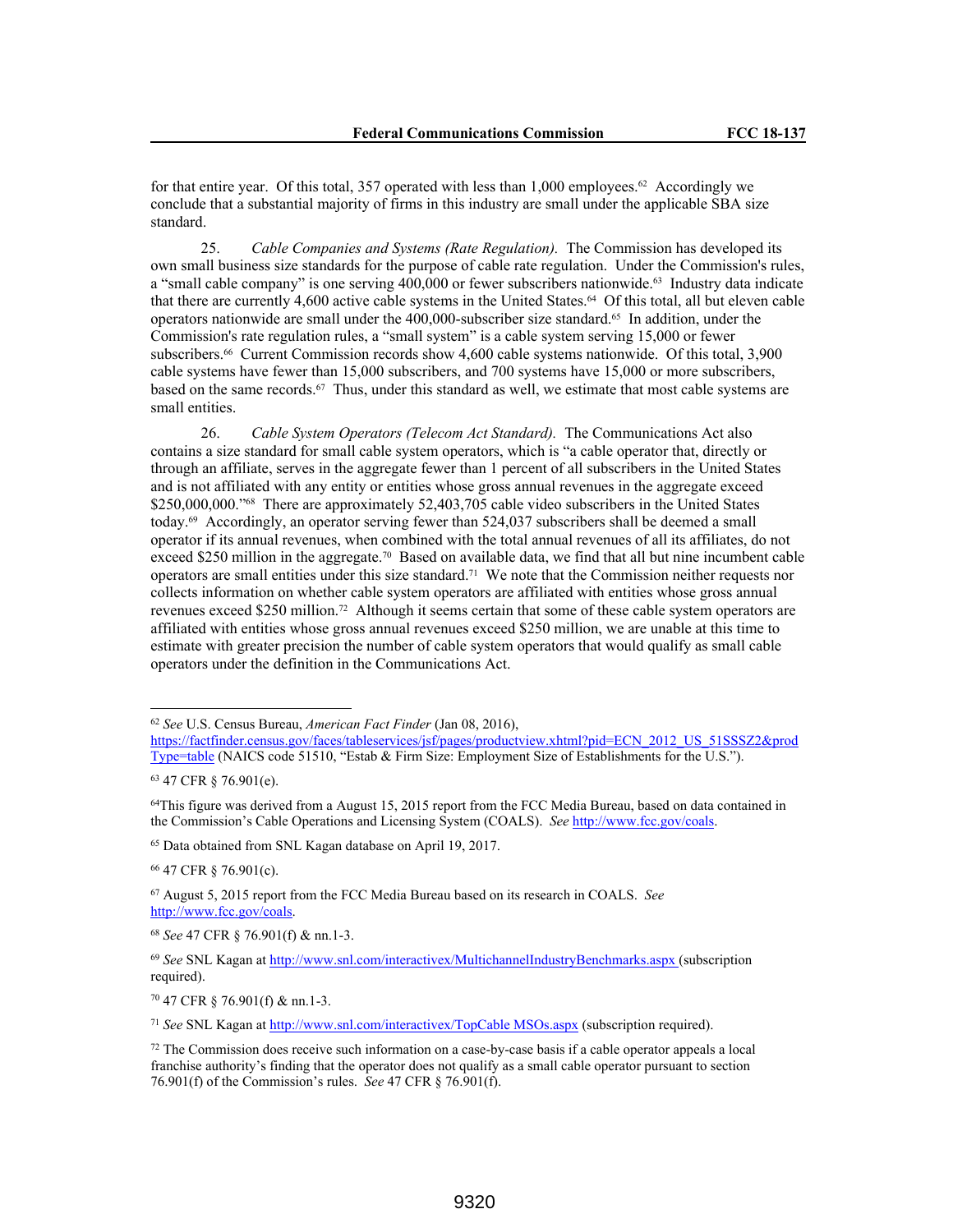27. *All Other Telecommunications.* The "All Other Telecommunications" industry is comprised of establishments that are primarily engaged in providing specialized telecommunications services, such as satellite tracking, communications telemetry, and radar station operation. This industry also includes establishments primarily engaged in providing satellite terminal stations and associated facilities connected with one or more terrestrial systems and capable of transmitting telecommunications to, and receiving telecommunications from, satellite systems. Establishments providing Internet services or voice over Internet protocol (VoIP) services via client-supplied telecommunications connections are also included in this industry.73 The SBA has developed a small business size standard for "All Other Telecommunications," which consists of all such firms with gross annual receipts of \$32.5 million or less.74 For this category, U.S. Census data for 2012 show that there were 1,442 firms that operated for the entire year. Of these firms, a total of 1,400 had gross annual receipts of less than \$25 million.<sup>75</sup> Thus a majority of "All Other Telecommunications" firms potentially affected by our action can be considered small.

## **E. Description of Projected Reporting, Recordkeeping, and Other Compliance Requirements for Small Entities**

28. *Auction Applications and Certifications*. The *Order* establishes the use competitive bidding to assign the over 17,000 mutually exclusive numbers in the 833 toll free code, identified pursuant to the *833 Code Opening Order*. <sup>76</sup> In order to participate in the competitive bidding process, a potential participant will be obligated to submit an application including information regarding, but not limited to, ownership information.77 Potential participants will also be required to submit certifications stating that they will follow certain auction rules and requirements, including the limitation that each auction participant bid on behalf of only one interested party (including itself) for the same toll free numbers.<sup>78</sup>

29. *Secondary Market Transfers*. The *Order* exempts numbers assigned via competitive bidding from the rules preventing the development of a secondary market.79 We require Somos, Inc., the Toll Free Numbering Administrator, to maintain information regarding post-auction secondary market transfers.80 Entities will be required to provide transaction information to Somos, including the new subscriber's name and contact information and other limited information as necessary.<sup>81</sup>

## **F. Steps Taken to Minimize the Significant Economic Impact on Small Entities, and Significant Alternatives Considered**

30. In this *Order*, the Commission modifies its toll free number assignment rules to promote the efficient and equitable assignment of toll free numbers. Overall, we believe the actions in this

<sup>73</sup> U.S. Census Bureau, *NAICS Search*, http://www.census.gov/cgi-bin/sssd/naics/naicsrch (last visited June 21, 2017) (enter 2012 NAICS code 517919).

<sup>74</sup> 13 CFR § 121.201 (NAICS Code 517919).

<sup>75</sup> U.S. Census Bureau, *American Fact Finder* (Jan. 08, 2016), http://factfinder.census.gov/faces/tableservices/jsf/pages/productview.xhtml?pid=ECN\_2012\_US\_51SSSZ4&prodT ype=table (2012 NAICS Code 517919, "Estab & Firm Size: Receipts Size of Firms for the U.S.").

<sup>76</sup> *833 Code Opening Order*, 32 FCC Rcd 3153; *see supra* section III.B.

<sup>77</sup> *See supra* section III.B.2.c.

<sup>78</sup> *See supra* section III.B.2.c.

<sup>79</sup> *See supra* section III.C.

<sup>80</sup> *See supra* para. 85.

<sup>81</sup> *See id.*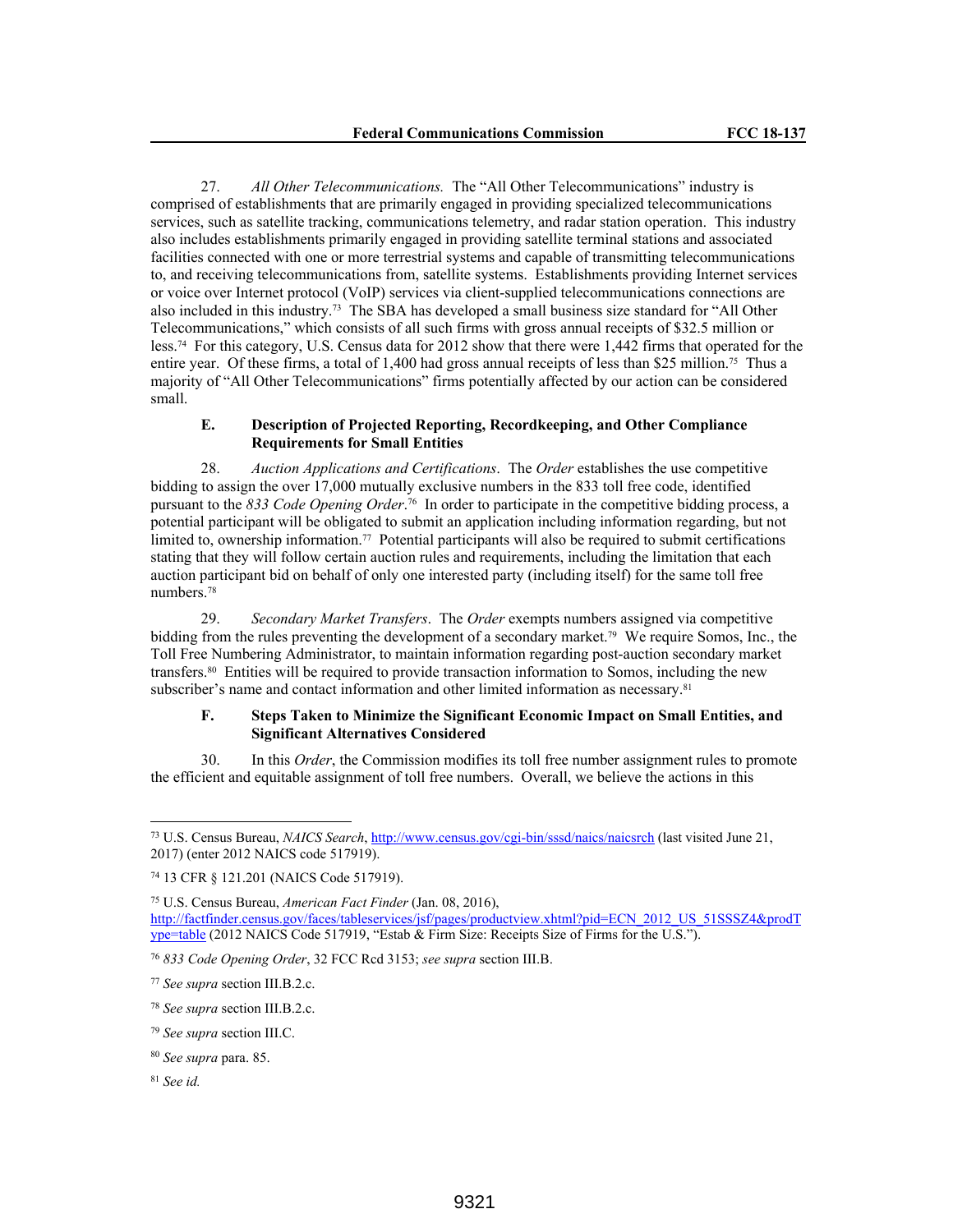document will reduce burdens on toll free number subscribers, potential subscribers, and Responsible Organizations, including any small entities.

31. In the *Order*, we find that revising our rule to allow for an auction-based assignment methodology will benefit smaller entities.<sup>82</sup> Our first-come, first-served assignment methodology has allowed larger, more sophisticated entities to invest in systems that provided enhanced connectivity to the Toll Free Database, allowing these entities to be assigned desirable numbers before smaller competitors.<sup>83</sup> An auction-based assignment methodology, by contrast, does not allow sophisticated entities this advantage.

32. In the *Order*, we also establish the use of a Vickrey single round, sealed-bid auction to assign the over 17,000 mutually exclusive numbers in the 833 toll free code, identified pursuant to the 833 Code Opening Order.<sup>84</sup> We conclude that the use of this type of auction is appropriate because it is simple to participate in, addressing concerns that an auction-based assignment methodology is more complicated than the first-come, first-served approach.<sup>85</sup>

# **G. Report to Congress**

33. The Commission will send a copy of the *Report and Order*, including this FRFA, in a report to be sent to Congress pursuant to the Congressional Review Act.86 In addition, the Commission will send a copy of the *Report and Order*, including this FRFA, to the Chief Counsel for Advocacy of the SBA. A copy of the Order and FRFA (or summaries thereof) will also be published in the Federal Register.<sup>87</sup>

<sup>82</sup> *See supra* para. 21.

<sup>83</sup> *See id.*

<sup>84</sup> *833 Code Opening Order*, 32 FCC Rcd 3153; *see supra* section III.B.

<sup>85</sup> *See supra* section III.B.2.a.

<sup>86</sup> *See* 5 U.S.C. § 801(a)(1)(A).

<sup>87</sup> *See* 5 U.S.C. § 604(b).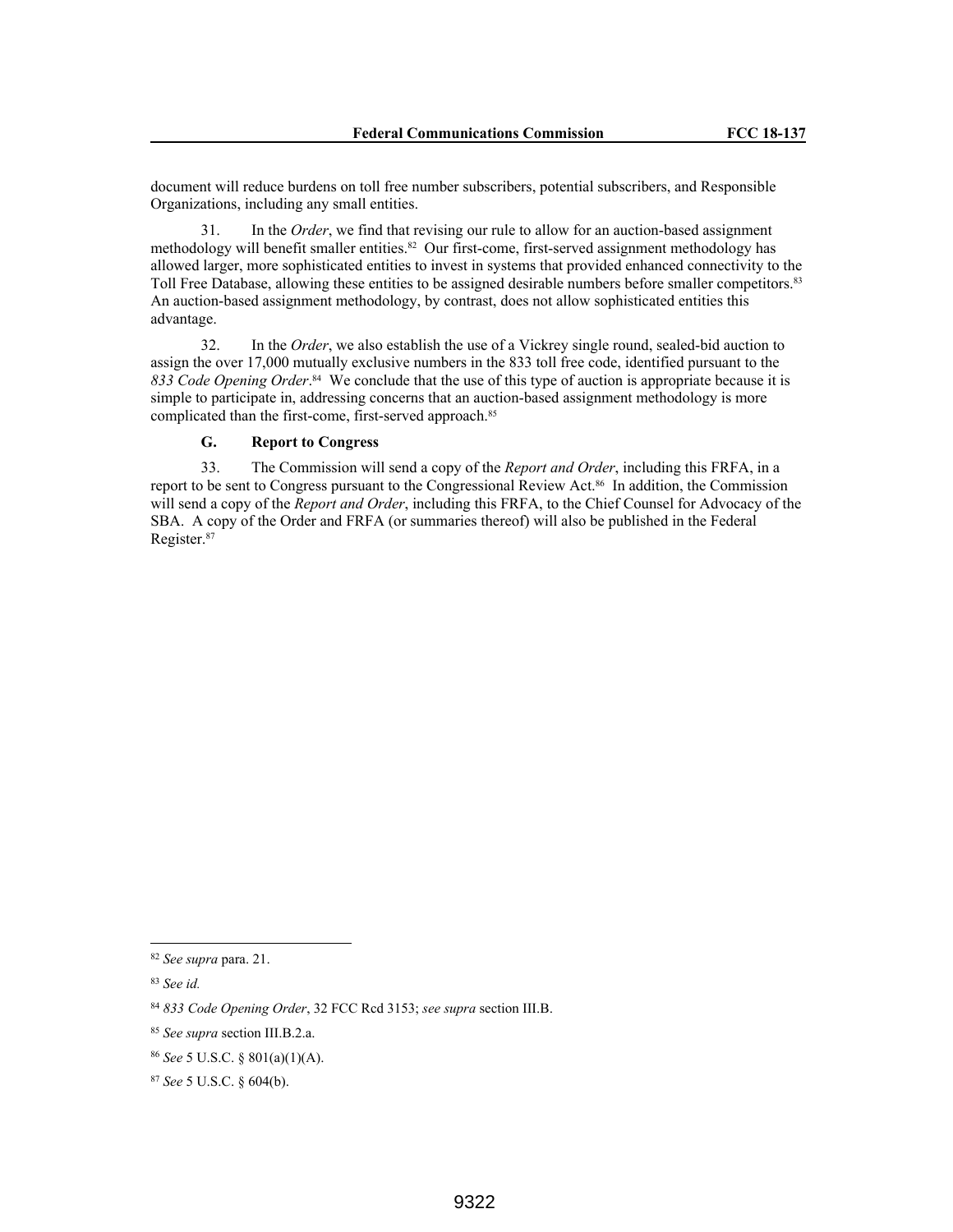### **STATEMENT OF CHAIRMAN AJIT PAI**

## Re: *Toll Free Assignment Modernization*, WC Docket No. 17-192; *Toll Free Service Access Codes*, CC Docket No. 95-155.

This Commission has a history of doing innovative things with auctions. Just last month, we completed the Connect America Fund Phase II reverse auction to allocate nearly \$1.5 billion toward deploying broadband in unserved parts of rural America. This is an important departure from the old way of doing things: It efficiently targets funding where it's needed most and promotes competition.

Of course, until a few decades ago, it was thought to be radical to award spectrum via auctions. But it didn't take long after auctions began in the early 1990s for nearly everybody to concede their wisdom. So far, the FCC has successfully held 90 spectrum auctions. And following our lead, numerous other countries have followed our approach.

So today, I'm excited that we're extending our use of auctions. Currently, toll free numbers are allocated through a system that rewards regulatory arbitrage: The winners are typically those with computer systems that can quickly grab desirable numbers from the toll free number administrator's database. This means numbers might not be put to their highest-valued use. But going forward, we'll let the market allocate more efficiently the roughly 17,000 toll free numbers in the new 833 code—numbers in which many have expressed an interest.

Thank you to the staff who worked tirelessly on this effort: William Andrle, Joseph Calascione, Octavian Carare, Matthew Collins, Alex Espinoza, Heather Hendrickson, Daniel Kahn, Rachel Kazan, Pam Megna, Kris Monteith, Eric Ralph, Michelle Sclater, and Ann Stevens from the Wireline Competition Bureau; Scott Mackoul, Eliot Maenner, Gary Michaels, Martha Stancill, and Margie Weiner from the Wireless Telecommunications Bureau; Larry Atlas, Terry Cavanaugh, Rick Mallen, Linda Oliver, Bill Richardson, and Chin Yoo from the Office of General Counsel; and Evan Kwerel and Paul Lafontaine from the Office of Strategic Planning and Policy Analysis.

50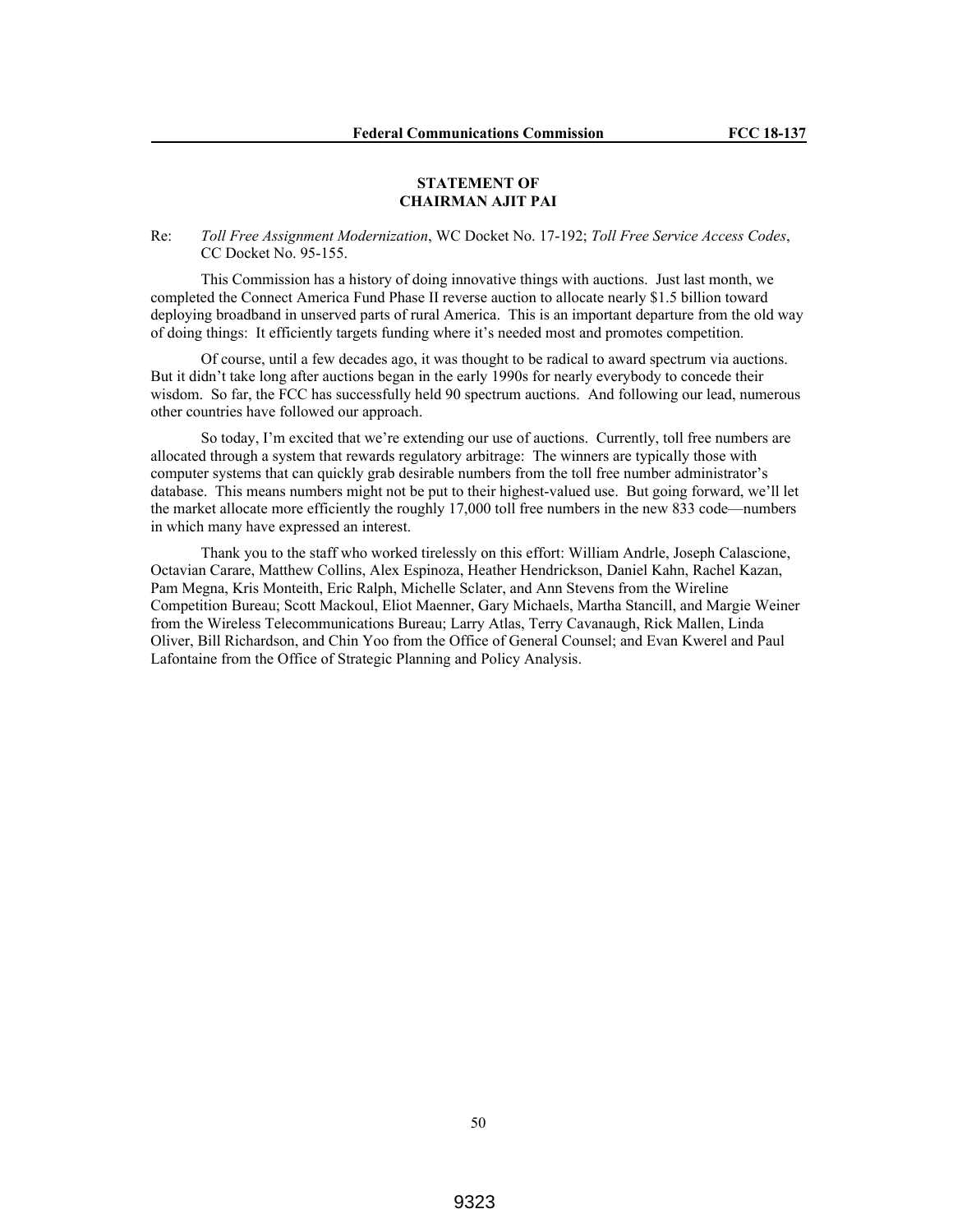## **STATEMENT OF COMMISSIONER MICHAEL O'RIELLY**

Re: *Toll Free Assignment Modernization*, WC Docket No. 17-192; *Toll Free Service Access Codes*, CC Docket No. 95-155.

In an age where organizations increasingly communicate with their customers via Internet-based platforms and applications, and unlimited domestic calling plans are ubiquitous, toll free numbers possess an anachronistic quality. But, despite representing relics of the legacy telephone system, toll free numbers still require Commission attention.

Consistent with the Commission's statutory obligation to make toll free numbers available on an "equitable" basis, I support exploring auctions as a way to depart from the Commission's unfair and outdated first-come, first-served allocation method. Giving away desirable numbers for free undermines justice and economic efficiency and creates perverse rent-seeking incentives for RespOrgs. As in other cases of allocating scarce public goods, more competitive bidding and less command-and-control is generally the best answer. A robust secondary market will further promote the interests of equity and efficiency and ensure that valuable resources are not tied up in enforcing ineffective rules against reassignment.

Despite my support for implementing an 833 Auction, I would have pushed this experiment further by extending market-based principles to the assignment of the auctioneer role itself. While Somos may be competent to administer the toll free numbering database, managing an auction is an entirely different skillset. And, without any concrete analysis of Somos' costs of running the auction submitted to the record, we run the risk of undermining the auction's financial success and creating uncertainty in Somos' future tariff filings. This forces me to ponder, exactly how is it that no one asked what Somos' estimated costs would be? For future toll free auctions, I urge the Commission to subject the auctioneer role to a competitive bidding process, rather than designate it to the toll free administrator automatically.

I also view the decision to forego multiple round bidding as a missed opportunity. The Commission has repeatedly stated that simultaneous multi-round auctions are preferable to other bidding mechanisms, by providing the best opportunity for price discovery, value maximization, and bidder flexibility. In the case of toll free numbers, which may be substitutable in certain cases, we should enable bidders to gain insight into other parties' valuations and pursue back-up strategies. Particularly if the auction turns out to be financially successful, I hope that in future toll free auctions, the Commission will experiment with a multi-round design.

Finally, while the Commission's traditional practice of distributing toll free numbers for free artificially skews demand, one of the strengths of an auction is that it allows the market to determine the value of toll free numbers. We must not undermine this gain by creating further distortions in the toll free number market. Unfortunately, the item does just that by directing the net positive proceeds of the auction towards defraying toll free numbering administration costs. This is a mistake for two reasons. First, it is unfair to taxpayers. A toll free number is a scarce public good, and any net proceeds of an auction belong in the Treasury, not in the pockets of toll free subscribers. Second, lowering the fees associated with toll free reservations artificially subsidizes and stimulates toll free subscription. We should not be in the business of picking winning and losing technologies, and I fear that the item's method for disbursing proceeds frustrates the Commission's goal of improving efficiency and equity in the nation's toll free numbering administration.

Despite these deficiencies, and the item's unnecessary and nebulous reliance on section 201(b) for regulatory authority, I nonetheless extend my support for the Report and Order. I look forward to learning any accompanying lessons from this auction. I also thank my colleagues for working with me to improve the item.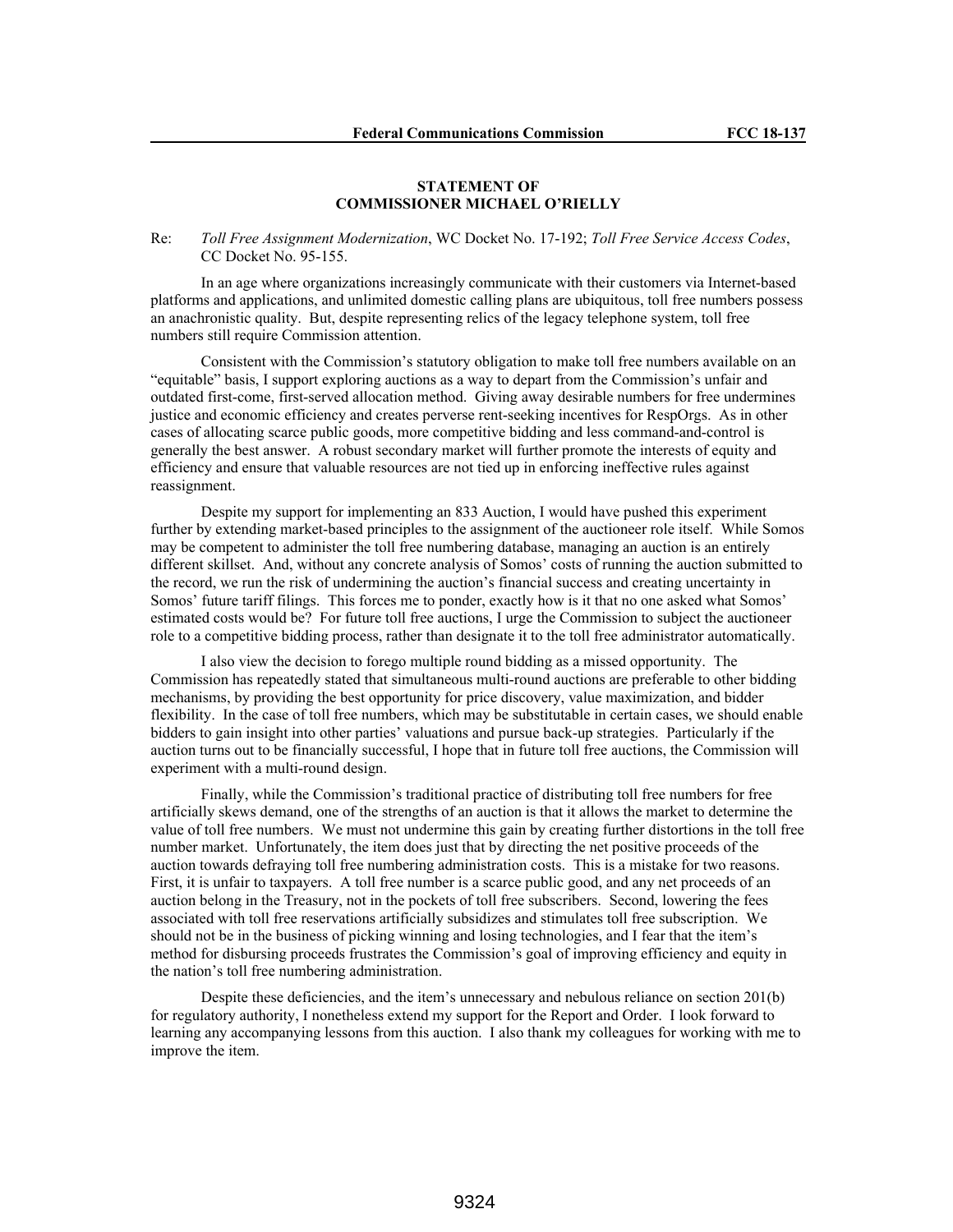## **STATEMENT OF COMMISSIONER BRENDAN CARR**

## Re: *Toll Free Assignment Modernization, WC Docket No. 17-192; Toll Free Service Access Codes*, CC Docket No. 95-155.

A video recently circulated of Missouri Congressman Billy Long displaying a unique set of skills during a House Energy and Commerce Committee hearing. For those of you who don't know, Congressman Long is an auctioneer by training and he owned an auctions company before he became a member of Congress. So when the hearing was disrupted by a protester, Congressman Long used his auction bid calling skills to draw attention away from the protest and get the hearing back on track.

Now what, you might ask, does this have to do with the FCC and the toll free numbers item in particular? Well, over the past few decades, the FCC has become something of an auctioneer itself. Thanks to our spectrum auctions, the U.S. has freed up more spectrum for commercial use than any other country in the world. And the FCC has experienced so much success with auctions that we've begun using them in the universal service program to modernize the way we distribute support.

So I'm glad to see we're now carrying this experience over into toll free numbers. In the Communications Act, Congress directed the FCC to make toll free numbers available on an "equitable basis." Historically, we interpreted this to mean handing out valuable toll-free numbers on a first-come, first-served basis. But this approach has proven to be inefficient and susceptible to arbitrage and gaming. As such, it makes sense to test whether a market-based mechanism can better allocate toll free numbers. I am particularly glad that we take steps to establish a secondary market for toll free numbers, which will help ensure that these numbers are put to their highest and best use.

Thank you to the staff of the Wireline Competition Bureau for your work on this item. I look forward to learning the results of the upcoming auction of 833 toll free numbers and the takeaways for the future assignment of toll free numbers.